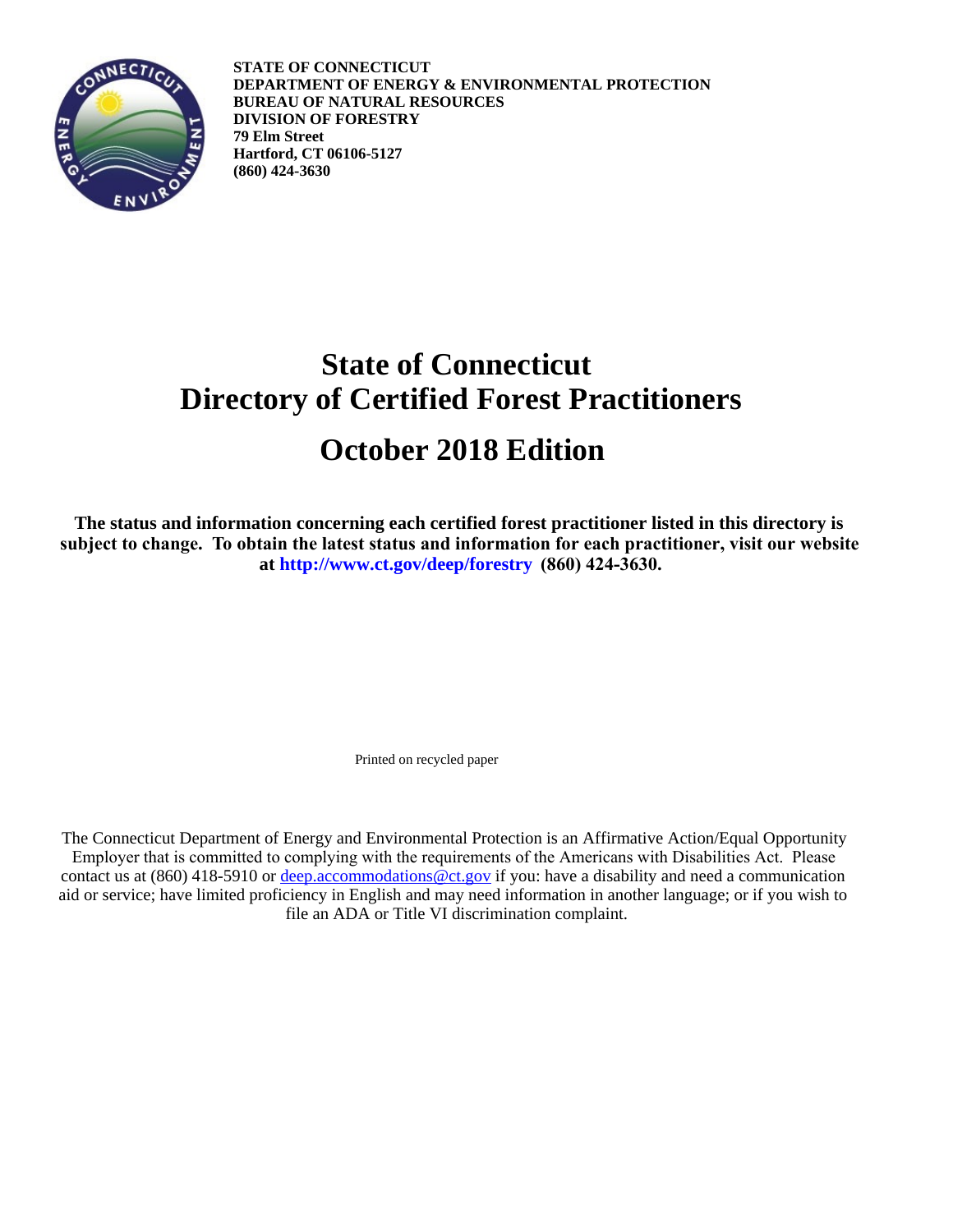# Forest Practices Act Program

 Approximately 500 Foresters and Loggers are currently certified to conduct commercial forest practices within the State of Connecticut. Individuals who wish to seek certification should contact the program administrative office as listed below to obtain an application.

CT - DEEP Forestry 79 Elm Street, 6th floor Hartford, CT 06106 Phone: (860) 424-3630 Fax: (860) 424-4070 Email: [DEEP.forestry@ct.gov](mailto:DEEP.forestry@ct.gov)

Complaints concerning the conduct of a certified forest practitioner should be brought to the attention of Forest Practices Act Program field staff.

For complaints on harvest operations contact: Douglas Emmerthal CT - DEEP Forestry 79 Elm Street Hartford, CT 06106 Tel: (860) 424-3635" Email: douglas.emmerthal@ct.gov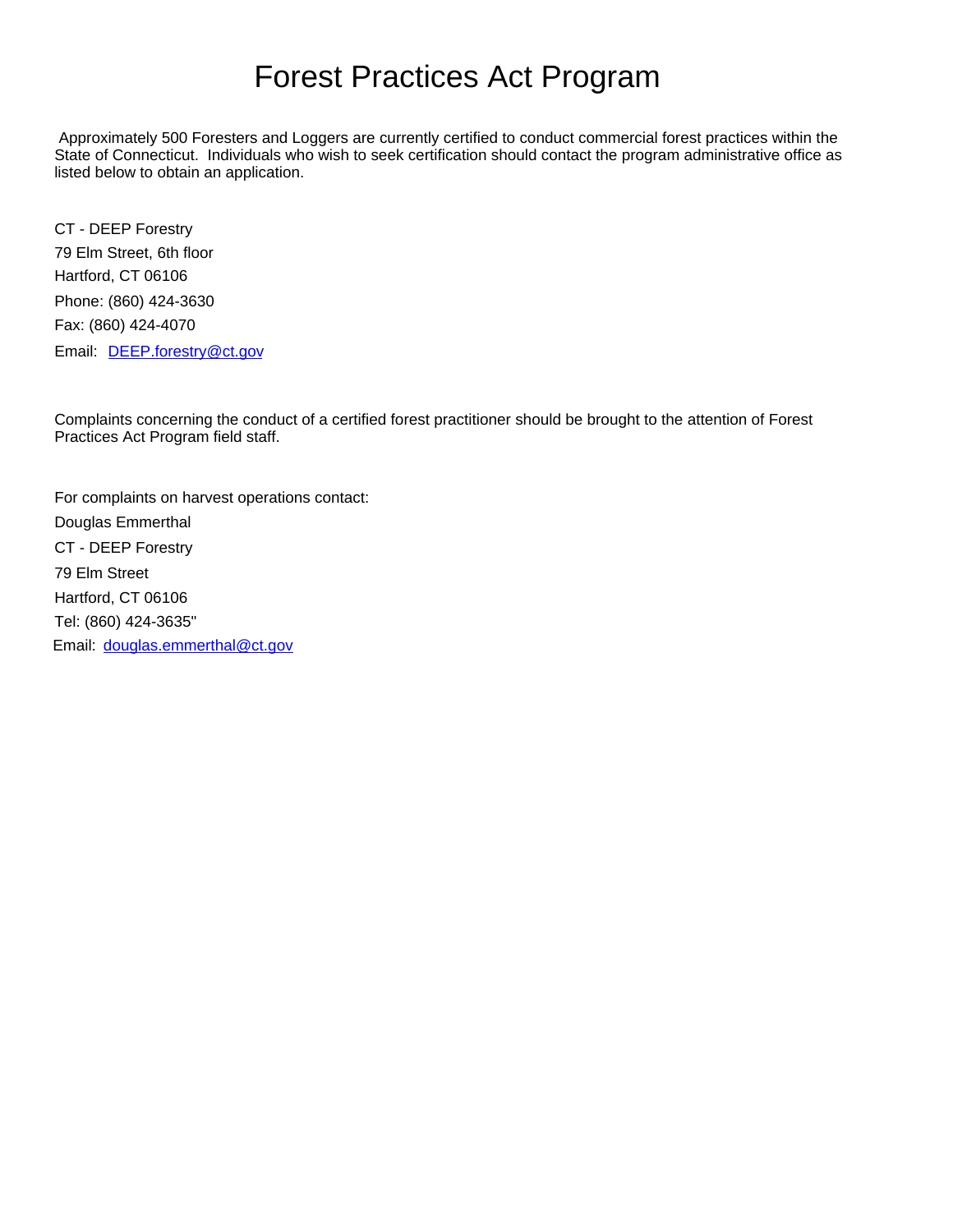# **Understanding the Connecticut Forest Practitioner Certification Program**

In 1991, the Connecticut legislature overwhelmingly approved Connecticut's first Forest Practices legislation. The legislation is designed to protect and conserve Connecticut's forest resources by encouraging its wise and careful use. Forest practices such as commercial timber harvesting for logs or firewood are key examples of operations that are covered by the law.

An important component of the Forest Practices Act is the requirement of forest practitioners to be certified by the Department of Energy & Environmental Protection prior to conducting any commercial forest practices in Connecticut. Forest Practitioners (people who design, supervise or participate in forest practices such as timber harvesting for logs or firewood) must now be certified to conduct commercial forest practices within the State of Connecticut.

### **WHO NEEDS TO BE CERTIFIED?**

The law requires that anyone who advertises, solicits, contracts or engages in commercial forest practices within Connecticut at any time must have the appropriate certificate issued in accordance with the law.

Essentially, this means that if an operator advertises, solicits, contracts or engages in an activity which is undertaken in connection with the harvest of timber from a tract of forest land in excess of 50 cords, 150 tons or 25,000 board feet in any twelve month period, and the operator receives remuneration (income or goods and services in some form, including timber) for that work, certification is necessary.

## **ARE THERE ANY EXCEPTIONS?**

Limited provisions exist which allow a person to conduct a harvest operation without certification. First, if a person only participates in the harvesting operation, such as operating a skidder or chain saw, they may do so without certification as long as a certified forest practitioner is present at all times on the job site to provide direct *on-site*  supervision. A certified forest practitioner may provide such direct on-site supervision for up to two non-certified persons working at the same time.

The second provision is for harvests undertaken pursuant to the conversion of forest land to other uses. An individual is not required to possess a forest practitioner certification to participate in such conversions *provided* that the conversion has been *approved* by the planning commission, zoning commission, or combined planning and zoning commission and, if the forest land includes any wetlands or if the municipality within which the land is located regulates forest practices under section 23-54k, the inland wetlands agency of the municipality.

## **IS CERTIFICATION REQUIRED FOR ANYONE WHO CUTS A TREE?**

A key point to remember is that forest practitioner certification is required only for activities that occur *on* forest land. Forest land is at least one contiguous acre upon which there is no structure, maintained landscape area, access way or other improvement and which is occupied by a minimum number of trees as described in the law. Land that is occupied by Christmas trees, orchard or nursery stock is not forest land. Therefore, activities such as cutting or pruning trees in one's yard or in a maintained park, powerline pruning or cutting a tree along a driveway would generally not require a certified forest practitioner.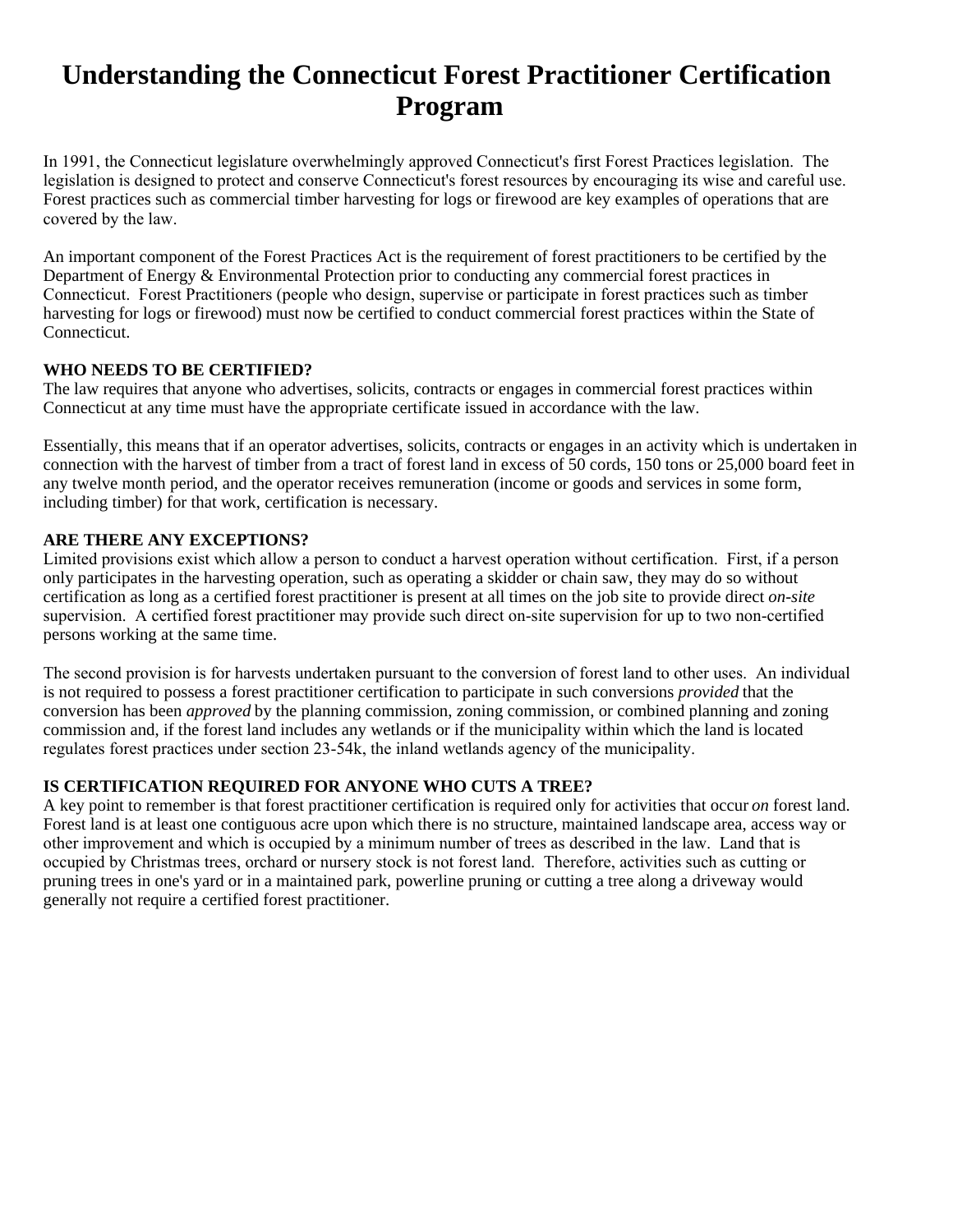## **WHAT DIFFERENT TYPES OF CERTIFIED FOREST PRACTITIONERS ARE THERE?**

There are three levels of certification offered. Each level has a specific description of what activities they are permitted to do under the law. Below is a brief list of activities which they are permitted to conduct. A glossary is provided at the end of this section to further describe the underlined terms.

### Forester:

- h May plan or design forest practices, including *forest management plans* and *silvicultural plans*.
- May represent the landowner as agent in the sale of *commercial forest products*.<br>• May execute written or oral contracts or agreements for the purchase of commercial
- h May execute written or oral contracts or agreements for the purchase of commercial forest products from woodland owners.
- May supervise commercial forest products harvesting operation.
- May participate in the actual commercial forest product harvest operation.

Supervising Forest Products Harvester:

- h May execute written or oral contracts or agreements for the purchase of *commercial forest products* from woodland owners.
- May supervise and participate in a commercial forest product harvesting operation.
- May mark trees as a means of clearly designating which are to be cut and/or which are to be left uncut.
- h May plan and design a *harvest plan*.

*Important note: Supervising Forest Products Harvesters may not make recommendations, either written or oral, concerning silvicultural principals and techniques; and they may not represent the landowner as agent in the sale of commercial forest products.* 

Forest Products Harvester:

- h May participate in the actual *commercial forest products* harvest operations.
- May provide direct on-site supervision to two uncertified people participating in the actual commercial forest products harvest operation.

*Important note: Forest Products Harvesters may not solicit the purchase of commercial forest products or execute contracts to purchase commercial forest products; may not make recommendations, either written or oral, concerning silvicultural principals and technique; may not represent the landowner as agent in the sale of commercial forest products; may not act in the buyers behalf in the supervision of a commercial forest products harvest operation; and may not mark timber for harvest.*

## **WHAT ABOUT FEDERAL FORESTRY AID PROGRAMS?**

Generally speaking, a certified forester is required to assist the woodland owner when working with programs involving federally funded commercial forest practices.

## **HOW CAN I BE SURE THE PERSON I AM TALKING TO IS CERTIFIED?**

Each certified forest practitioner has been issued a wall certificate as well as a wallet certificate. The wallet certificate contains the certified individual's name, the level of certification, a unique certification identity number, a date the certificate expires, and a photo of the certified person.

## **HOW DOES A FOREST PRACTITIONER RECEIVE CERTIFICATION?**

The Division of Forestry administers the certification program. A person desiring certification should contact DEEP at (860) 424 -3630 for information and directions on submitting an application. Most applicants are required to pass an examination in order to receive certification. Only the Forest Products Harvester level has a very limited grandfather option available.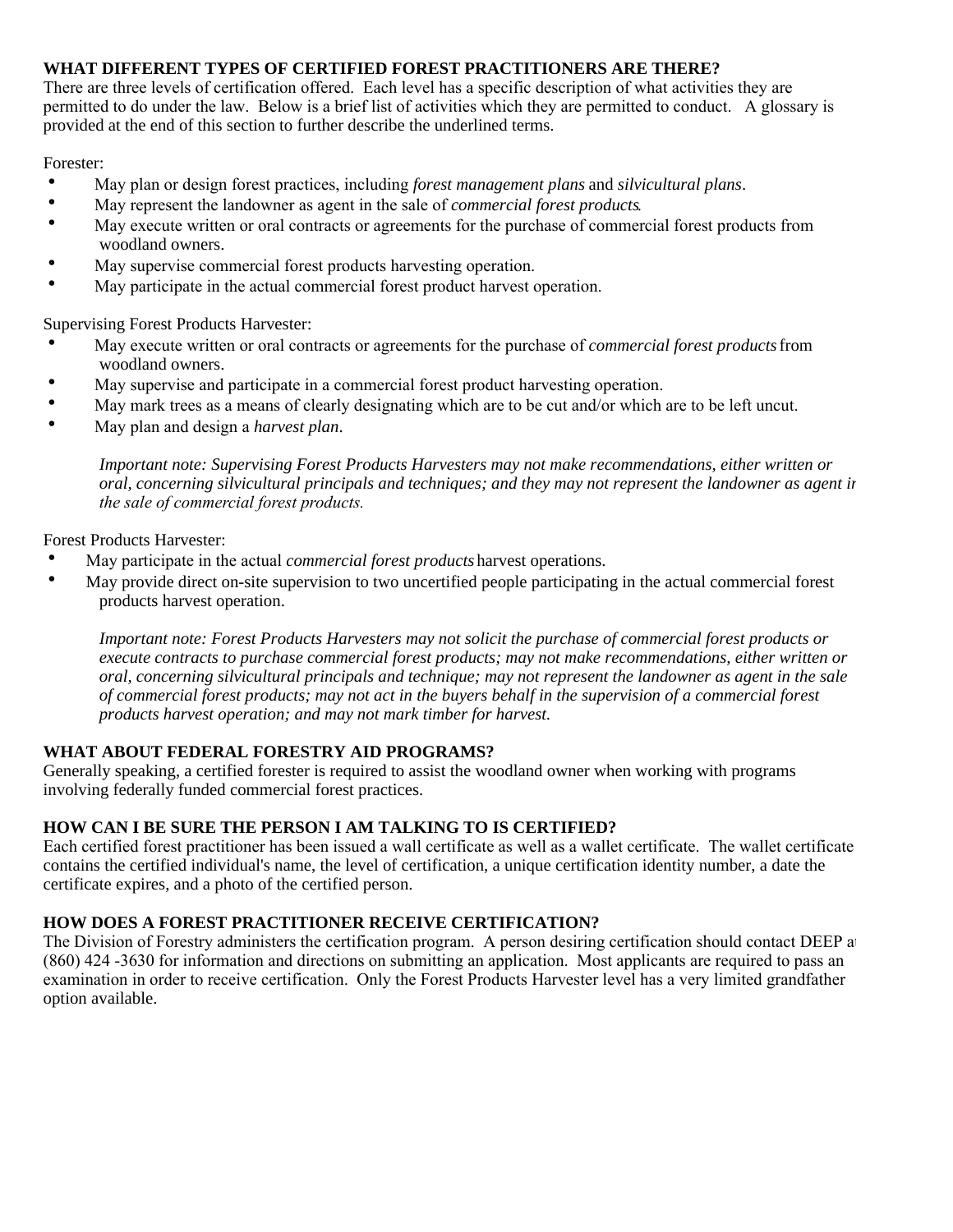# **Glossary of Terms:**

#### Forest Management Plan:

A broad-based master plan intended to guide management efforts for a tract of forest land over a 5 or 10 year period. This plan may deal not only with management of forest vegetation, but also with amenities such as trails, access roads, property boundaries, fish habitat, and aesthetic values.

### Silvicultural Plan:

A plan specifically designed to guide efforts towards influencing the growth and composition of forest vegetation. This is more limited in scope than a comprehensive forest management plan and deals strictly with the establishment, culture, and regeneration of forest vegetation to achieve specific goals or objectives.

### Harvest Plan:

A focused plan which deals strictly with the operational aspects of conducting the harvest of forest products. A Harvest Plan would address, for example, subjects such as: the design and creation of access routes; felling techniques; treatment of slash; erosion and sedimentation control; hours of work; and protection of wetlands or water courses.

### Commercial Forest Products:

Primarily trees as logs or for firewood but may include various other product uses.

# **Important Facts to Remember When Selecting A Forest Practitioner to Manage Forest lands**

- Request a list of references and be sure to check them. Actually visit the site and look at the referenced job if at all possible.
- Be sure the individual is properly certified to perform the work to be accomplished.
- Understand what fees will be charged, or if the service is to be provided for free, what obligations are required of the forest landowner. Forest practitioners offer a variety of services with wide ranging fee schedules. Many forest land owners contact more than one forest practitioner to compare services and fees.
- Understand exactly what services are to be provided and at what cost. A properly written contract will allow both the forest land owner and the forest practitioner to understand who is responsible for what, when and will set standards of performance.
- Make sure the forest practitioner clearly understands the owner's goals for the forest land.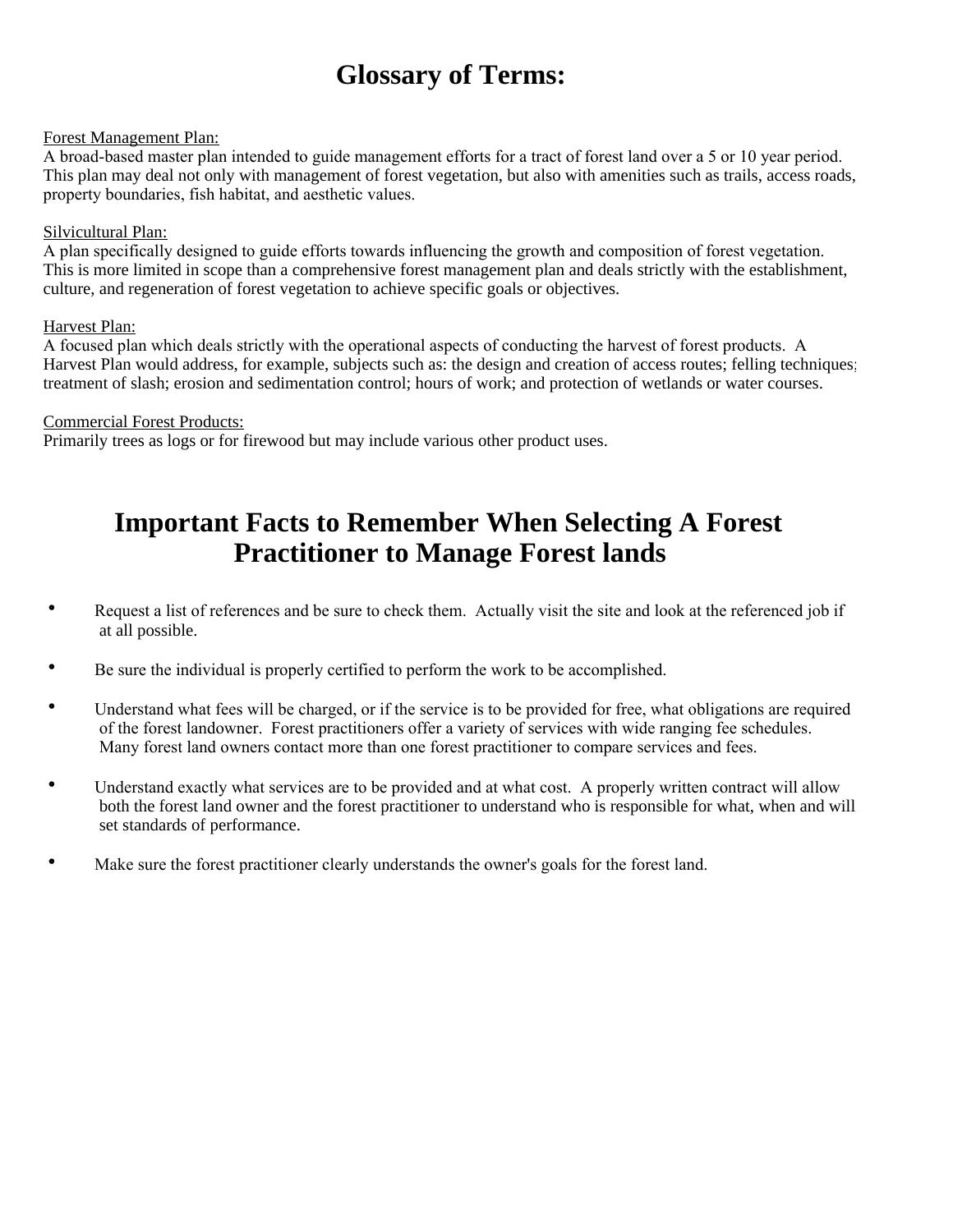# **The Connecticut Division of Forestry Cooperative Forest Management Program**

Most people consider Connecticut to be an urban state, and with good reason: we are America's fifth most densely populated state. Because of this, many people are surprised to learn that Connecticut is still nearly 60% forested. There are few regions in the world where so many people live among so much forest.

Even more surprising is that 88% of Connecticut's forestland belongs not to the state or federal governments, but to approximately 100,000 other owners: individuals, families, land trusts, municipalities, and industries. The Connecticut Division of Forestry is available to provide professional and technical assistance to any of these forest owners.

## **CAN YOU SPARE ½ DAY FOR YOUR FOREST?**

The Division's Service Foresters are experienced, knowledgeable professionals who can be called upon to visit your forest, gather information and start you on the path to a rewarding long- term forest stewardship program. Do you want to know what kinds of wildlife live in your forest, and where? Do you want to cut a few cords of firewood and improve wildlife habitat at the same time? Do you want to earn some income from timber management, but be certain it's done in an environmentally sound manner? Your Service Forester can help you start to turn these kinds of goals into reality.

Service Foresters can spend up to one half of a day in the field with a given landowner at no charge. At least a couple hours of that time should be spent with you, learning where the property boundaries are and discussing your goals, interests and concerns. When finished, the Service Forester can provide you with:

\* *A Forest Cover Map:* a map delineating the different types of tree and shrub communities that exist on your forest.

\* *Stewardship Options:* a brief but invaluable listing of possible activities you could undertake that would help you reach your goals and enjoy your forest more. Some will be specific to particular forest cover types, and some may involve your whole forest.

\* *Recommended Action Steps:* This "where to go from here" information will include concrete steps you can take to follow up on any or all of your stewardship options. It may include financial assistance opportunities like the Connecticut Forest Stewardship Program, sources of additional information and education on specific topics, or other resource professionals who can help.

Taking advantage of the Division's Cooperative Forest Management Program requires that you invest about ½ day in your forest. But as you can see, there is probably no better investment a forest owner could make.

## **MAKING AN APPOINTMENT**

To make an appointment, simply call or write the Division of Forestry at 79 Elm Street, Hartford, CT, 06106, (860) 424-3630 for the name and telephone number of the appropriate Service Forester. The Forester will schedule a date with you, and suggest steps you can take prior to the appointment that will make your time together as productive as possible.

Clean air, clean water, wildlife and forest products are things that all of society needs, and yet they are dependent on thousands of individual forests like yours. The Division of Forestry's Cooperative Forest Management Program can get you started on a bright new future: a future where you and your heirs get the maximum possible enjoyment from your forest, and you can enjoy the satisfaction of being a responsible and pro-active conservationist.

# **THE CONNECTICUT DIVISION OF FORESTRY COOPERATIVE FOREST MANAGEMENT PROGRAM**

Advice and technical assistance in:

- 
- 
- \* Forest recreation and aesthetic enhancement
- \* Forest stewardship planning \* \* Forest health, insect and disease problems<br>\* Christmas tree management \* Stream and wetland protection
	- \* Stream and wetland protection<br>\* Wildlife habitat management
	-

\* Forest products management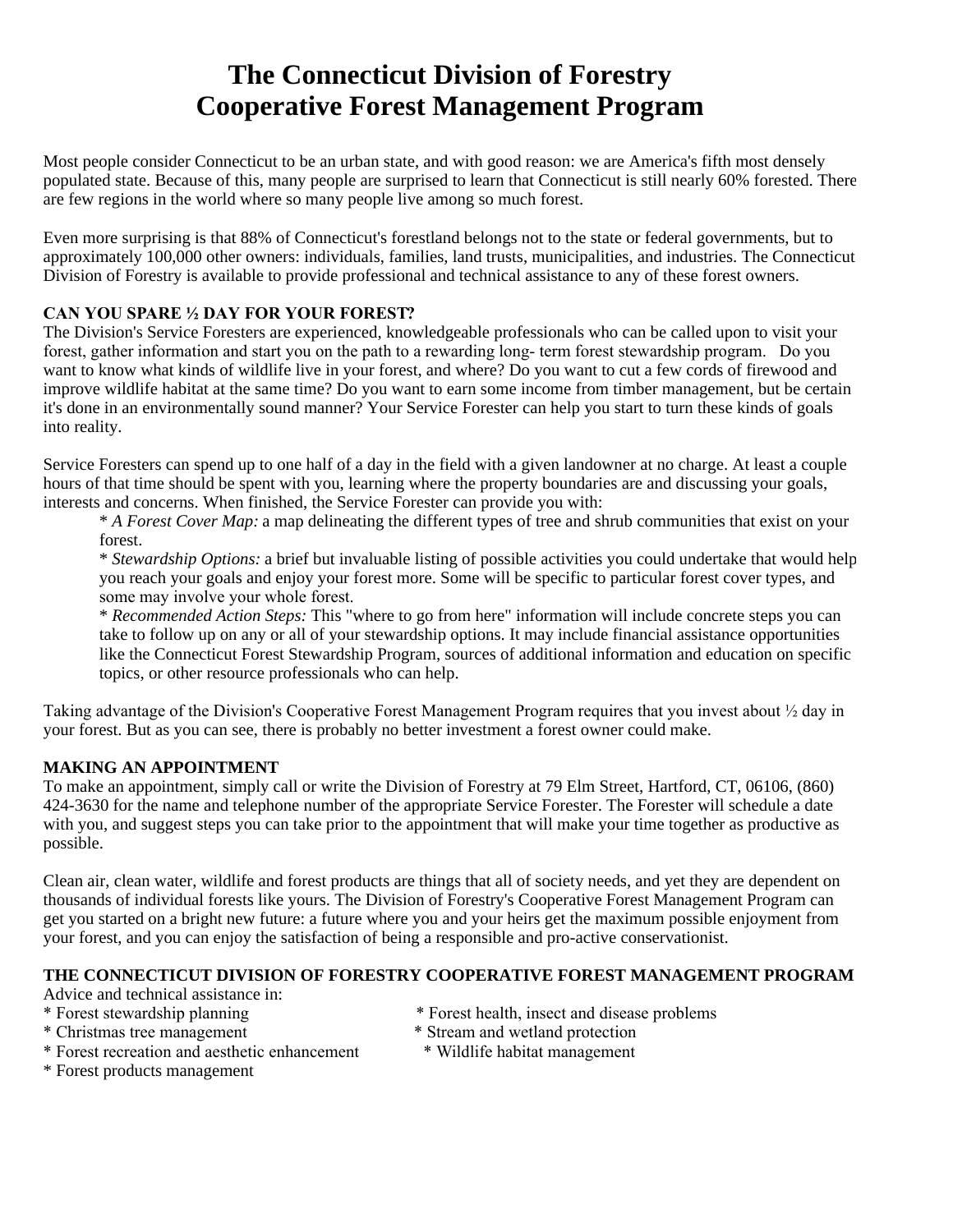# Using the Connecticut Certified Forest Practitioner Directory

This directory is a listing of forest practitioners certified by the State of Connecticut. Since the period of certification is for four years, it is possible the address and telephone information maybe out-of-date if the certified forest practitioner has failed to advise the Department of Energy & Environmental Protection of any such changes.

This directory is printed with the names of those individual's certified as forest practitioners pursuant to CGS 23-65h on or before October 1 2018. The names of those Forest Practitioners achieving certification after October 14 2018 will appear in the next edition of the directory. A revised edition will be posted every few months on the DEEP web site. Printed copies of the directory may be requested by calling the Division of Forestry at 860-424-3630. When any new edition of the directory is produced, all previous editions become invalid and should be discarded. Readers are cautioned that the certification status of the practitioners listed in the directory is subject to change. The certification of any forest practitioner should be confirmed by inspecting the certification photo identification card given to each forest practitioner. In addition, the certification status of a practitioner may be confirmed by calling the Division of Forestry at the number listed above. Photo identification cards are wallet sized and contain the certified forest practitioners name, level, number, the expiration date of the certification, and a photo of the individual.

The directory is divided into the three levels of certification: Forester, Supervising Forest Products Harvester and Forest Products Harvester. An explanation of these three levels can be found in this directory. Practitioners are listed in alphabetical order within each level. Each listing contains the practitioner's mailing address, business telephone number, certification number, and expiration date. A separate listing follows which shows those Foresters, Supervising Forest Products Harvesters and Forest Products Harvesters who possess a governmental certificate or work for the Department of Energy & Environmental Protection. A Governmental certificate is held by a state or municipal employee who is engaged in forest practices solely as a part of their state or municipal employment.

Only Foresters with **"490"** appended to their listing are permitted to assist landowners seeking classification of their land as "Forest Land" as per CT General Statutes section 12-107d (aka Public Act 490).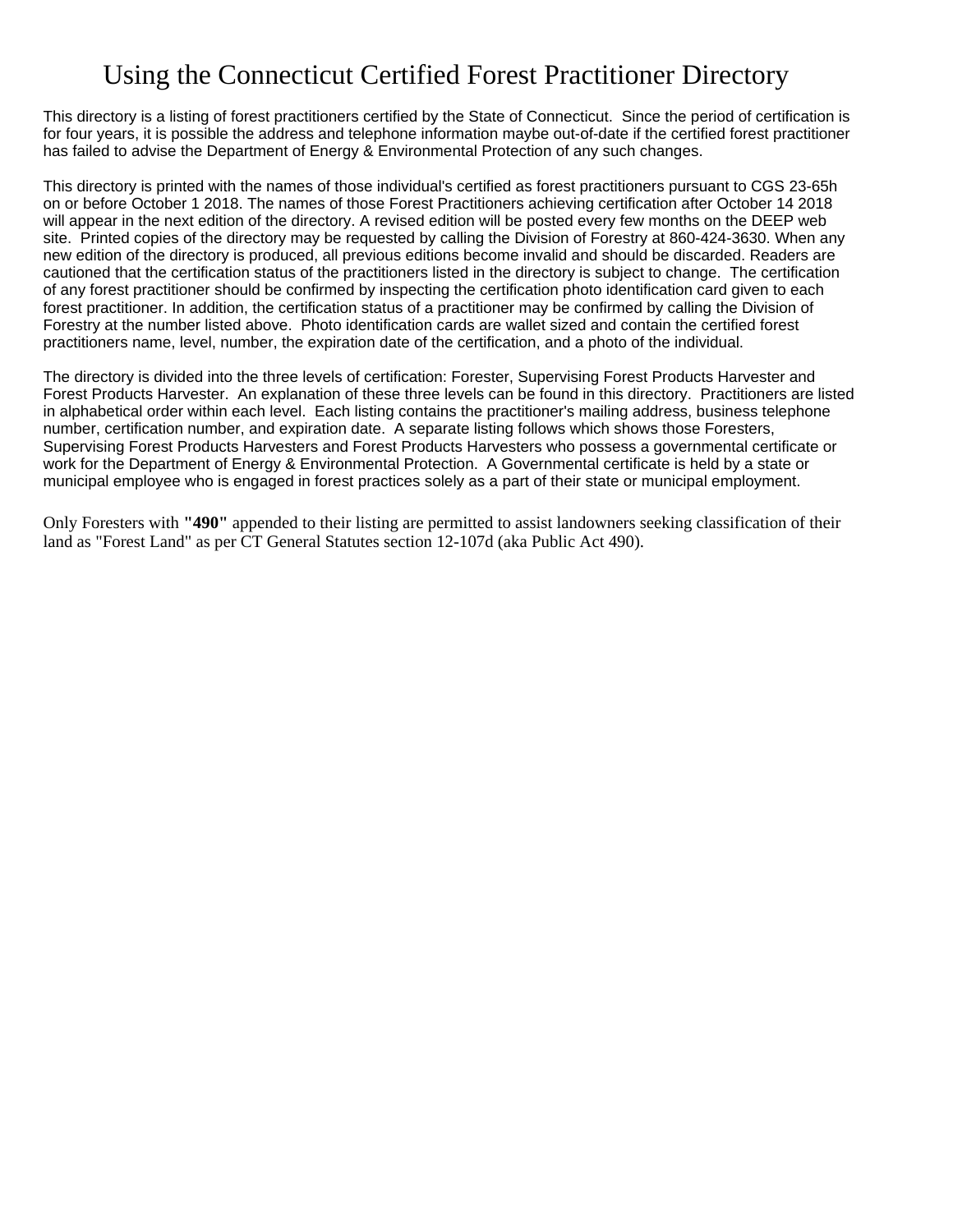| last             | first                | address                                        | city                            | state          | zip   | phone                | level | cert. # | expiration |     |
|------------------|----------------------|------------------------------------------------|---------------------------------|----------------|-------|----------------------|-------|---------|------------|-----|
| AMENDOLA         | ALEXANDER J          | 10 WILFORD<br><b>ROAD</b>                      | <b>NORTH</b><br><b>BRANFORD</b> | <b>CT</b>      | 06471 | (203) 824-7224       | F     | 001166  | 4/1/2020   | 490 |
| ANDERSON         | <b>THOMAS L</b>      | 471<br><b>BLANDFORD</b><br><b>ROAD</b>         | <b>GRANVILLE</b>                | МA             |       | 01034 (413) 923-8375 | F     | 000047  | 10/1/2020  | 490 |
| <b>ASHTON</b>    | PETER MARK S         | YALE UNIV. 360 NEW HAVEN<br>PROSPECT ST        |                                 | <b>CT</b>      | 06511 | (203) 432-9835       | F     | 000601  | 11/1/2018  |     |
| <b>BARRETT</b>   | <b>ALEXL</b>         | P.O. BOX 74                                    | <b>SAXTONS RIVER</b>            | VT             |       | 05154 (413) 717-0210 | F     | 001011  | 11/1/2019  |     |
| <b>BARRY</b>     | <b>MICHAEL R</b>     | 468 SOUTH<br><b>MOUNTAIN</b><br><b>ROAD</b>    | <b>NORTHFIELD</b>               | МA             |       | 01360 (413) 225-3022 | F     | 000992  | 4/1/2019   |     |
| <b>BARSKY</b>    | <b>JOSEPH P</b>      | 890 Evergreen<br>Ave                           | Hamden                          | <b>CT</b>      | 06518 |                      | F     | 000180  | 11/1/2022  |     |
| <b>BARTLETT</b>  | <b>MICHAEL J</b>     | 101 HAMPTON<br><b>ROAD</b>                     | <b>POMFRET</b><br><b>CENTER</b> | <b>CT</b>      | 06259 | (860) 974-0127       | F     | 000021  | 10/1/2020  | 490 |
| <b>BEERS</b>     | DAVID E              | PO BOX 313                                     | <b>NORFOLK</b>                  | <b>CT</b>      | 06058 | 8603841214           | F     | 000207  | 11/1/2022  | 490 |
| <b>BEHAM</b>     | ROBERT J             | P.O. BOX 224                                   | <b>ASHLEY FALLS</b>             | МA             | 01222 | (413) 229-2182       | F     | 000040  | 10/1/2020  | 490 |
| <b>BELINSKY</b>  | <b>EDWARD P</b>      | 10 BLUE<br><b>RIDGE</b><br><b>TERRACE</b>      | <b>OXFORD</b>                   | <b>CT</b>      | 06478 | (203) 525-4840       | F     | 000796  | 11/1/2018  | 490 |
| <b>BERLANDA</b>  | <b>JOHN J</b>        | 305 PADDOCK MERIDEN<br><b>ROAD</b>             |                                 | <b>CT</b>      | 06450 | (203) 630-3648       | F     | 000745  | 9/1/2022   | 490 |
| <b>BOBOWICK</b>  | TODD D               | 1 ROWLEDGE<br>POND ROAD                        | <b>SANDY HOOK</b>               | <b>CT</b>      | 06482 | (203) 270-1470       | F     | 001220  | 11/1/2021  | 490 |
| <b>BOHLMAN</b>   | <b>HEATHER</b>       | P.O. BOX 191                                   | <b>WINCHESTER</b><br>CTR.       | <b>CT</b>      | 06094 | (860) 738-3622       | F     | 000120  | 10/1/2020  | 490 |
| <b>BOOTH</b>     | <b>TROY G</b>        | 70<br><b>CAMBRIDGE</b><br><b>DRIVE</b>         | <b>GLASTONBURY</b>              | <b>CT</b>      | 06033 | (860) 221-8676       | F     | 001012  | 11/1/2019  | 490 |
| BORMAN, III      | FRED                 | <b>UNH</b><br><b>EXTENSION</b><br>113 NORTH RD | <b>BRENTWOOD</b>                | <b>NH</b>      | 03833 | (603) 679-5616       | F     | 000035  | 10/1/2020  |     |
| <b>BOSSARDT</b>  | <b>KEVIN H</b>       | P.O. BOX 191                                   | <b>WINCHESTER</b><br>CTR.       | <b>CT</b>      | 06094 | (860) 738-3622       | F     | 000108  | 10/1/2020  |     |
| <b>BOSSE</b>     | ANDREW J             | 130 NILES<br><b>ROAD</b>                       | <b>NEW HARTFORD</b>             | <b>CT</b>      | 06057 | (860) 379-2686       | F     | 000011  | 10/1/2020  | 490 |
| <b>BRANSON</b>   | IAN W                | P.O. BOX 83                                    | <b>KENT</b>                     | <b>CT</b>      | 06757 | (860) 806-2874       | F     | 000631  | 11/1/2019  | 490 |
| <b>BRECK</b>     | <b>ANDREW H</b>      | 19 VIRGINIA<br><b>AVENUE</b>                   | <b>MELROSE</b>                  | MA             |       | 02176 (860) 395-8018 | F     | 001124  | 4/1/2019   |     |
| <b>BRODERICK</b> | <b>STEPHEN</b>       | P.O. BOX 930                                   | <b>EASTFORD</b>                 | <b>CT</b>      |       | 06242 (860) 974-1618 | F     | 000169  | 10/1/2020  |     |
| <b>BRONSON</b>   | JOEL E               | 359<br><b>UNDERMOUNT</b><br>AIN ROAD           | <b>FALLS VILLAGE</b>            | СT             |       | 06031 (860) 824-5502 | F     | 000121  | 10/1/2020  | 490 |
| <b>BURGESS</b>   | ROD <sub>L</sub>     | #11 BOULDER<br>DELL ROAD                       | <b>HIGGANUM</b>                 | СT             |       | 06441 (860) 345-8741 | F     | 000004  | 10/1/2020  | 490 |
| CARON            | <b>CHARLES E</b>     | 247 BRAGG<br>HILL ROAD                         | <b>WESTMINSTER</b>              | MA             |       | 01473 (978) 874-5469 | F     | 000217  | 10/1/2019  |     |
| CARROLL          | <b>JEREMIAHT</b>     | 610 COUNTY<br>ROUTE <sub>5</sub>               | <b>EAST CHATHAM</b>             | <b>NY</b>      |       | 12060 (518) 522-9737 | F     | 000008  | 10/1/2020  |     |
| CASADEI          | <b>CHRISTOPHER J</b> | 101 HAMPTON<br>RD.                             | <b>POMFRET</b><br><b>CENTER</b> | CT             | 06259 | (860) 974-0127       | F     | 000463  | 11/1/2020  | 490 |
| CASSIDY          | <b>GREGG J</b>       | $2 - 1/2$<br><b>CUCUMBERHIL</b><br>L ROAD      | <b>FOSTER</b>                   | R <sub>1</sub> |       | 02825 (401) 965-7086 | F     | 000029  | 10/1/2020  | 490 |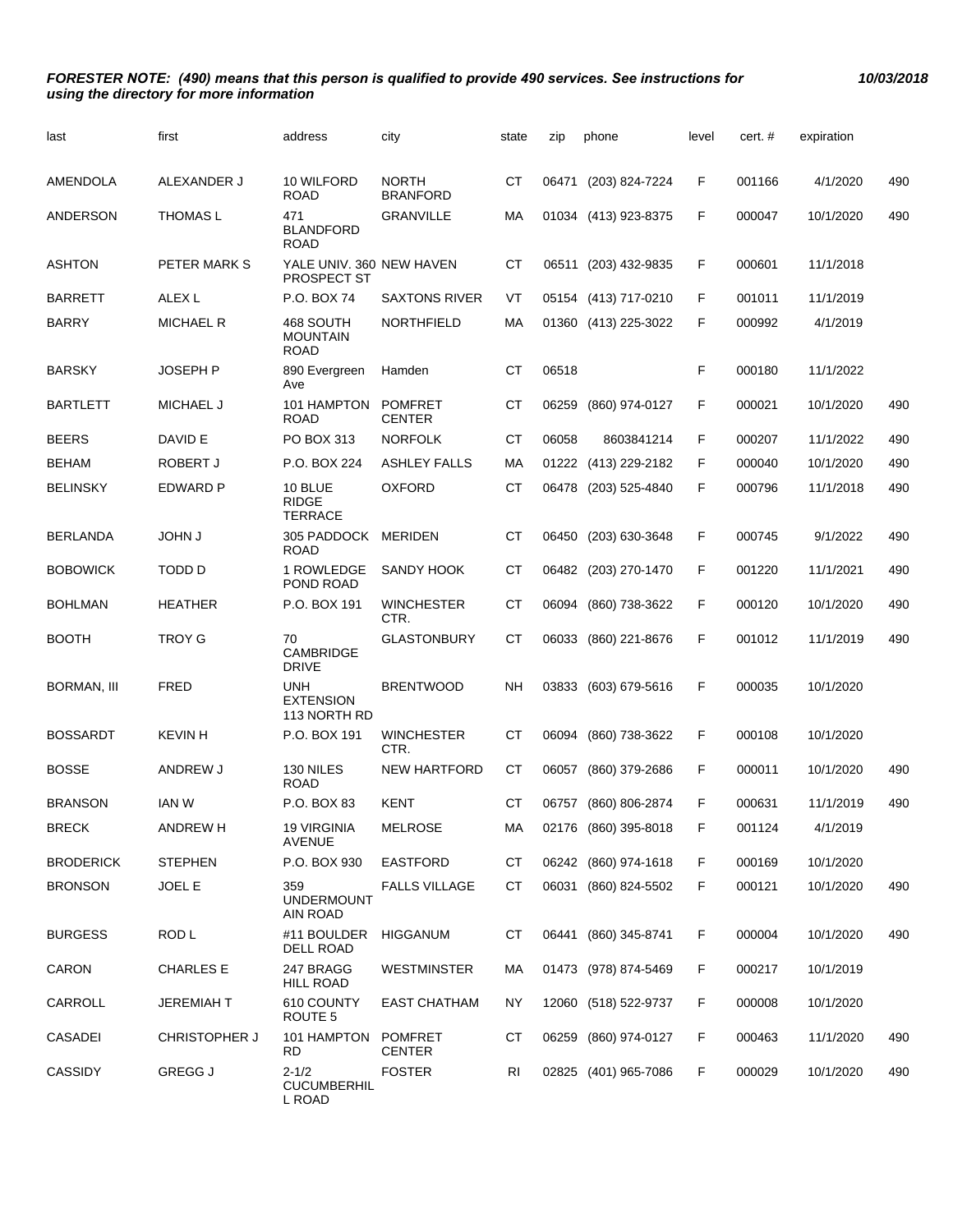| last               | first                | address                                     | city                              | state     | zip   | phone                | level | cert.# | expiration |     |
|--------------------|----------------------|---------------------------------------------|-----------------------------------|-----------|-------|----------------------|-------|--------|------------|-----|
| <b>CHILDS</b>      | <b>STARLING W</b>    | 109<br>LITCHFIELD<br><b>ROAD</b>            | <b>NORFOLK</b>                    | <b>CT</b> | 06058 | 8603071979           | F     | 000100 | 10/1/2020  | 490 |
| <b>CLARK</b>       | <b>JEREMY</b>        | P.O. BOX 2243                               | <b>MIDDLETOWN</b>                 | СT        | 06457 | (860) 834-2151       | F     | 000993 | 4/1/2019   | 490 |
| <b>CLARKE</b>      | <b>JOHN R</b>        | 24 ST MARYS<br><b>DRIVE</b>                 | <b>JEFFERSON</b>                  | MA        | 01522 | (508) 963-2070       | F     | 000982 | 11/1/2018  |     |
| <b>COLEMAN</b>     | <b>BRANDON Q</b>     | 26 CENTRE<br><b>STREET</b>                  | <b>MANSFIELD</b><br><b>CENTER</b> | <b>CT</b> | 06250 | (860) 336-8601       | F     | 001184 | 11/1/2020  |     |
| <b>CONNORTON</b>   | PETER M              | 53 NEWTON<br><b>ROAD</b>                    | <b>WOODBRIDGE</b>                 | СT        | 06525 | (203) 389-0924       | F     | 000061 | 10/1/2020  | 490 |
| <b>CROCHIERE</b>   | <b>CATHERINE V</b>   | 2 MAPLE LANE, BLANDFORD<br>P.O. BOX 228     |                                   | МA        | 01008 | (413) 848-0453       | F     | 001154 | 11/1/2019  | 490 |
| <b>CUDWORTH</b>    | <b>KEITH R</b>       | P.O. BOX 1311                               | <b>LITCHFIELD</b>                 | СT        | 06759 | $(860)$ 567-0857     | F     | 000009 | 10/1/2020  |     |
| <b>DAVISON</b>     | <b>MATTHEW E</b>     | 1206 DURHAM<br><b>ROAD</b>                  | <b>GUILFORD</b>                   | СT        | 06437 | (860) 836-6576       | F     | 000193 | 11/1/2018  |     |
| <b>DEGNAN</b>      | THOMAS J             | 10 HAMBURG<br>RD                            | <b>EAST HADDAM</b>                | <b>CT</b> | 06423 | (860) 209-2863       | F     | 000068 | 10/1/2020  |     |
| <b>DIFRANCESCO</b> | <b>LISA</b>          | 83 GAYLORD<br>MOUNTAIN RD.                  | <b>BETHANY</b>                    | <b>CT</b> | 06524 | (203) 777-1142       | F     | 000208 | 10/1/2019  |     |
| <b>DONAHUE</b>     | <b>DANIEL F</b>      | P.O. BOX 25                                 | <b>ASHFORD</b>                    | <b>CT</b> | 06278 | (860) 429-4958       | F     | 000038 | 10/1/2020  |     |
| <b>DUBOIS</b>      | DONALD A             | P.O. BOX 143                                | <b>BROOKLYN</b>                   | СT        | 06234 | (860) 774-8654       | F     | 000135 | 10/1/2020  | 490 |
| <b>DUGUID</b>      | <b>MARLYSE C</b>     | 13 Orange<br>Pippin Rd                      | Sandy Hook                        | <b>CT</b> | 06482 | (203) 364-1764       | F     | 000983 | 11/1/2022  | 490 |
| <b>DURST</b>       | <b>JEFFREY M</b>     | P.O. BOX 815                                | <b>WOODSTOCK</b>                  | СT        | 06281 | (860) 928-7745       | F     | 000022 | 10/1/2020  |     |
| <b>EARLEY</b>      | <b>DANIEL JAMES</b>  | 322 Farrington<br>Corner Rd                 | Hopkinton                         | <b>NH</b> | 03229 | 6037245473           | F     | 001239 | 8/1/2022   |     |
| <b>EDMONDS</b>     | <b>MARKL</b>         | 17 BRICK<br><b>HOUSE ROAD</b>               | <b>DANIELSON</b>                  | СT        | 06239 | (860) 774-1473       | F     | 000626 | 4/1/2019   |     |
| <b>FERRUCCI</b>    | <b>MICHAEL</b>       | <b>26 COMMERCE NORTH</b><br>DRIVE           | <b>BRANDFORD</b>                  | <b>CT</b> | 06471 | (203) 887-9248       | F     | 000073 | 10/1/2020  |     |
| <b>FINKRAL</b>     | ALEX J               | 1512 E.<br>FRANKLIN ST.<br>SUITE 104        | <b>CHAPEL HILL</b>                | <b>NC</b> | 27515 | (919) 913-1174       | F     | 000191 | 11/1/2021  |     |
| <b>FOX</b>         | CHRISTOPHER J        | 17 HILMA<br>STREET APT. 2                   | <b>WORCESTER</b>                  | МA        | 01606 | (603) 748-2739       | F     | 000458 | 11/1/2020  |     |
| <b>FRITZ</b>       | <b>CHRISTOPHER H</b> | 258<br><b>WATERHOLE</b><br>ROAD             | <b>COLCHESTER</b>                 | <b>CT</b> |       | 06415 (860) 218-7442 | F     | 000050 | 10/1/2020  |     |
| <b>GILLESPIE</b>   | <b>JAMES E</b>       | P.O. BOX 791                                | <b>SHARON</b>                     | <b>CT</b> | 06069 | (860) 364-5557       | F.    | 000093 | 10/1/2020  | 490 |
| <b>GLIESING</b>    | <b>FREDERICK C</b>   | 9 APPLE<br><b>VALLEY LANE</b>               | <b>GERMANTOWN</b>                 | NY        | 12526 | (203) 938-4116       | F.    | 000125 | 10/1/2020  |     |
| <b>GOSSELIN</b>    | NATHANIEL J          | 11 Olympia St                               | Easthampton                       | МA        | 01027 | (860) 347-4612       | F     | 000984 | 11/1/2022  | 490 |
| <b>GUNDLACH</b>    | <b>HENRY H</b>       | 1117<br>LITCHFIELD<br>ROAD                  | <b>NORFOLK</b>                    | СT        | 06058 | (860) 605-0246       | F     | 000126 | 10/1/2020  |     |
| <b>HAINES</b>      | <b>GARY W</b>        | 640 BLACK<br><b>ROCK</b><br><b>TURNPIKE</b> | <b>EASTON</b>                     | СT        |       | 06612 (203) 445-7453 | F     | 000110 | 10/1/2020  |     |
| <b>HAINES</b>      | <b>MICHAEL R</b>     | 1557 N. CLEVE- AKRON<br><b>MASS RD</b>      |                                   | OH        | 44333 | (860) 614-3670       | F     | 000985 | 11/1/2018  |     |
| <b>HAINES</b>      | <b>ROBERT W</b>      | P.O. BOX 266                                | <b>ROCKFALL</b>                   | СT        | 06401 | (860) 349-8954       | F     | 000141 | 10/1/2020  |     |
| <b>HANSEN</b>      | ERIC J               | 6 WAY ROAD                                  | MIDDLEFIELD                       | CT        | 06455 | (860) 349-7007       | F     | 000720 | 4/1/2021   | 490 |
| <b>HARDER</b>      | <b>MEL A</b>         | DRAWER N                                    | <b>EAST HARTLAND</b>              | CT        | 06027 | (860) 653-2444       | F     | 000015 | 10/1/2020  | 490 |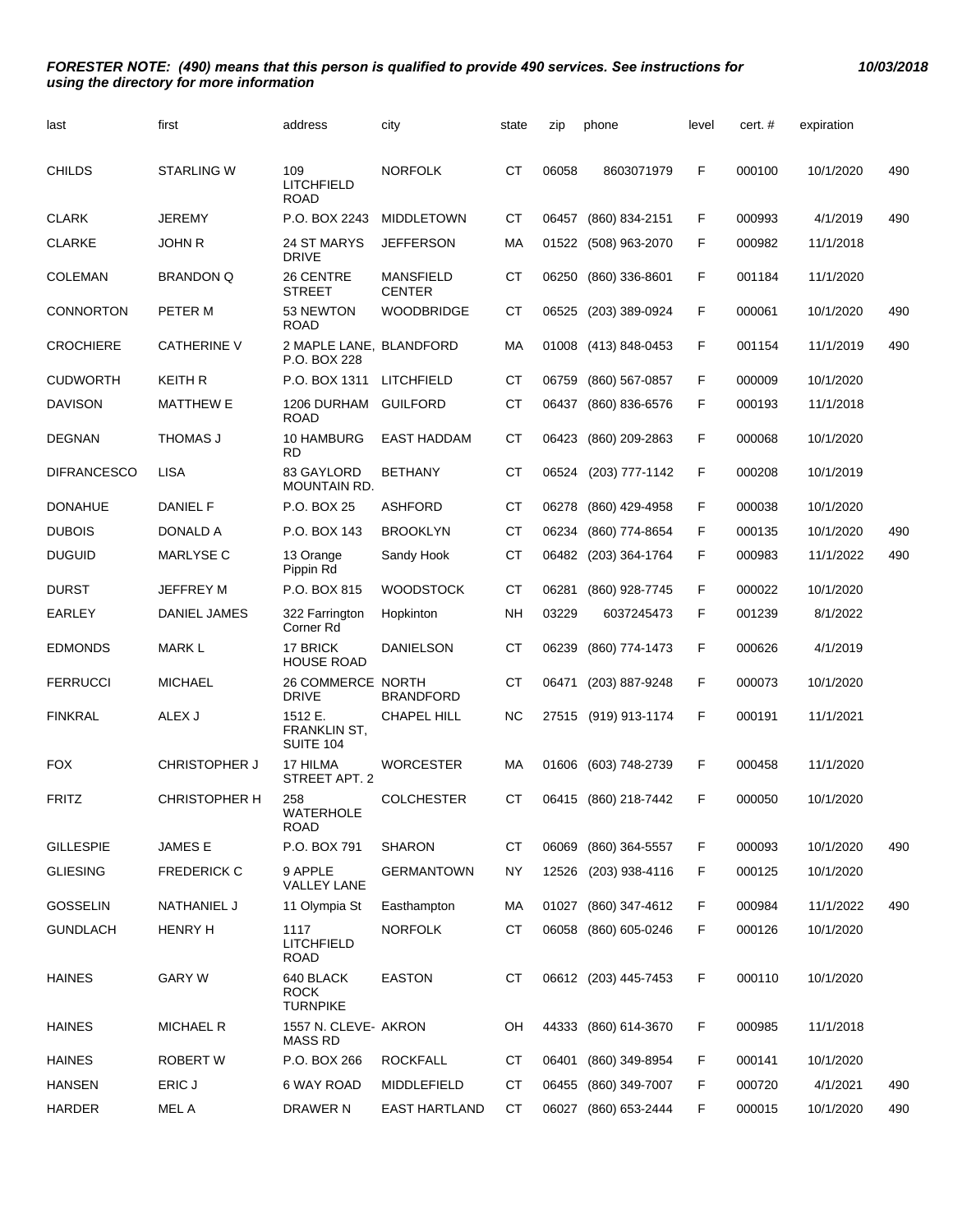| last              | first               | address                                             | city                            | state     | zip   | phone                | level | cert.# | expiration |     |
|-------------------|---------------------|-----------------------------------------------------|---------------------------------|-----------|-------|----------------------|-------|--------|------------|-----|
| <b>HART</b>       | ROBERT A            | 31<br><b>FEATHERBED</b><br>LANE                     | <b>BRANFORD</b>                 | <b>CT</b> | 06405 | (203) 481-4371       | F     | 000064 | 10/1/2020  | 490 |
| <b>HAWLEY</b>     | TIMOTHY C           | <b>RWA 90</b><br><b>SARGENT</b><br><b>DRIVE</b>     | <b>NEW HAVEN</b>                | <b>CT</b> | 06511 | (203) 401-2731       | F     | 000153 | 10/1/2020  | 490 |
| <b>HOCKLA</b>     | JENNIFER J          | 145 BYRON<br><b>ROAD</b>                            | <b>SOUTH MERIDEN</b>            | СT        | 06451 | (860) 424-3630       | F     | 000052 | 4/1/2021   |     |
| <b>HOGAN</b>      | <b>CONNOR D</b>     | 29 NICOLL<br><b>STRET</b><br><b>APARTMENT 1</b>     | <b>NEW HAVEN</b>                | <b>CT</b> | 06511 | (978) 793-1708       | F     | 001198 | 4/1/2021   | 490 |
| <b>HUBACZ</b>     | <b>ROSS P</b>       | 101 HAMPTON<br><b>RD</b>                            | <b>POMFRET</b><br><b>CENTER</b> | <b>CT</b> | 06259 | (860) 576-1546       | F     | 001093 | 5/1/2022   |     |
| <b>HUBBARD</b>    | <b>ANDREW I</b>     | 454 SOUTH<br><b>STREET</b>                          | LITCHFIELD                      | <b>CT</b> | 06759 | (860) 604-0847       | F     | 000010 | 10/1/2020  | 490 |
| <b>HUMPHREYS</b>  | JILL O.             | 9 Evans Hill Rd                                     | Sherman                         | <b>CT</b> | 06784 | 8604881016           | F     | 001226 | 4/1/2022   | 490 |
| <b>HYDER</b>      | LUKAS               | 347 COUNTY<br><b>ROAD</b>                           | <b>MORRIS</b>                   | СT        | 06763 | (860) 567-0857       | F     | 000116 | 10/1/2020  | 490 |
| <b>JOHNSON</b>    | ERIC <sub>H</sub>   | 33 WADE<br><b>ROAD</b>                              | <b>POMFRET</b><br><b>CENTER</b> | <b>CT</b> | 06259 | (860) 974-9118       | F     | 000017 | 10/1/2020  | 490 |
| JONES, JR.        | <b>ORRINE</b>       | 405 GOOSE<br>LANE                                   | <b>GUILFORD</b>                 | СT        | 06437 | (203) 453-0030       | F     | 000127 | 10/1/2020  |     |
| <b>KASINSKAS</b>  | <b>MARK B</b>       | 101<br><b>CORNWALL</b><br><b>AVENUE</b>             | <b>CHESHIRE</b>                 | <b>CT</b> | 06410 | (203) 599-5165       | F     | 000834 | 11/1/2019  | 490 |
| <b>KELSEY</b>     | <b>SUSAN J</b>      | 300 MUSIC<br><b>MOUNTAIN</b><br><b>ROAD</b>         | <b>FALLS VILLAGE</b>            | <b>CT</b> | 06031 | (860) 824-7569       | F     | 000070 | 10/1/2020  | 490 |
| <b>KULIG</b>      | <b>JACQUELINE L</b> | 28 MOOSE<br><b>MEADOW</b><br><b>ROAD</b>            | <b>WILLINGTON</b>               | СT        | 06279 | (860) 617-7022       | F     | 001123 | 4/1/2019   | 490 |
| LAMBERT           | DAVID B             | 55 MIKE ROAD                                        | <b>LITCHFIELD</b>               | СT        | 06759 | (860) 567-8867       | F     | 000515 | 11/1/2021  | 490 |
| LANG, II          | <b>VINH QUAN</b>    | <b>1515 STATE</b><br><b>STREET</b>                  | <b>NEW HAVEN</b>                | СT        | 06511 | (609) 231-3650       | F     | 001103 | 11/1/2018  |     |
| LAWRENCE          | DANIEL N            | 34 HEAD OF<br>THE MEADOW<br><b>ROAD</b>             | <b>NEWTOWN</b>                  | <b>CT</b> | 06470 | (203) 455-4655       | F     | 001100 | 6/1/2022   | 490 |
| <b>LEIGUS</b>     | <b>CHARLES R</b>    | 11 SOUTH<br><b>PARKWAY</b>                          | <b>CLINTON</b>                  | <b>CT</b> |       | 06413 (860) 301-0673 | F     | 000025 | 10/1/2020  | 490 |
| <b>LESMERISES</b> | PETER P             | PO BOX 7003                                         | <b>GROTON</b>                   | <b>CT</b> | 06340 | (860) 287-4713       | F     | 000060 | 10/1/2020  | 490 |
| <b>LINTNER</b>    | <b>JAMIE L</b>      | P.O. BOX 213                                        | <b>SOUTH KENT</b>               | CT        | 06785 | (203) 313-6584       | F     | 000742 | 11/1/2021  | 490 |
| LOCKE             | AMANDA J            | 143<br>CANDLEWOOD<br><b>MOUNTAIN</b><br><b>ROAD</b> | <b>NEW MILFORD</b>              | CT        |       | 06776 (845) 808-1761 | F     | 000625 | 4/1/2019   | 490 |
| <b>MAINES</b>     | <b>MICHAEL A</b>    | 368 MAYALL<br><b>ROAD</b>                           | GRAY                            | MЕ        | 04039 | (207) 657-4425       | F     | 000630 | 8/1/2019   |     |
| <b>MAREK</b>      | <b>NANCY A</b>      | 515 PLEASANT WILLIMANTIC<br><b>STREET</b>           |                                 | CT        | 06226 | (860) 345-5231       | F     | 001064 | 4/1/2021   | 490 |
| <b>MERRILL</b>    | <b>CLARENCE G</b>   | 194 EDMOND<br><b>ROAD</b>                           | <b>JEWETT CITY</b>              | CT        |       | 06351 (860) 376-2473 | F     | 000101 | 10/1/2020  | 490 |
| MILLER            | JOSHUA A.           | P.O. BOX 132                                        | <b>DURHAM</b>                   | <b>CT</b> |       | 06422 (860) 398-1776 | F     | 001081 | 11/1/2021  | 490 |
| <b>MUELLER</b>    | <b>MARKH</b>        | P.O. BOX 31                                         | <b>RUSSELL</b>                  | MA        | 01071 | (860) 377-3427       | F     | 000194 | 10/1/2019  | 490 |
| <b>MURRAY</b>     | SHANNON A           | 14 KINLOCK<br><b>STREET</b>                         | <b>MILFORD</b>                  | <b>CT</b> | 06460 | (203) 710-4757       | F     | 001167 | 4/1/2020   | 490 |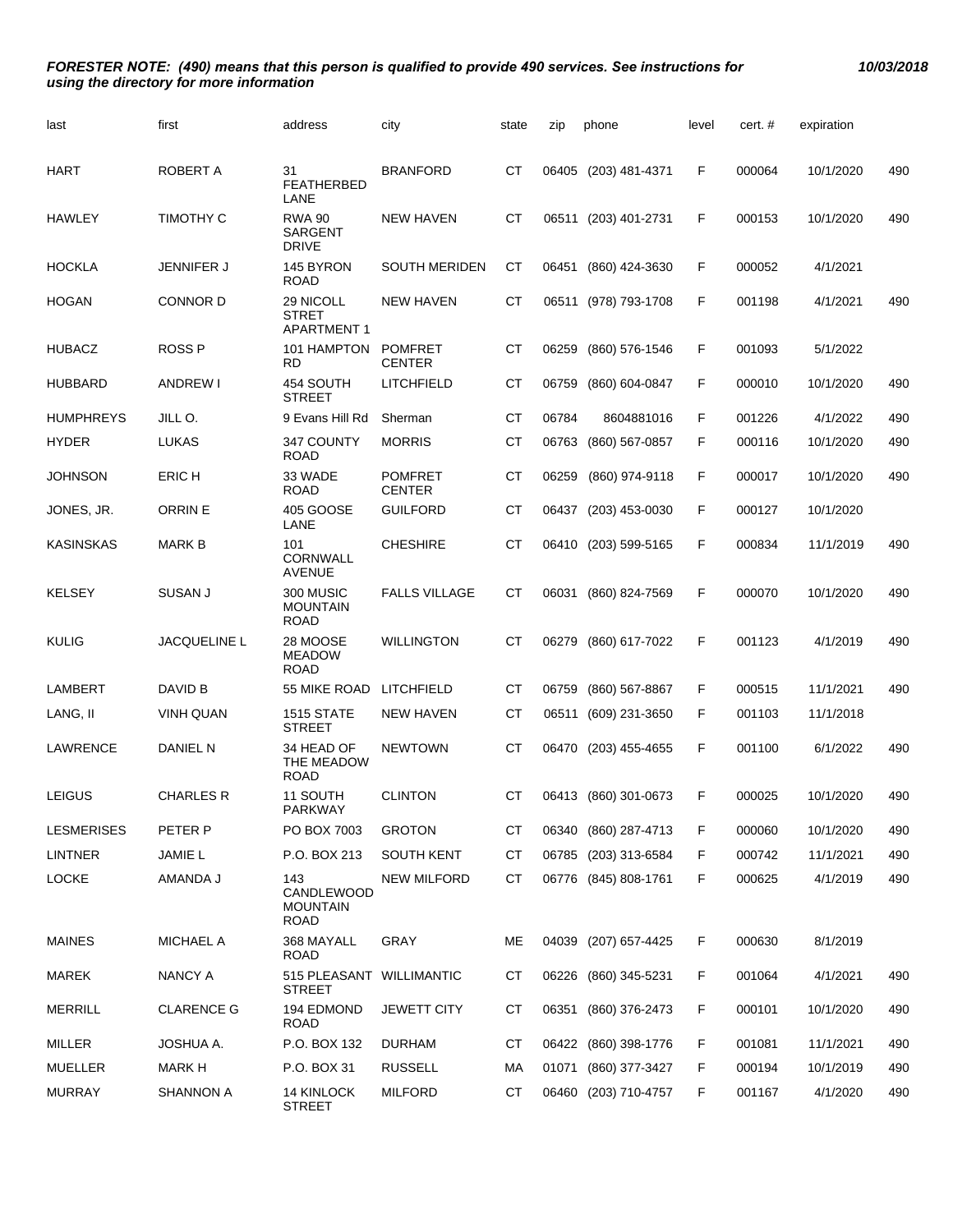| last             | first                | address                                   | city                              | state     | zip   | phone                | level | cert.# | expiration |     |
|------------------|----------------------|-------------------------------------------|-----------------------------------|-----------|-------|----------------------|-------|--------|------------|-----|
| <b>NICCOLAI</b>  | <b>MELISSA S</b>     | 339 BURNHAM<br>RD.                        | <b>EAST THETFORD</b>              | VT        | 05043 | (802) 222-1293       | F     | 000665 | 4/1/2020   |     |
| <b>NICHOLS</b>   | <b>JOAN B</b>        | 140 BRUSH<br><b>HILL ROAD</b>             | <b>FRANKLIN</b>                   | <b>CT</b> | 06254 | (860) 642-4292       | F     | 000113 | 10/1/2020  | 490 |
| O'BRIEN          | <b>THOMAS E</b>      | 160<br>MAPLESHADE<br><b>AVENUE</b>        | <b>EAST LONG</b><br><b>MEADOW</b> | МA        |       | 01028 (413) 788-7799 | F     | 001199 | 4/1/2021   |     |
| <b>OLSON</b>     | NICHOLAS C           | 91 CLARK ST.<br>APT.3                     | <b>NEW HAVEN</b>                  | СT        | 06511 | (970) 749-8079       | F     | 001200 | 4/1/2021   |     |
| <b>OREFICE</b>   | <b>JOSEPH N</b>      | 231 Lead Mine<br><b>Brook Rd</b>          | Harwinton                         | <b>CT</b> | 06791 | (518) 354-3170       | F     | 000795 | 11/1/2022  | 490 |
| PALLADINO        | <b>MICHAEL</b>       | 9 BARI DRIVE                              | <b>NEWTOWN</b>                    | <b>CT</b> | 06470 | (203) 927-7510       | F     | 001026 | 4/1/2020   |     |
| PASAY            | <b>JULIUS G</b>      | 561<br><b>NORTONTOWN</b><br><b>ROAD</b>   | <b>GUILFORD</b>                   | СT        | 06437 | $(203)$ 430-6960     | F     | 001082 | 11/1/2021  |     |
| <b>PERRY</b>     | <b>LANSFORD W</b>    | P.O. BOX 1                                | <b>CANTON CENTER</b>              | СT        | 06020 | (860) 307-3195       | F     | 000934 | 11/1/2021  | 490 |
| <b>PRONOVOST</b> | <b>JAMES R</b>       | 34 REMSEN<br><b>ROAD</b>                  | <b>LITCHFIELD</b>                 | <b>CT</b> | 06759 | (860) 283-4383       | F     | 000094 | 10/1/2020  |     |
| <b>RAMEY</b>     | DOUGLAS D            | 22 DEANA<br><b>LOOP</b>                   | LAGRANGEVILLE                     | NΥ        | 12540 | (845) 226-2628       | F     | 000692 | 11/1/2020  |     |
| <b>RAND</b>      | <b>CURTIS G</b>      | P.O. BOX 452                              | <b>SALISBURY</b>                  | СT        | 06068 | (860) 287-9987       | F     | 000146 | 10/1/2020  |     |
| <b>REYNOLDS</b>  | <b>DANIEL F</b>      | P.O. BOX 575                              | <b>HIGGANUM</b>                   | СT        | 06441 | (860) 345-2723       | F     | 000160 | 10/1/2020  | 490 |
| <b>RIELY</b>     | <b>CHRISTOPHER C</b> | <b>42 HARKNESS</b><br><b>STREET</b>       | <b>PROVIDENCE</b>                 | RI        | 02909 | (401) 225-6135       | F     | 000722 | 4/1/2021   |     |
| <b>ROBERTS</b>   | ELI A                | 90 EDWARDS<br>STREET, 2ND<br><b>FLOOR</b> | <b>NEW HAVEN</b>                  | СT        | 06511 | (860) 689-4435       | F     | 001168 | 4/1/2020   | 490 |
| <b>ROGERS</b>    | <b>SCOTT K</b>       | P.O. BOX 527                              | <b>NEW HARTFORD</b>               | СT        | 06057 | $(860)$ 402-8008     | F     | 000766 | 4/1/2022   |     |
| <b>ROYER</b>     | PHILLIP J            | 28 ATWATER<br><b>ROAD</b>                 | <b>CANTON</b>                     | СT        | 06019 | (860) 693-2150       | F     | 000103 | 10/1/2020  |     |
| <b>RUSS</b>      | <b>RUSSELL M</b>     | 38 OLD NORTH COLEBROOK<br><b>ROAD</b>     |                                   | <b>CT</b> | 06021 | (860) 379-8577       | F     | 000556 | 4/1/2022   |     |
| <b>RYAN</b>      | <b>THOMAS W</b>      | 136 Tyringham<br>Rd                       | Monterey                          | МA        | 01245 | $(413)$ 528-4161     | F     | 000767 | 3/22/2022  | 490 |
| <b>SCARPINO</b>  | RALPH A              | P.O. BOX 17                               | PLEASANT<br>VALLEY                | СT        | 06063 | (860) 379-7200       | F     | 000078 | 8/1/2021   |     |
| SHEAHAN          | <b>BRENNAN J</b>     | 44 HEATHER<br>LANE                        | N. GRANBY                         | <b>CT</b> |       | 06060 (860) 966-1178 | F     | 000690 | 11/1/2020  | 490 |
| <b>SNITKIN</b>   | <b>JEFFREY M</b>     | 752 RT.103A                               | NEWBURY                           | <b>NH</b> | 03255 | (802) 310-0292       | F     | 001155 | 11/1/2019  |     |
| <b>ST. AMAND</b> | <b>RICHARD P</b>     | 1024 NORTH<br><b>ROAD</b>                 | <b>DAYVILLE</b>                   | СT        | 06241 | (860) 428-0996       | F     | 001210 | 6/1/2021   | 490 |
| STEVENS, JR.     | <b>LAWRENCE M</b>    | 176 CREAM<br><b>HILL ROAD</b>             | <b>WEST CORNWALL</b>              | <b>CT</b> |       | 06796 (860) 672-6065 | F     | 000006 | 10/1/2019  |     |
| <b>STRUMOLO</b>  | TOM R                | 129<br><b>GRANTVILLE</b><br><b>ROAD</b>   | <b>NORFOLK</b>                    | CT        |       | 06058 (860) 542-5882 | F     | 000086 | 10/1/2020  | 490 |
| TALMADGE, JR.    | <b>ARTHUR R</b>      | 158 NAGY<br><b>ROAD</b>                   | <b>ASHFORD</b>                    | CT        |       | 06278 (860) 429-3923 | F     | 000133 | 10/1/2020  | 490 |
| <b>THEROUX</b>   | <b>JOSEPH R</b>      | PO BOX 32                                 | <b>VOLUNTOWN</b>                  | CT        | 06384 | 8604287992           | F     | 000028 | 10/1/2020  | 490 |
| <b>TIRRELL</b>   | <b>CHARLES H</b>     | P.O. BOX 65                               | <b>NORFOLK</b>                    | СT        | 06058 | (860) 307-9393       | F     | 000027 | 10/1/2020  |     |
| <b>TREMBLAY</b>  | <b>MARC J</b>        | 303<br>COURTHOUSE<br>LANE                 | <b>PASCOAG</b>                    | RI        | 02859 | (401) 568-3410       | F     | 000517 | 11/1/2021  | 490 |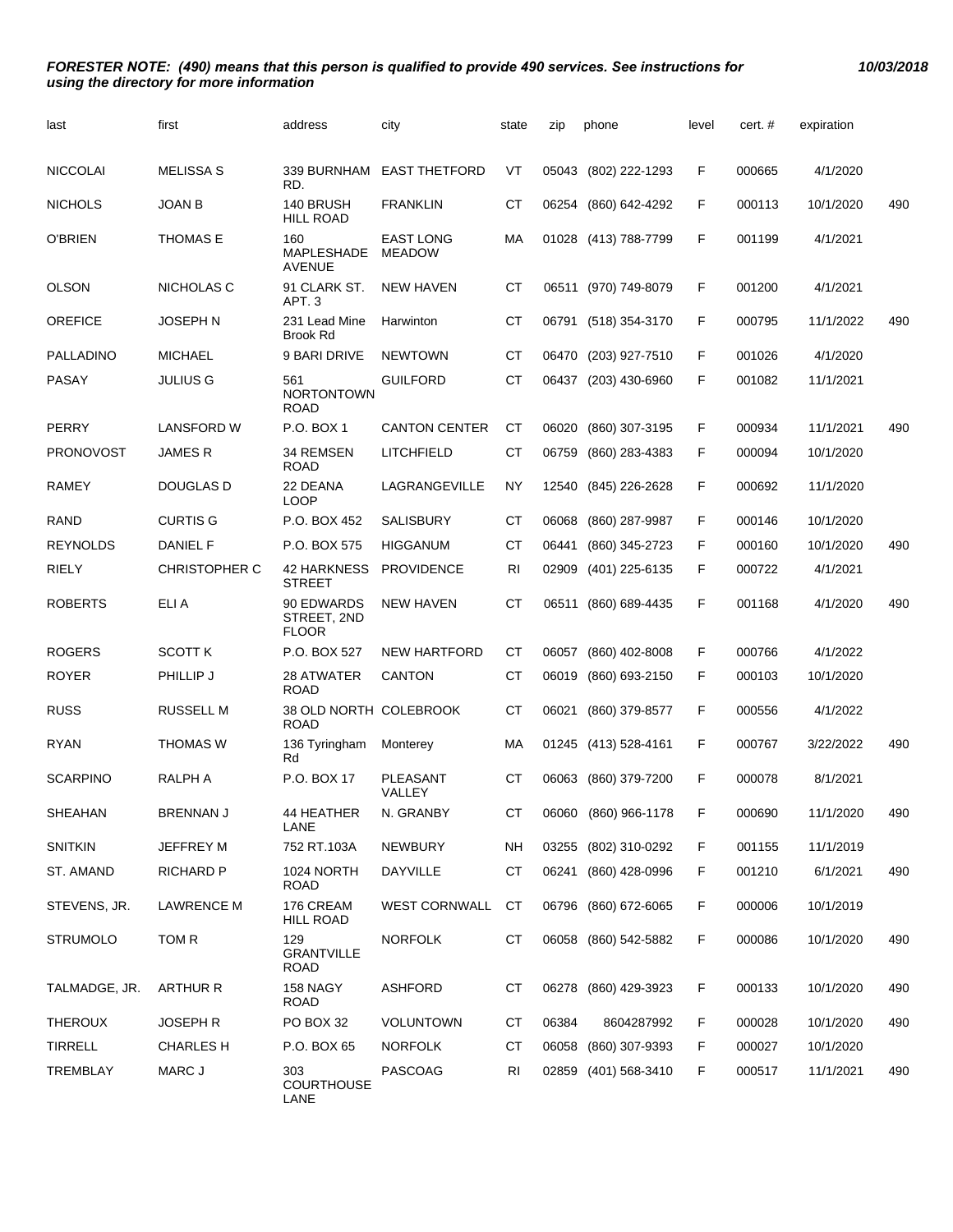| last              | first             | address                                  | city                  | state     | zip   | phone                | level | cert.# | expiration |     |
|-------------------|-------------------|------------------------------------------|-----------------------|-----------|-------|----------------------|-------|--------|------------|-----|
| <b>TROWBRIDGE</b> | <b>THOMAS R</b>   | 100<br><b>FITZGERALD</b><br><b>ROAD</b>  | <b>BROOKLYN</b>       | CT        | 06234 | (860) 428-8283       | F     | 000105 | 3/1/2021   | 490 |
| <b>TUCKER</b>     | PETER W           | 90 WEST<br><b>ROAD</b>                   | <b>ALFORD</b>         | МA        |       | 01266 (413) 528-6005 | F     | 000099 | 10/1/2020  |     |
| VANDOREN          | <b>WILLIAM R</b>  | 41 BROOKSIDE GREENFIELD<br><b>AVENUE</b> |                       | МA        | 01301 | (413) 835-6302       | F     | 000691 | 11/1/2020  | 490 |
| <b>VIOLA</b>      | JEFFREY VINCENT   | 17 CLOVER<br>LANE                        | <b>DOVER PLAINS</b>   | <b>NY</b> |       | 12522 (914) 475-5769 | F     | 000970 | 6/1/2022   |     |
| <b>WALICKI</b>    | THOMAS J          | 10 CEDAR<br>LANE                         | <b>MADISON</b>        | <b>CT</b> | 06443 | (203) 245-7039       | F     | 000090 | 10/1/2020  |     |
| WIKLE             | <b>JESSICA L</b>  | 73 Pearl St                              | New Haven             | <b>CT</b> | 06511 | 4133293234           | F     | 001043 | 11/1/2020  | 490 |
| <b>WILMOT</b>     | <b>RUSSELL S</b>  | 1265 ROUTE<br>198                        | <b>WOODSTOCK</b>      | CT        | 06281 | (860) 315-5117       | F     | 001027 | 4/1/2020   | 490 |
| YOUELL            | <b>CAROL E</b>    | 3180 HEBRON<br><b>AVENUE</b>             | <b>GLASTONBURY</b>    | <b>CT</b> | 06033 | 8607163395           | F     | 000046 | 10/1/2020  | 490 |
| <b>ZEINER</b>     | <b>JONATHAN G</b> | 55 BLINKOFF<br><b>COURT</b>              | <b>TORRINGTON</b>     | <b>CT</b> | 06790 | (860) 601-2113       | F     | 000144 | 10/1/2020  | 490 |
| <b>ZITO</b>       | NICHOLAS T        | 82 NOLLET<br>ROAD                        | <b>MANSFIELD CTR.</b> | <b>CT</b> | 06250 | (860) 319-7125       | F     | 001044 | 11/1/2020  | 490 |
| <b>ZULICK</b>     | <b>RICHARD V</b>  | 400 NOTT<br><b>HIGHWAY</b>               | <b>ASHFORD</b>        | <b>CT</b> | 06278 | (860) 429-1918       | F     | 000074 | 10/1/2020  | 490 |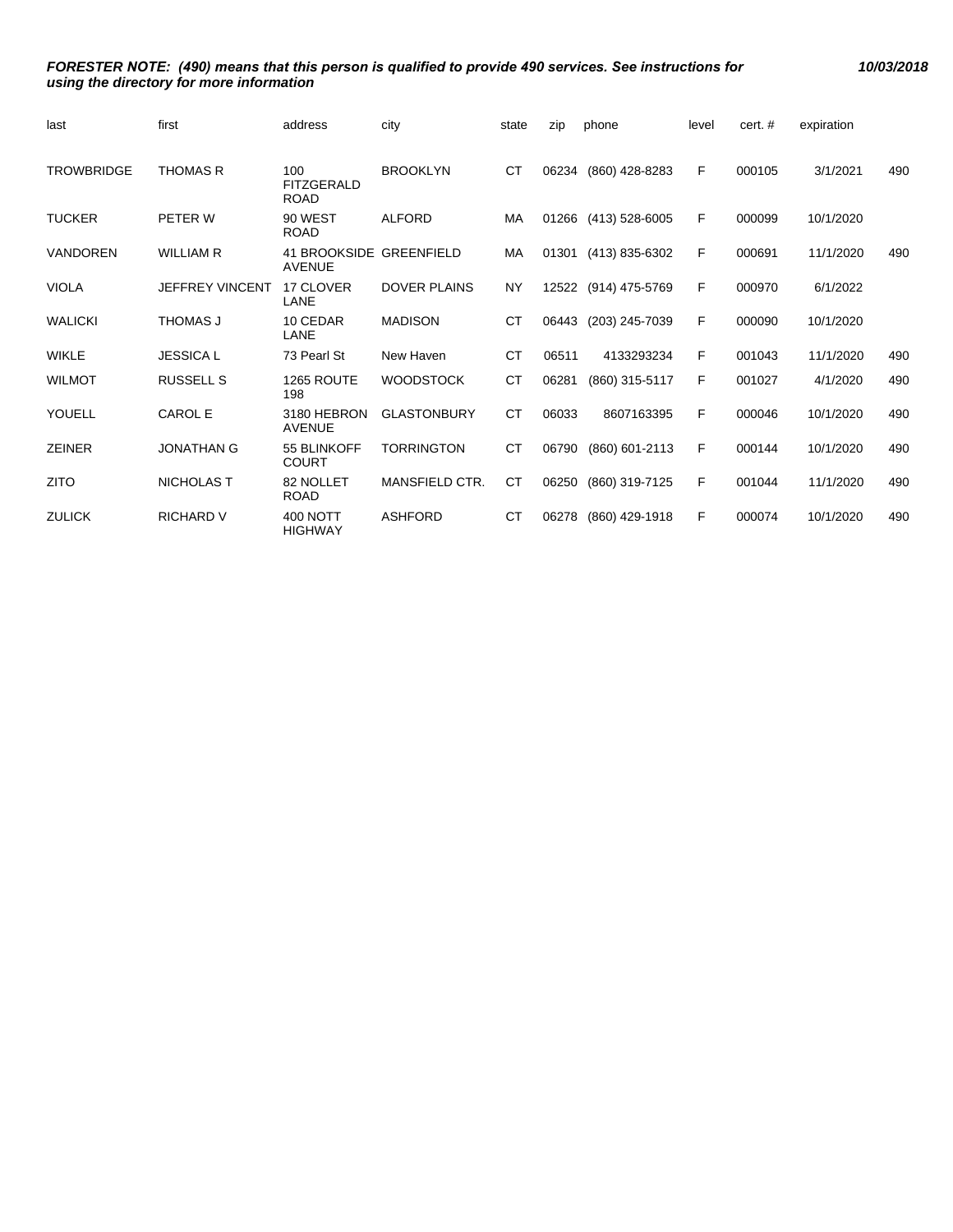| last               | first                | address                                                     | city                            | state     | zip   | phone                     | level       | cert. # | expiration |
|--------------------|----------------------|-------------------------------------------------------------|---------------------------------|-----------|-------|---------------------------|-------------|---------|------------|
| <b>ACERBO</b>      | <b>STEPHEN J</b>     | 61 JOHNSON<br><b>ROAD</b>                                   | <b>COLUMBIA</b>                 | <b>CT</b> | 06237 | (860) 208-9125 SFPH       |             | 000345  | 4/1/2019   |
| <b>ALDRICH</b>     | JOEL                 | P.O. BOX 683                                                | <b>NORTH</b><br><b>BRANFORD</b> | СT        | 06471 | (203) 627-2289            | <b>SFPH</b> | 000883  | 3/1/2021   |
| <b>ALFANO</b>      | <b>MARK C</b>        | 235 SHUTTLE<br>MEADOW RD.                                   | <b>SOUTHINGTON</b>              | CТ        | 06489 | (860) 426-0535            | <b>SFPH</b> | 001178  | 8/1/2020   |
| AMES               | RICHARD F            | 30 GOSS HILL<br>ROAD                                        | <b>HUNTINGTON</b>               | МA        | 01050 |                           | <b>SFPH</b> | 000678  | 11/1/2020  |
| <b>ANDERSON</b>    | <b>CLINTON B</b>     | 30 TOMPKINS<br><b>HILL ROAD</b>                             | <b>WASHINGTON</b>               | СT        | 06793 | (860) 868-7087            | <b>SFPH</b> | 000344  | 10/1/2019  |
| ANDREWS            | <b>ETHAN C</b>       | 108<br><b>CLUBHOUSE</b><br><b>ROAD</b>                      | <b>LEBANON</b>                  | СT        | 06249 | (860) 942-2526            | SFPH        | 001070  | 8/1/2021   |
| ANDREWS            | ROBERT A             | 486 COOK HILL LEBANON<br><b>ROAD</b>                        |                                 | СT        | 06249 | (860) 423-2902 SFPH       |             | 000032  | 3/1/2021   |
| ARCHAMBAULT        | ALEX W               | 10 HAZEL<br>PLAIN ROAD                                      | <b>WOODBURY</b>                 | СT        | 06798 | (860) 483-0549            | <b>SFPH</b> | 001144  | 8/1/2019   |
| <b>BAER</b>        | <b>ROBERT G</b>      | 108<br><b>MIDDLETOWN</b><br><b>AVENUE</b>                   | <b>EAST HAMPTON</b>             | СT        |       | 06424 (860) 267-6153 SFPH |             | 000913  | 6/1/2021   |
| <b>BAHRE</b>       | <b>MARK</b>          | 6 FREELAND<br><b>FARMS ROAD</b>                             | <b>CANTON</b>                   | СT        | 06019 | (860) 693-0122 SFPH       |             | 000996  | 4/1/2019   |
| <b>BAKER</b>       | <b>SCOTT JE</b>      | 2331 NORWICH UNCASVILLE<br><b>NEW LONDON</b><br><b>TPKE</b> |                                 | СT        |       | 06382 (860) 710-0796 SFPH |             | 001086  | 5/1/2022   |
| <b>BALLSIEPER</b>  | PETER R              | 30 BENDER RD LEBANON                                        |                                 | СT        | 06249 | (860) 208-6739            | <b>SFPH</b> | 000589  | 11/1/2018  |
| <b>BARTON</b>      | <b>TODD</b>          | <b>297 MAIN</b><br><b>STREET</b>                            | <b>HAMPTON</b>                  | СT        | 06424 | (860) 455-9764            | SFPH        | 000914  | 6/1/2021   |
| <b>BEATTIE</b>     | <b>CHRISTOPHER P</b> | 209<br><b>PENDLETON</b><br><b>HILL ROAD</b>                 | <b>VOLUNTOWN</b>                | СT        | 06384 | (860) 933-8736 SFPH       |             | 000313  | 4/1/2019   |
| <b>BEAUDREAULT</b> | <b>GARY L</b>        | 116 BLAIN<br>ROAD                                           | N.<br><b>GROSVENORDAL</b><br>Е  | СT        | 06255 | (860) 923-3578 SFPH       |             | 000111  | 10/1/2020  |
| <b>BEBAULT</b>     | ROSS <sub>M</sub>    | PO BOX 541                                                  | SANDISFIELD                     | МA        |       | 01255 (413) 717-7863 SFPH |             | 001205  | 6/1/2021   |
| <b>BEDARD</b>      | TODD M               | 25<br><b>GUILMARTIN</b><br><b>ROAD</b>                      | <b>BLOOMFIELD</b>               | СT        | 06002 | 8606989579 SFPH           |             | 001157  | 2/1/2020   |
| <b>BELL</b>        | <b>THOMAS E</b>      | <b>BOX 33</b>                                               | <b>RIVERTON</b>                 | CT        |       | 06065 (860) 379-4969 SFPH |             | 000166  | 10/1/2020  |
| BELL               | THOMAS R             | <b>BOX 33</b>                                               | <b>RIVERTON</b>                 | СT        |       | 06065 (860) 379-4969 SFPH |             | 000165  | 10/1/2020  |
| <b>BELLOWS</b>     | <b>GERALD E</b>      | 410 GIBSON<br><b>HILL ROAD</b>                              | <b>STERLING</b>                 | СT        |       | 06377 (860) 564-2408 SFPH |             | 000058  | 10/1/2020  |
| <b>BELLOWS</b>     | JAMES L              | 346<br><b>BAILEYVILLE</b><br><b>ROAD</b>                    | MIDDLEFIELD                     | <b>CT</b> |       | 06455 (860) 617-7908 SFPH |             | 000981  | 11/1/2022  |
| <b>BELLOWS</b>     | <b>JEREMY W</b>      | 88 WALNUT ST PUTNAM                                         |                                 | СT        |       | 06260 (860) 884-7478 SFPH |             | 000827  | 7/1/2019   |
| <b>BERGERON</b>    | <b>MICHEL J</b>      | P.O. BOX 155                                                | <b>MONSON</b>                   | МA        |       | 01057 (413) 374-6266 SFPH |             | 000020  | 10/1/2020  |
| <b>BERK</b>        | DANIEL               | 466 ROCKY<br><b>HILL ROAD</b>                               | <b>WOODSTOCK</b>                | СT        |       | 06281 (860) 974-2043 SFPH |             | 000695  | 2/1/2021   |
| <b>BERNIER</b>     | TOM R                | 578 COOK HILL DANIELSON<br><b>ROAD</b>                      |                                 | CT        | 06239 | (860) 604-7568 SFPH       |             | 000035  | 10/1/2020  |
| <b>BESOZZI</b>     | <b>CHARLES L</b>     | P.O. BOX 33                                                 | CORNWALL                        | CT        |       | 06753 (860) 672-6287 SFPH |             | 000019  | 10/1/2020  |
| <b>BOGUE</b>       | JEFFREY P            | 3704 RIVER<br><b>ROAD</b>                                   | <b>MIDDLETOWN</b>               | СT        |       | 06457 (860) 227-8624 SFPH |             | 000579  | 4/1/2022   |
| <b>BOUCHARD</b>    | <b>CHRISTOPHER L</b> | 420 VALLEY<br><b>ROAD</b>                                   | DAYVILLE                        | <b>CT</b> |       | 06241 (401) 651-2040 SFPH |             | 001145  | 8/1/2019   |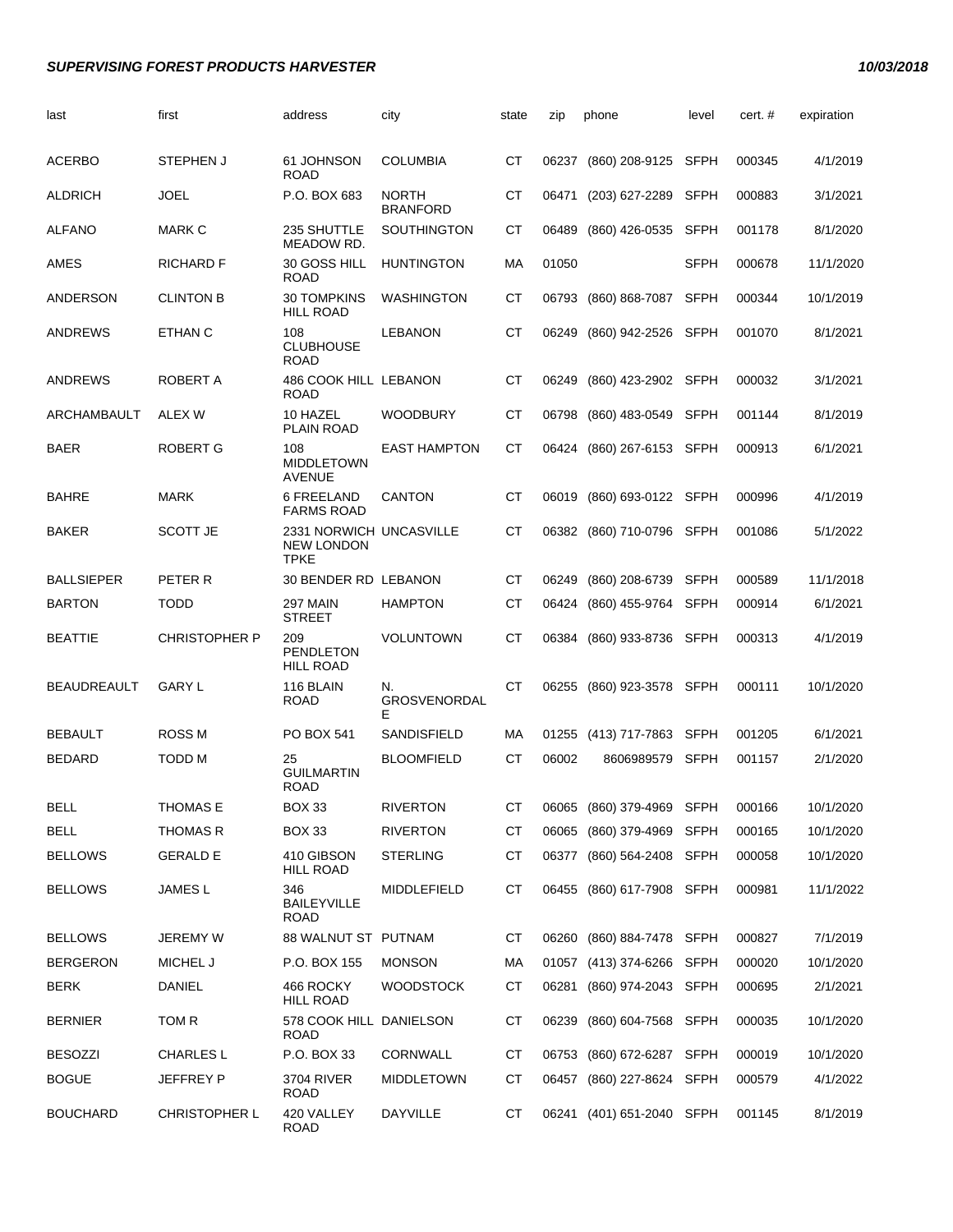| last              | first                | address                                          | city                            | state     | zip   | phone                     | level       | cert.# | expiration |
|-------------------|----------------------|--------------------------------------------------|---------------------------------|-----------|-------|---------------------------|-------------|--------|------------|
| <b>BOUCHER</b>    | <b>GALEN</b>         | 444 NORTH<br><b>STREET</b>                       | <b>PLYMOUTH</b>                 | <b>CT</b> |       | 06782 (860) 485-0343 SFPH |             | 000987 | 2/1/2019   |
| <b>BOUCHER</b>    | <b>TYLER B</b>       | 188 EAST<br><b>CHIPPEN HILL</b><br><b>ROAD</b>   | <b>BURLINGTON</b>               | CT.       | 06013 | (860) 716-8373            | SFPH        | 001151 | 11/1/2019  |
| BOUCHER, JR.      | <b>MAURICE P</b>     | 300 SOUTH<br><b>STREET</b>                       | <b>PLYMOUTH</b>                 | СT        | 06782 | (860) 620-4404            | SFPH        | 001125 | 4/1/2019   |
| <b>BOUPLON</b>    | <b>CRISSY L</b>      | 23 MOREY<br><b>ROAD</b>                          | <b>SHARON</b>                   | <b>CT</b> | 06069 | (860) 364-5999            | SFPH        | 001217 | 11/1/2021  |
| <b>BOWEN</b>      | RICHARD O            | P.O. BOX 24                                      | <b>EASTFORD</b>                 | CT.       | 06242 | (860) 974-0029            | <b>SFPH</b> | 000008 | 10/1/2020  |
| <b>BREAKELL</b>   | <b>CLYDE E</b>       | 72 BARE HILL<br><b>ROAD</b>                      | <b>GOSHEN</b>                   | СT        | 06756 | (860) 689-6682            | <b>SFPH</b> | 001005 | 7/1/2019   |
| <b>BROOM</b>      | <b>JASON T</b>       | 134<br><b>THRESHER</b><br><b>ROAD</b>            | <b>HAMPDEN</b>                  | СT        |       | 01036 (413) 427-0936 SFPH |             | 001112 | 2/1/2019   |
| <b>BROWN</b>      | DAVID M              | 245<br><b>BROOKLYN</b><br><b>ROAD</b>            | <b>CANTERBURY</b>               | СT        | 06331 | (860) 917-0828 SFPH       |             | 000591 | 11/1/2018  |
| <b>BRUETSCH</b>   | KYLE T               | 3904 HALL<br><b>MEADOW</b><br><b>ROAD</b>        | <b>NORFOLK</b>                  | СT        | 06058 | (860) 877-2323 SFPH       |             | 001078 | 11/1/2021  |
| <b>BUNCE</b>      | DONALD R             | 157 JAMES<br><b>ROAD</b>                         | <b>ASHFORD</b>                  | СT        | 06278 | (860) 429-0278 SFPH       |             | 000494 | 4/1/2021   |
| <b>BURELL</b>     | <b>BONNIE B</b>      | 114 COVELL<br><b>RD</b>                          | <b>POMFRET</b><br><b>CENTER</b> | <b>CT</b> | 06259 | (860) 455-9681            | <b>SFPH</b> | 000571 | 4/1/2022   |
| <b>BURKE</b>      | PAUL D               | 107 BEAR HILL<br><b>ROAD</b>                     | DAYVILLE                        | <b>CT</b> | 06241 | (860) 774-1477            | <b>SFPH</b> | 000482 | 4/1/2021   |
| BURR, JR          | <b>STANLEY R</b>     | 46 JACKSON<br><b>ROAD</b>                        | <b>HIGGANUM</b>                 | СT        | 06441 | (860) 345-3578 SFPH       |             | 000009 | 10/1/2020  |
| <b>BURSON</b>     | <b>JOHN C</b>        | 345 LOWER<br><b>HAMPDEN</b><br><b>ROAD</b>       | <b>MONSON</b>                   | МA        |       | 01057 (413) 596-2348      | SFPH        | 001113 | 2/1/2019   |
| <b>BYRNES</b>     | <b>JAMES J</b>       | 21 WILTON<br><b>ROAD</b>                         | <b>PLYMOUTH</b>                 | СT        |       | 06782 (860) 283-8747 SFPH |             | 001147 | 8/1/2019   |
| CARDINAL          | NATHAN J.            | 903 Middle<br>Pownal Rd                          | Pownal                          | VT        | 05261 | (802) 681-3310            | SFPH        | 001236 | 8/1/2022   |
| CARLSON           | ROBERT G             | <b>24 OLD</b><br><b>MESSENGER</b><br><b>ROAD</b> | <b>WEST GRANBY</b>              | СT        | 06090 | (860) 379-0915 SFPH       |             | 000848 | 4/1/2020   |
| CARR, III         | <b>THOMAS</b>        | 52R COOLEY<br><b>ROAD</b>                        | <b>NORTH GRANBY</b>             | СT        |       | 06060 (860) 653-9025 SFPH |             | 000121 | 10/1/2020  |
| <b>CARRINGTON</b> | ROBERT A             | 649<br><b>NORTHFIELD</b><br><b>ROAD</b>          | NORTHFIELD                      | СT        |       | 06778 (860) 283-0716 SFPH |             | 001192 | 2/1/2021   |
| <b>CARSKY</b>     | <b>CHRISTOPHER R</b> | 255 MOUNTAIN ELLINGTON<br><b>ROAD</b>            |                                 | СT        |       | 06029 (860) 944-4893 SFPH |             | 001182 | 11/1/2020  |
| CARVER, II        | <b>WILLIAM E</b>     | 140 STETSON<br><b>ROAD</b>                       | <b>BROOKLYN</b>                 | СT        |       | 06234 (860) 779-0449 SFPH |             | 000578 | 4/1/2022   |
| CAVANAGH          | <b>THOMAS W</b>      | 88 OLD<br><b>CANTERBURY</b><br>ROAD              | <b>HAMPTON</b>                  | СT        |       | 06043 (860) 455-9114 SFPH |             | 000092 | 10/1/2020  |
| CHARRON           | JODY C               | 88 OLD<br><b>CANTERBURY</b><br><b>ROAD</b>       | <b>HAMPTON</b>                  | СT        |       | 06247 (860) 455-9114 SFPH |             | 000117 | 10/1/2020  |
| CHARRON, JR.      | JOEL D               | <b>72 OLD</b><br><b>CANTERBURY</b><br>ROAD       | <b>HAMPTON</b>                  | СT        |       | 06247 (860) 250-2402 SFPH |             | 001201 | 4/1/2021   |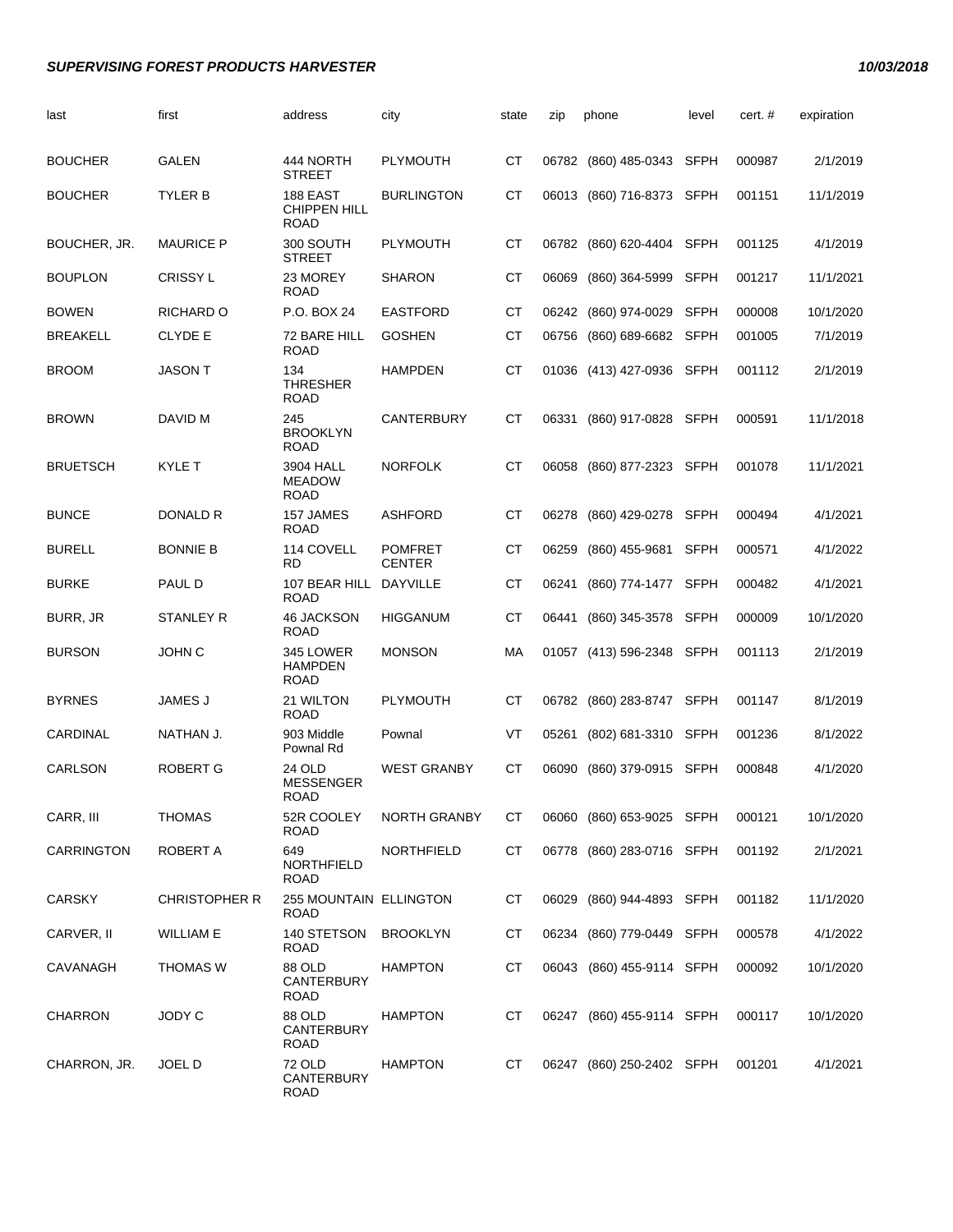| last             | first              | address                                                  | city                           | state     | zip   | phone                     | level       | cert. # | expiration |
|------------------|--------------------|----------------------------------------------------------|--------------------------------|-----------|-------|---------------------------|-------------|---------|------------|
| <b>CIMALORE</b>  | LOUIS J            | 90<br>CANONCHET<br><b>ROAD</b>                           | <b>HOPE VALLEY</b>             | RI        |       | 02832 (401) 623-1915 SFPH |             | 000592  | 11/1/2018  |
| <b>CLARK</b>     | <b>ANDREW P</b>    | 182<br>SAYBROOK RD                                       | <b>ESSEX</b>                   | СT        | 06426 | (860) 227-0987 SFPH       |             | 000316  | 3/1/2022   |
| <b>CLARK</b>     | <b>SCOTT</b>       | 1032 EAST<br><b>POND</b><br><b>MEADOW</b><br><b>ROAD</b> | <b>WESTBROOK</b>               | СT        |       | 06498 (860) 304-5977 SFPH |             | 001183  | 11/1/2020  |
| <b>CLAVETTE</b>  | <b>CARL S</b>      | 19 WEST<br><b>CHIPPEN HILL</b><br>ROAD                   | <b>BURLINGTON</b>              | СT        |       | 06013 (860) 307-7456 SFPH |             | 000202  | 10/1/2020  |
| <b>CONKLIN</b>   | <b>KAYEL C</b>     | 59 NORTH<br><b>FARM DRIVE</b>                            | <b>DOVER PLAINS</b>            | ΝY        |       | 12522 (845) 877-3582 SFPH |             | 001042  | 8/1/2020   |
| <b>CONKLIN</b>   | <b>WILLIAM B</b>   | 203 GALVIN<br><b>FARM TRAIL</b>                          | <b>SHEFFIELD</b>               | МA        |       | 01257 (413) 229-2992 SFPH |             | 001206  | 6/1/2021   |
| <b>CONNELL</b>   | PETER M            | 1322 WINDHAM HAMPTON<br>ROAD                             |                                | СT        |       | 06247 (860) 455-0608 SFPH |             | 001207  | 6/1/2021   |
| <b>CORDTSEN</b>  | <b>BRAD A</b>      | 257 SOMERS<br><b>ROAD</b>                                | <b>ELLINGTON</b>               | СT        | 06029 | (860) 559-7768            | SFPH        | 000157  | 10/1/2020  |
| <b>CORMIER</b>   | <b>RICHARD</b>     | 151<br>WESTBROOK<br><b>ROAD</b>                          | DEEP RIVER                     | СT        |       | 06417 (860) 471-7770 SFPH |             | 000187  | 10/1/2020  |
| <b>CRANE</b>     | <b>CARL A</b>      | P.O. BOX 228                                             | <b>EAST WINDSOR</b>            | СT        |       | 06088 (860) 614-7948 SFPH |             | 001126  | 4/1/2019   |
| <b>CRANOUSKI</b> | <b>JOSEPH J</b>    | 48 OLD<br><b>SKINNER</b><br><b>ROAD</b>                  | <b>EAST HARTLAND</b>           | СT        |       | 06027 (860) 982-6609 SFPH |             | 000698  | 2/1/2021   |
| <b>CRANOUSKI</b> | <b>RONNIE V</b>    | 416 PIGEON<br><b>HILL ROAD</b>                           | <b>WINDSOR</b>                 | СT        |       | 06095 (860) 683-0419 SFPH |             | 001057  | 3/1/2021   |
| <b>CREECH</b>    | <b>JEFFERY E</b>   | P.O. BOX 501                                             | <b>CATSKILL</b>                | NY        |       | 12414 (845) 757-5230 SFPH |             | 000612  | 4/1/2019   |
| <b>CRIDER</b>    | <b>JOSEPH P</b>    | 627 BETHEL<br><b>ROAD</b>                                | <b>GRISWOLD</b>                | СT        | 06351 | (860) 303-1192 SFPH       |             | 000650  | 11/1/2019  |
| <b>CRIDER</b>    | PAUL A             | 14<br><b>GOOSENECK</b><br><b>HILL ROAD</b>               | <b>CANTERBURY</b>              | СT        | 06331 | (860) 334-7973 SFPH       |             | 001136  | 6/1/2019   |
| <b>CULBERT</b>   | <b>MICHAEL R</b>   | 265 SOUTH<br><b>KENT ROAD</b>                            | <b>SOUTH KENT</b>              | CT.       |       | 06785 (860) 927-0030 SFPH |             | 000545  | 12/1/2021  |
| <b>CULLER</b>    | <b>BLAINE C</b>    | 3 GILMAN RD                                              | <b>GILMAN</b>                  | СT        |       | 06336 (413) 575-7007 SFPH |             | 001108  | 11/1/2018  |
| D'ONOFRIO, JR.   | THEODORE R         | P.O. BOX 207                                             | <b>EAST HARTLAND</b>           | CT        |       | 06027 (860) 413-9974 SFPH |             | 000916  | 6/1/2021   |
| <b>DEAN</b>      | STEPHEN J          | P.O. BOX 324                                             | <b>FALLS VILLAGE</b>           | СT        | 06031 | (860) 824-5068            | SFPH        | 000966  | 6/1/2022   |
| <b>DENCE</b>     | <b>DAVID</b>       | 914 Niles<br>School Rd                                   | Pownal                         | VT        | 05261 | 8023794272 SFPH           |             | 001228  | 6/1/2022   |
| <b>DENNY</b>     | <b>HARLAN J</b>    | 422 DOGBURN ORANGE<br>LANE                               |                                | СT        |       | 06477 (203) 799-2766 SFPH |             | 000915  | 6/1/2021   |
| DEXTER, III      | <b>HENRY W</b>     | P.O.BOX 522                                              | ONECO                          | CT        | 06373 | (860) 230-6611            | <b>SFPH</b> | 001165  | 4/1/2020   |
| <b>DIONNE</b>    | <b>HEATHER SUE</b> | 50 Lohse Rd                                              | Willington                     | СT        | 06279 |                           | <b>SFPH</b> | 001237  | 8/1/2022   |
| <b>DOWNEY</b>    | <b>GABRIEL P</b>   | 160 MORGAN<br><b>ROAD</b>                                | <b>CANTON</b>                  | СT        |       | 06019 (860) 352-8666      | SFPH        | 001152  | 11/1/2019  |
| <b>DOWNEY</b>    | ROBERT J           | 31 WRIGHT<br>ROAD                                        | <b>CANTON</b>                  | <b>CT</b> |       | 06019 (860) 693-2914 SFPH |             | 001193  | 2/1/2021   |
| <b>DOWNEY</b>    | <b>TRAVIS R</b>    | 39 SOUTH<br><b>ROAD</b>                                  | <b>BARKHAMSTED</b>             | СT        |       | 06063 (860) 738-8665 SFPH |             | 001158  | 2/1/2020   |
| <b>DYE</b>       | ROBERT J           |                                                          | 971 OLD RT 22 DOVER PLAINS     | NY.       |       | 12522 (845) 849-2889      | SFPH        | 001137  | 6/1/2019   |
| <b>ELLIS</b>     | <b>MARK R</b>      |                                                          | 607 Victory Hwy West Greenwich | RI        | 02817 | 4017412777 SFPH           |             | 000701  | 2/1/2021   |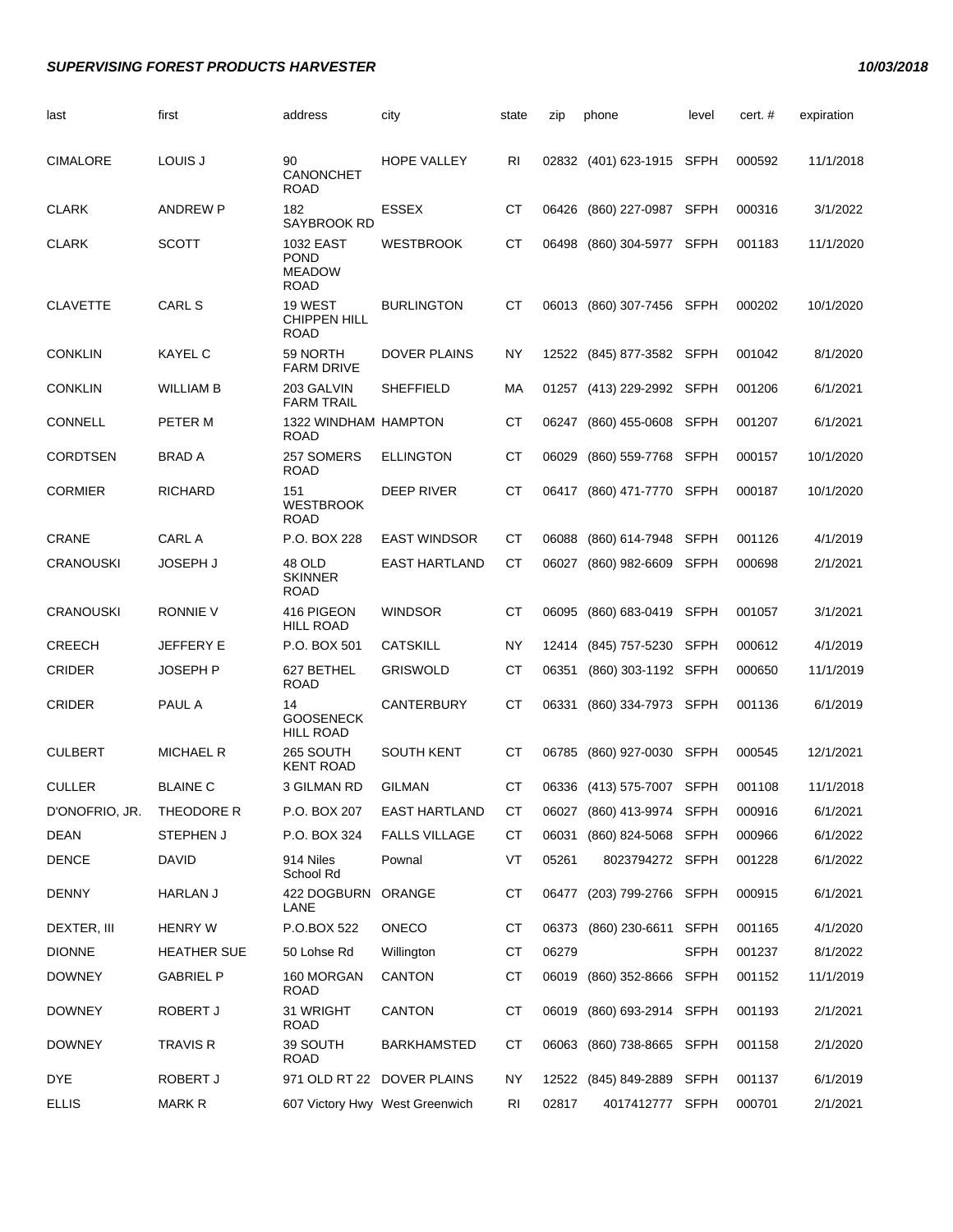| last                     | first                | address                                  | city                 | state     | zip   | phone                            | level       | cert.# | expiration |
|--------------------------|----------------------|------------------------------------------|----------------------|-----------|-------|----------------------------------|-------------|--------|------------|
| <b>FANNING</b>           | <b>RUSSELL</b>       | 3 MEMORY<br>LANE                         | WESTERLY             | RI        | 02891 | (401) 322-2623                   | SFPH        | 000980 | 11/1/2018  |
| <b>FELLOWS</b>           | <b>SCOTT B</b>       | 100 LEBANON<br><b>ROAD</b>               | <b>AMSTON</b>        | СT        | 06231 | (860) 228-8304                   | SFPH        | 000739 | 11/1/2021  |
| <b>FERRIS</b>            | PERCY J              | 43 THE<br><b>BOULEVARD</b>               | <b>NEWTOWN</b>       | СT        | 06470 | (203) 270-1861                   | SFPH        | 000484 | 4/1/2021   |
| <b>FINN</b>              | SHAUN D              | 58 TOWN LINE<br>RD                       | <b>NEW HARTFORD</b>  | СT        | 06057 | (860) 567-1291                   | <b>SFPH</b> | 000712 | 4/1/2021   |
| <b>FOWLER</b>            | DANIEL J             | 148 PLAINS<br><b>ROAD</b>                | <b>COVENTRY</b>      | СT        | 06238 | (860) 742-5842 SFPH              |             | 001127 | 4/1/2019   |
| <b>FRINK</b>             | SETH A               | 114 ZIEGLER<br><b>ROAD</b>               | <b>HAMPTON</b>       | СT        | 06247 | (860) 428-4206                   | SFPH        | 001194 | 2/1/2021   |
| GABRIELSEN, JR BERNARD H |                      | 1449<br><b>PLAINFIELD</b><br><b>PIKE</b> | <b>GREENE</b>        | RI        |       | 02816 (401) 633-4733 SFPH        |             | 001211 | 8/1/2021   |
| <b>GALKO</b>             | WALTER J             | 1 CHRISTINE<br><b>ROAD</b>               | <b>PROSPECT</b>      | СT        |       | 06712 (203) 758-6570 SFPH        |             | 001128 | 4/1/2019   |
| <b>GILLOTTI</b>          | <b>MICHAEL F</b>     | <b>19 HILLCREST</b><br><b>STREET</b>     | <b>TORRINGTON</b>    | СT        | 06790 | (860) 201-5492 SFPH              |             | 000953 | 2/1/2022   |
| GLASZCZ                  | <b>STEPHEN P</b>     | 171 OLD<br><b>ENFIELD ROAD</b>           | <b>BELCHERTOWN</b>   | МA        |       | 01007 (413) 362-9418             | SFPH        | 001148 | 8/1/2019   |
| <b>GLAUDE</b>            | LIONEL G             | 455 EAST<br>PUTNAM ROAD                  | <b>EAST PUTNAM</b>   | CТ        | 06260 | (860) 481-0165                   | SFPH        | 001107 | 11/1/2018  |
| <b>GLEAVEY</b>           | ALFRED R             | 62 RIVER<br><b>STREET</b>                | <b>MOOSUP</b>        | СT        |       | 06354 (860) 917-6681 SFPH        |             | 001195 | 2/1/2021   |
| <b>GODARD</b>            | <b>CHRISTOPHER A</b> | 34 PINE ROAD                             | <b>WEST SUFFIELD</b> | СT        |       | 06082 (413) 262-2420             | <b>SFPH</b> | 001170 | 6/1/2020   |
| <b>GOETSCH</b>           | REBECCA B            | 149<br><b>HARTFORD</b><br><b>ROAD</b>    | <b>SALEM</b>         | СT        | 06420 | (860) 391-5516                   | SFPH        | 001153 | 11/1/2019  |
| <b>GOKEY</b>             | DAVID F              | 78 East Ave                              | Westerly             | RI        |       | 02891 (413) 530-0242 SFPH        |             | 001229 | 6/1/2022   |
| <b>GOODWIN</b>           | LARRY                | 121 Federal St                           | <b>Bristol</b>       | СT        | 06010 |                                  | SFPH        | 001234 | 6/1/2022   |
| GOULD, SR.               | <b>KENNETH P</b>     | 504 RIVER<br><b>ROAD</b>                 | <b>PUTNAM</b>        | СT        | 06260 | (860) 420-8004                   | <b>SFPH</b> | 000901 | 4/1/2021   |
| <b>GRAVES</b>            | <b>KEVINT</b>        | 107 WALL<br><b>STREET</b>                | <b>TORRINGTON</b>    | СT        | 06790 | (860) 618-0108                   | <b>SFPH</b> | 001163 | 4/1/2020   |
| GRENON, JR.              | <b>NORMAN R</b>      | 4 ARNOLD<br>LANE                         | <b>DAYVILLE</b>      | СT        | 06241 | (860) 774-0565 SFPH              |             | 000119 | 10/1/2020  |
| <b>GROSSI</b>            | ANTHONY J            | P.O. BOX 125                             | <b>FISKDALE</b>      | MA        |       | 01518 (413) 530-2331 SFPH 000021 |             |        | 10/1/2020  |
| <b>GUNDERSON</b>         | KARL A.              | 336 Chase Rd                             | Putnam               | СT        | 06260 | (860) 942-1437 SFPH              |             | 001227 | 4/25/2022  |
| <b>GUNDLACH</b>          | <b>JUSTIN L</b>      | P.O. BOX 371                             | <b>GOSHEN</b>        | СT        |       | 06756 (860) 605-0245 SFPH        |             | 000615 | 4/1/2019   |
| <b>HANCOCK</b>           | PHILIP K             | 147 FOSTER<br><b>ROAD</b>                | <b>SOUTH WINDSOR</b> | СT        |       | 06074 (860) 916-8797 SFPH        |             | 000125 | 10/1/2020  |
| HANCOCK, JR.             | DAVID J              | 670<br><b>BRICKYARD</b><br><b>ROAD</b>   | <b>WOODSTOCK</b>     | <b>CT</b> | 06281 | (860) 630-0034 SFPH              |             | 000777 | 4/1/2022   |
| <b>HART</b>              | ALEXANDER J          | 186 PARK<br>ROAD                         | <b>BARKHAMSTED</b>   | <b>CT</b> |       | 06063 (860) 379-7645 SFPH        |             | 001171 | 6/1/2020   |
| <b>HARVEY</b>            | <b>GREGORY S</b>     | 507<br><b>CLUBHOUSE</b><br><b>ROAD</b>   | <b>LEBANON</b>       | CT        |       | 06249 (860) 208-0964 SFPH        |             | 001156 | 12/1/2019  |
| <b>HEAVENS</b>           | <b>BRYAN J</b>       | 50 SHINGLE<br>MILL ROAD                  | <b>HARWINTON</b>     | СT        | 06791 | (860) 485-1712 SFPH              |             | 000713 | 4/1/2021   |
| <b>HEAVENS</b>           | <b>GENE A</b>        | 50 SHINGLE<br><b>MILL ROAD</b>           | <b>HARWINTON</b>     | СT        |       | 06791 (860) 485-1712 SFPH        |             | 000680 | 11/1/2020  |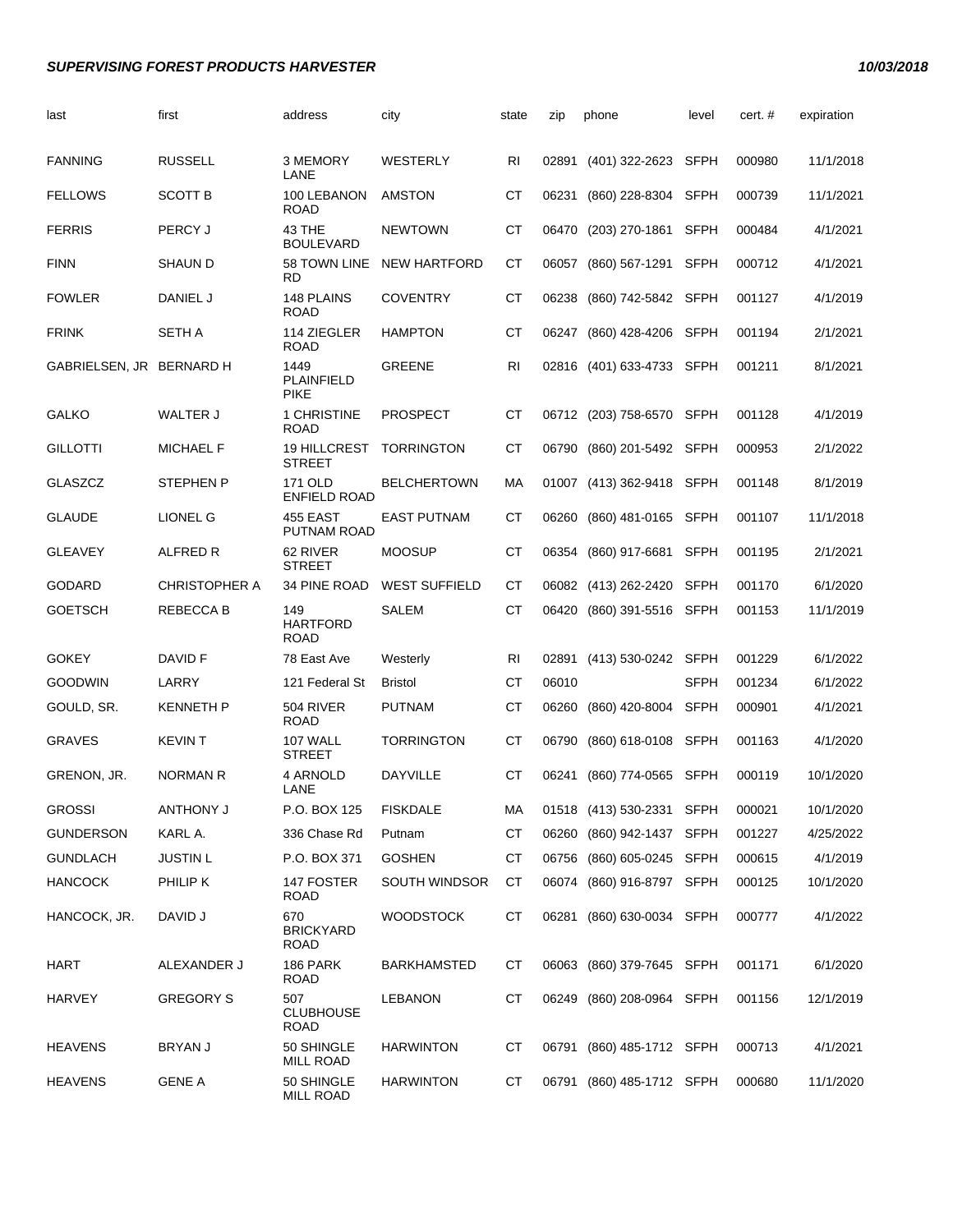| last           | first             | address                                    | city                  | state          | zip   | phone                     | level       | cert. # | expiration |
|----------------|-------------------|--------------------------------------------|-----------------------|----------------|-------|---------------------------|-------------|---------|------------|
| HENDERSON      | <b>JEFFREY P</b>  | 319<br><b>ESCOHEAG</b><br><b>HILL ROAD</b> | <b>EXETER</b>         | R <sub>l</sub> |       | 02822 (401) 539-7697      | <b>SFPH</b> | 001052  | 2/1/2021   |
| <b>HICKMAN</b> | <b>NICOLAS P</b>  | P.O. BOX 316                               | <b>SOUTHBURY</b>      | СT             | 06488 | (203) 927-8184            | <b>SFPH</b> | 001129  | 4/1/2019   |
| <b>HOPKINS</b> | DANA H            | 26 BEAR HILL<br>ROAD, P.O.<br>BOX 8        | <b>EAST KILLINGLY</b> | СT             |       | 06243 (860) 630-0162 SFPH |             | 001062  | 4/1/2021   |
| HORN           | DALE P            | 638 SHARON<br><b>TURNPIKE</b>              | <b>GOSHEN</b>         | <b>CT</b>      | 06756 | (860) 491-3315 SFPH       |             | 001212  | 8/1/2021   |
| <b>HORN</b>    | <b>WAYNE E</b>    | 308 CEDAR<br>LANE                          | <b>NEW HARTFORD</b>   | СT             | 06057 | (860) 309-0601            | <b>SFPH</b> | 000109  | 10/1/2020  |
| HURLBURT       | WILLIAM J         | 21 FOX ROAD                                | <b>WEST CORNWALL</b>  | СT             | 06796 | (860) 672-0347            | <b>SFPH</b> | 000040  | 10/1/2020  |
| JACKMAN        | <b>REGINALD J</b> | 14 LOWELL<br><b>STREET</b>                 | <b>COVENTRY</b>       | RI             | 02816 | (401) 477-0568            | <b>SFPH</b> | 001218  | 11/1/2021  |
| JALONEN        | <b>MICHAEL A</b>  | 324<br><b>WATCHAUG</b><br><b>ROAD</b>      | <b>SOMERS</b>         | <b>CT</b>      | 06071 | (860) 749-4224            | <b>SFPH</b> | 000637  | 11/1/2019  |
| JORDAN         | ALEX W.           | 378 Margaret<br>Henry Rd                   | Sterling              | СT             | 06377 | (860) 942-7822            | SFPH        | 001231  | 6/1/2022   |
| JORDAN         | <b>MATTHEW D</b>  | 191 SAWMILL<br><b>HILL ROAD</b>            | <b>STERLING</b>       | СT             | 06377 | (860) 774-5130            | <b>SFPH</b> | 000639  | 11/1/2019  |
| JORDAN         | PETER R           | 859 FIVE MILE<br><b>RIVER ROAD</b>         | <b>PUTNAM</b>         | <b>CT</b>      | 06260 | (860) 928-9245            | <b>SFPH</b> | 001104  | 11/1/2018  |
| <b>JORDAN</b>  | <b>RICHARD M</b>  | 224<br><b>BROOKLYN</b><br><b>ROAD</b>      | <b>CANTERBURY</b>     | <b>CT</b>      | 06331 | (860) 933-9925            | <b>SFPH</b> | 001232  | 6/1/2022   |
| JORDAN         | TYLER G           | 286 SAWMILL<br><b>HILL ROAD</b>            | <b>STERLING</b>       | СT             | 06377 | (860) 942-4878            | SFPH        | 001087  | 5/1/2022   |
| KELLY, II      | <b>NORMAN C</b>   | 546<br><b>GURLEYVILLE</b><br><b>ROAD</b>   | <b>STORRS</b>         | <b>CT</b>      | 06268 | (860) 429-8582 SFPH       |             | 000011  | 10/1/2020  |
| KING           | <b>ETHAN M</b>    | 848 BEECH<br><b>HILL ROAD</b>              | <b>BLANDFORD</b>      | МA             | 01008 | (413) 627-3524            | <b>SFPH</b> | 000941  | 11/1/2021  |
| KING           | <b>JORDAN M.</b>  | 83 E Old Route<br>6                        | Hampton               | СT             | 06247 | $(860)$ 617-0019          | <b>SFPH</b> | 001233  | 6/1/2022   |
| KING           | <b>JOSHUA S</b>   | 76 STETSON<br><b>ROAD</b>                  | <b>BROOKLYN</b>       | <b>CT</b>      | 06234 | (860) 230-3316            | SFPH        | 001036  | 6/1/2020   |
| <b>KNAPP</b>   | JEFFREY A         | <b>PO BOX 128</b>                          | <b>KEENE</b>          | NY             |       | 12942 (518) 637-9182 SFPH |             | 001114  | 2/1/2019   |
| KNEELAND       | ROBERT W          | 334 BRANDY<br><b>HILL ROAD</b>             | <b>THOMPSON</b>       | СT             |       | 06277 (860) 923-3175 SFPH |             | 000033  | 10/1/2020  |
| <b>KRAWIEC</b> | <b>MARK A</b>     | 60 PINE LEDGE GREENVILLE<br>ROAD           |                       | RI             |       | 02838 (401) 934-2426 SFPH |             | 000331  | 11/1/2022  |
| <b>KROL</b>    | <b>GREGORY</b>    | P.O. BOX 220                               | <b>BELCHERTOWN</b>    | МA             |       | 01007 (413) 221-7991 SFPH |             | 000997  | 4/1/2019   |
| LABBE          | <b>RICHARD F</b>  | 54 HARTFORD<br><b>TURNPIKE</b>             | <b>EASTFORD</b>       | СT             |       | 06242 (860) 974-1323 SFPH |             | 001000  | 6/1/2019   |
| LABOMBARD      | DAVID J           | 182<br><b>SAYBROOK</b><br><b>ROAD</b>      | <b>ESSEX</b>          | СT             |       | 06426 (860) 334-9506 SFPH |             | 000816  | 4/1/2019   |
| LAFLECHE       | <b>RICHARD P</b>  | 234 POLE<br><b>BRIDGE ROAD</b>             | <b>WOODSTOCK</b>      | СT             | 06281 | (860) 382-5071 SFPH       |             | 000025  | 10/1/2020  |
| LAKE, JR.      | RODERICK D        | 224 MAPLE<br><b>AVENUE</b>                 | OLD SAYBROOK          | СT             |       | 06475 (860) 575-8815 SFPH |             | 001130  | 4/1/2019   |
| LANATI         | <b>JOSHUAD</b>    | 14 THOMPSON<br><b>HILL ROAD</b>            | COLUMBIA              | СT             |       | 06237 (860) 716-5943 SFPH |             | 000903  | 4/1/2021   |
| <b>LANDECK</b> | <b>TODD A</b>     | P.O. BOX 245                               | NORTH WINDHAM         | CT             | 06256 | (860) 455-1218 SFPH       |             | 000044  | 10/1/2020  |
| LANDRY         | <b>BENJAMIN C</b> | P.O. BOX 11                                | SALISBURY             | <b>NH</b>      |       | 03268 (603) 387-0217 SFPH |             | 001109  | 11/1/2018  |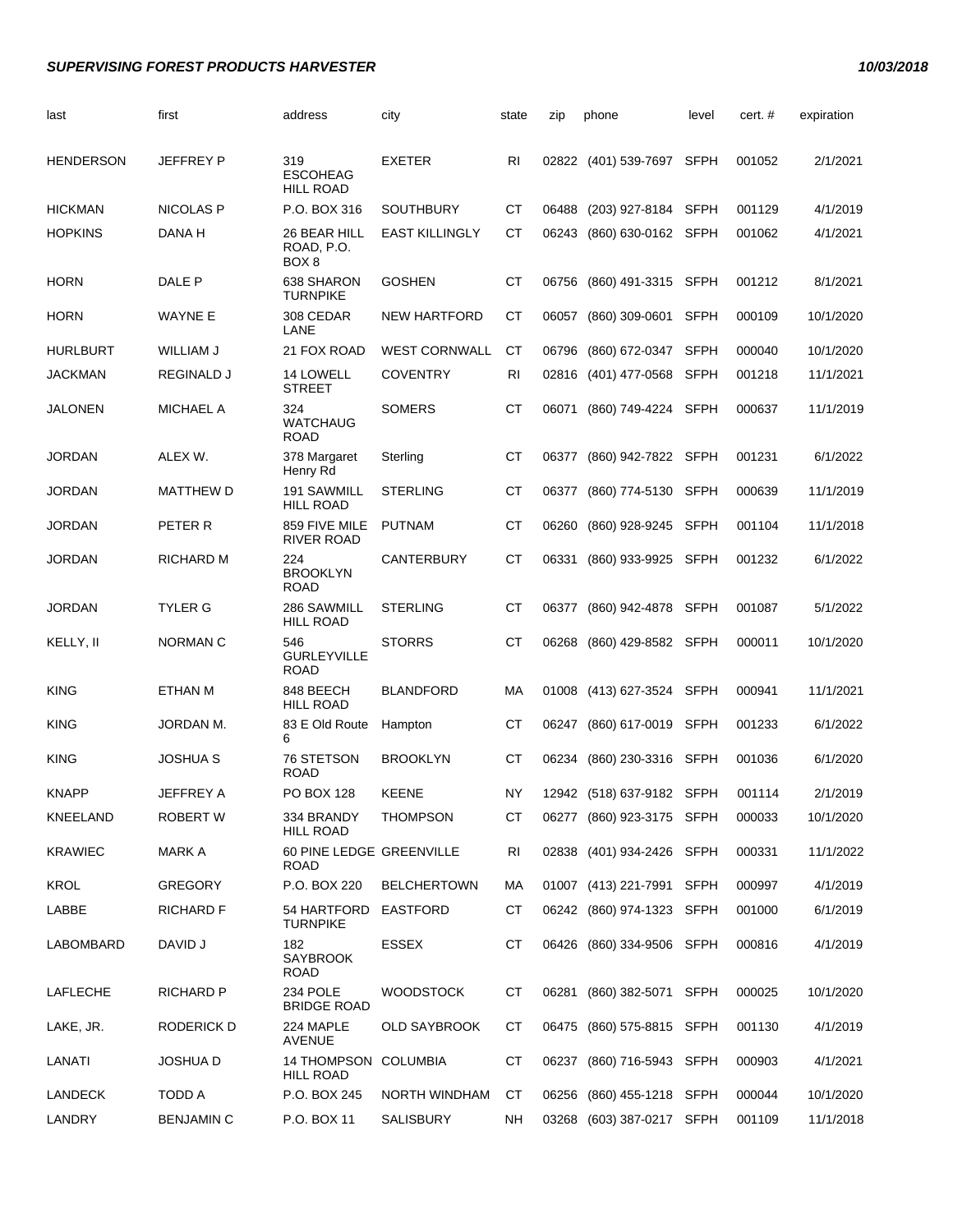| last             | first                | address                                     | city                              | state          | zip   | phone                     | level       | cert. # | expiration |
|------------------|----------------------|---------------------------------------------|-----------------------------------|----------------|-------|---------------------------|-------------|---------|------------|
| LANDRY           | JUSTIN J             | P.O. BOX 206                                | <b>FRANCESTOWN</b>                | NΗ             | 03043 | (603) 582-3218            | SFPH        | 001138  | 6/1/2019   |
| <b>LAPRISE</b>   | <b>MATTHEW K</b>     | 150 SKUNK<br><b>HILL ROAD</b>               | <b>EXETER</b>                     | RI             |       | 02822 (401) 623-7038      | <b>SFPH</b> | 001045  | 11/1/2020  |
| <b>LATHROP</b>   | <b>BRANDON E</b>     | 21 HOUGH<br><b>ROAD</b>                     | <b>BOZRAH</b>                     | СT             |       | 06334 (860) 425-7157 SFPH |             | 001196  | 2/1/2021   |
| LATHROP          | JAMISON G            | 435<br><b>FITCHVILLE</b><br><b>ROAD</b>     | <b>BOZRAH</b>                     | <b>CT</b>      |       | 06334 (860) 373-8674 SFPH |             | 001131  | 4/1/2019   |
| LEMAIRE          | <b>FRANK J</b>       | 32 CONGDON<br><b>MILL ROAD</b>              | WEST<br><b>GREENWICH</b>          | R <sub>1</sub> |       | 02817 (401) 413-9278      | SFPH        | 001046  | 11/1/2020  |
| <b>LEVESQUE</b>  | <b>CHRISTOPHER E</b> | 494 WALL<br><b>STREET</b>                   | <b>HEBRON</b>                     | СT             | 06248 | (860) 228-9265            | <b>SFPH</b> | 000817  | 4/1/2019   |
| <b>LOCKE</b>     | <b>ANTHONY D</b>     | 14 LOWER<br>RIVER ROAD                      | <b>WEST CORNWALL</b>              | СT             | 06796 | (860) 672-6771            | <b>SFPH</b> | 000093  | 10/1/2020  |
| <b>LOCKE</b>     | TIM L                | 14 LOWER<br><b>RIVER ROAD</b>               | <b>WEST CORNWALL</b>              | СT             | 06796 | (860) 672-6771            | <b>SFPH</b> | 000094  | 10/1/2020  |
| LOVE             | JEFFREY J            | 154<br>WESTFORD<br><b>HILL ROAD</b>         | <b>ASHFORD</b>                    | СT             |       | 06278 (860) 463-3735 SFPH |             | 001115  | 2/1/2019   |
| <b>MACHOWSKI</b> | MIKE P               | 77<br><b>CIRCLEWOOD</b><br><b>DRIVE</b>     | <b>BERLIN</b>                     | <b>CT</b>      | 06037 | (860) 558-2917 SFPH       |             | 001132  | 4/1/2019   |
| <b>MALCHIODI</b> | ERIC R               | <b>12 MALCHIODI</b><br><b>DRIVE</b>         | WALLINGFORD                       | СT             | 06492 | (203) 715-3140            | SFPH        | 001149  | 8/1/2019   |
| <b>MANN</b>      | BRETT L              | $21 - 1/2$<br>CHARLTON<br><b>ROAD</b>       | <b>DUDLEY</b>                     | МA             |       | 01571 (508) 949-0777 SFPH |             | 000620  | 4/1/2019   |
| <b>MANVILLE</b>  | <b>CHRISTOPHER W</b> | 169 BLACK<br><b>HILL ROAD</b>               | <b>PLAINFIELD</b>                 | СT             | 06374 | (860) 634-3826 SFPH       |             | 000388  | 10/1/2019  |
| <b>MARLOWE</b>   | PETER W              | 3308 DURHAM<br>ROAD                         | <b>GUILFORD</b>                   | СT             |       | 06437 (203) 457-0304      | <b>SFPH</b> | 000140  | 10/1/2020  |
| MARLOWE, JR.     | PETER W              | 3308 DURHAM<br><b>ROAD</b>                  | <b>GUILFORD</b>                   | СT             |       | 06437 (203) 457-0304      | SFPH        | 001221  | 2/1/2022   |
| <b>MARTIN</b>    | JEFFREY A            | 65<br>ARROWHEAD<br><b>DRIVE</b>             | <b>NEW HARTFORD</b>               | <b>CT</b>      | 06057 | (860) 387-3278            | SFPH        | 001133  | 4/1/2019   |
| <b>MASINO</b>    | SUSAN A.             | 41 Madison Ln                               | <b>West Simsbury</b>              | CТ             | 06092 | (860) 651-6790            | SFPH        | 001224  | 3/15/2022  |
| <b>MASSEY</b>    | <b>KEVIN I</b>       | P.O. BOX 1272 SHARON                        |                                   | СT             | 06069 | (860) 364-0854            | SFPH        | 001213  | 8/1/2021   |
| <b>MATTHEWS</b>  | JOHN R               | 9A FISKE<br>AVENUE                          | <b>STAFFORD</b><br><b>SPRINGS</b> | СT             | 06076 |                           | <b>SFPH</b> | 000958  | 2/1/2022   |
| <b>MAX</b>       | <b>DOUG</b>          | 516 SALMON<br><b>BROOK</b><br><b>STREET</b> | <b>GRANBY</b>                     | <b>CT</b>      |       | 06035 (860) 653-1941 SFPH |             | 001110  | 11/1/2018  |
| <b>MCCABE</b>    | SIEVERT A            | 511 LIMEROCK LAKEVILLE<br><b>ROAD</b>       |                                   | СT             |       | 06039 (860) 490-8376 SFPH |             | 001219  | 11/1/2021  |
| <b>MCCARTHY</b>  | <b>MICHAEL D</b>     | P.O. BOX 661                                | <b>NEWTOWN</b>                    | СT             |       | 06470 (203) 426-3764 SFPH |             | 000079  | 10/1/2020  |
| <b>MCCUE</b>     | <b>PATRICK L</b>     | 69 LAUREL<br>LANE                           | <b>SIMSBURY</b>                   | CT             |       | 06070 (860) 810-8871 SFPH |             | 001208  | 6/1/2021   |
| <b>MCEWEN</b>    | <b>STEPHENK</b>      | 110 JOBS HILL<br>ROAD APT. 33               | <b>ELLINGTON</b>                  | СT             | 06029 | (860) 394-6381 SFPH       |             | 001120  | 2/1/2019   |
| <b>MCGEE</b>     | <b>WILLIAM R</b>     | 142 RIVER<br><b>ROAD</b>                    | <b>PRESTON</b>                    | СT             |       | 06365 (860) 215-0859 SFPH |             | 001106  | 11/1/2018  |
| <b>MCKENNA</b>   | MARSHALL D           | 65 LEWIS<br><b>ROAD</b>                     | <b>HAMPTON</b>                    | СT             |       | 06247 (860) 455-5691 SFPH |             | 000534  | 11/1/2021  |
| <b>MCKINNEY</b>  | <b>JUSTIN D</b>      | P.O. BOX 688                                | <b>WARREN</b>                     | MA             |       | 01083 (413) 668-7055 SFPH |             | 000450  | 11/1/2020  |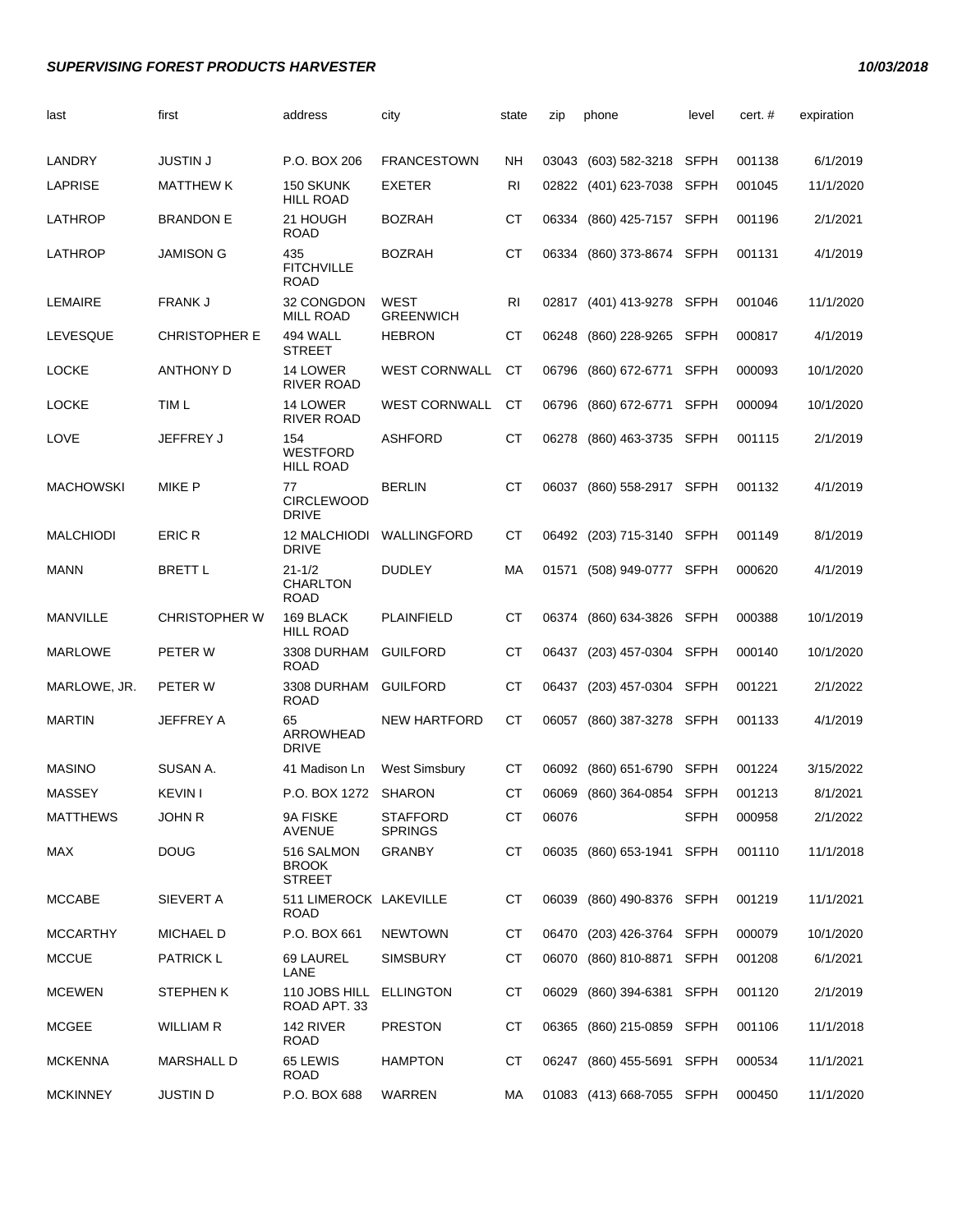| last             | first                | address                                 | city                              | state     | zip   | phone                     | level       | cert.# | expiration |
|------------------|----------------------|-----------------------------------------|-----------------------------------|-----------|-------|---------------------------|-------------|--------|------------|
| <b>MCLEOD</b>    | DALE B               | 501 White Birch Guilford<br>Dr          |                                   | СT        | 06437 | (860) 986-2224            | <b>SFPH</b> | 000569 | 4/1/2022   |
| MESICK, JR.      | <b>ROBERT F</b>      | 298 BRAINARD<br><b>HILL ROAD</b>        | <b>HIGGANUM</b>                   | СT        | 06441 | (860) 982-2494            | <b>SFPH</b> | 001053 | 2/1/2021   |
| <b>MESSIER</b>   | EARL D               | 5 GEORGE<br><b>STREET</b>               | <b>WINDHAM</b>                    | <b>CT</b> | 06280 | (860) 208-9882            | <b>SFPH</b> | 001038 | 6/1/2020   |
| <b>MESSIER</b>   | RYAN A               | 10 PINE<br><b>STREET</b>                | <b>COLUMBIA</b>                   | <b>CT</b> | 06237 | (860) 917-0180            | <b>SFPH</b> | 001176 | 7/1/2020   |
| <b>MEYER</b>     | <b>RAYL</b>          | 164 FELLOWS<br>ROAD #7                  | <b>OAKDALE</b>                    | CТ        | 06320 | (860) 319-7286            | <b>SFPH</b> | 001105 | 11/1/2018  |
| <b>MICHALIK</b>  | <b>JESSICA L</b>     | 136 OLNEY<br><b>KEACH ROAD</b>          | <b>CHEPACHET</b>                  | RI        |       | 02814 (401) 309-8798      | <b>SFPH</b> | 001172 | 6/1/2020   |
| <b>MILLER</b>    | KEIL C               | 174 TEN ROD<br>ROAD                     | <b>EXETER</b>                     | RI        |       | 02822 (401) 539-7707      | <b>SFPH</b> | 000005 | 10/1/2020  |
| <b>MINER</b>     | <b>JUSTIN M</b>      | 179<br><b>BOOMBRIDGE</b><br><b>ROAD</b> | <b>NORTH</b><br><b>STONINGTON</b> | СT        | 06359 | (860) 514-8608            | <b>SFPH</b> | 001214 | 8/1/2021   |
| <b>MISAVAGE</b>  | DAVID A              | 88 CABBAGE<br>LANE                      | <b>BETHLEHEM</b>                  | СT        | 06751 | (203) 266-5690            | <b>SFPH</b> | 000013 | 10/1/2020  |
| <b>MISIASZEK</b> | PHILLIP W            | <b>BOX 665</b>                          | <b>WEST WARREN</b>                | МA        |       | 01092 (413) 267-9135      | <b>SFPH</b> | 001116 | 2/1/2019   |
| <b>MOKRZECKI</b> | <b>CHRISTOPHER J</b> | 89 HANDEL<br><b>ROAD</b>                | <b>STAFFORD</b><br><b>SPRINGS</b> | <b>CT</b> | 06076 | (860) 926-9120            | <b>SFPH</b> | 000361 | 4/1/2019   |
| <b>MOON</b>      | DONALD J             | 23 MEADOW<br><b>ROAD</b>                | <b>BURLINGTON</b>                 | СT        | 06013 | (860) 978-8717            | <b>SFPH</b> | 000223 | 3/1/2021   |
| <b>MORIN</b>     | <b>JASON C</b>       | 301 SILVER<br><b>SPRING DRIVE</b>       | <b>HIGGANUM</b>                   | СT        | 06441 | (860) 345-8241            | <b>SFPH</b> | 000852 | 4/1/2020   |
| <b>MORIN</b>     | <b>STEVE A</b>       | 11 AGARD<br><b>ROAD</b>                 | <b>BRIMFIELD</b>                  | МA        | 01010 | (413) 245-3112 SFPH       |             | 001117 | 2/1/2019   |
| <b>MORROW</b>    | <b>DENISE M</b>      | 268 RIVER<br><b>ROAD</b>                | <b>WILLINGTON</b>                 | CT.       | 06279 | (860) 429-6209            | <b>SFPH</b> | 000755 | 2/1/2022   |
| <b>MORSE</b>     | <b>JASON</b>         | 43 GENERAL<br><b>PATTON DRIVE</b>       | <b>NAUGATUCK</b>                  | СT        | 06770 | (203) 414-6968            | <b>SFPH</b> | 001173 | 6/1/2020   |
| <b>MORSE</b>     | <b>JONATHON S</b>    | P.O. BOX 583                            | <b>BANTAM</b>                     | СT        | 06750 | (860) 459-1193            | <b>SFPH</b> | 001179 | 8/1/2020   |
| MORSEY, II       | LEE B                | 127<br><b>BLACKVILLE</b><br><b>ROAD</b> | <b>WASHINGTON</b>                 | СT        | 06794 | (203) 994-5732            | <b>SFPH</b> | 001001 | 6/1/2019   |
| <b>MUNCH</b>     | <b>JAMES M</b>       | <b>48 ROUTE 37</b><br><b>SOUTH</b>      | <b>SHERMAN</b>                    | CT.       | 06784 | (860) 350-6311            | <b>SFPH</b> | 000480 | 4/1/2021   |
| <b>NARVESEN</b>  | JAKE E               | P.O. BOX 328                            | <b>EAST HARTLAND</b>              | СT        |       | 03027 (860) 653-7467 SFPH |             | 001139 | 6/1/2019   |
| <b>NICHOLS</b>   | <b>SCOTT M</b>       | 151 EXETER<br><b>ROAD</b>               | <b>LEBANON</b>                    | СT        |       | 06249 (860) 917-3569 SFPH |             | 000056 | 10/1/2020  |
| <b>NICOLLE</b>   | PETER J              | P.O. BOX 215                            | <b>GRANBY</b>                     | СT        |       | 06035 (860) 712-8583 SFPH |             | 000567 | 4/1/2022   |
| <b>NOACK</b>     | <b>JOHN R</b>        | P.O. BOX 9                              | <b>EAST HARTLAND</b>              | CT        |       | 06027 (860) 653-6165 SFPH |             | 000152 | 10/1/2020  |
| <b>NORGREN</b>   | ROSS <sub>D</sub>    | 279 STICKNEY<br><b>HILL ROAD</b>        | <b>UNION</b>                      | СT        |       | 06076 (860) 851-9458 SFPH |             | 001119 | 2/1/2019   |
| <b>NORTON</b>    | <b>THOMAS P</b>      | 66 HARMONY<br><b>HILL ROAD</b>          | <b>HARWINTON</b>                  | СT        |       | 06791 (860) 485-0104 SFPH |             | 000324 | 3/1/2022   |
| <b>O'CONNOR</b>  | STEPHEN J            | P.O. BOX 785                            | <b>BETHEL</b>                     | СT        |       | 06801 (203) 313-4431 SFPH |             | 000363 | 4/1/2019   |
| <b>O'DONNELL</b> | <b>WILLIAM P</b>     | 39 WINDY<br><b>RIDGE ROAD</b>           | WARREN                            | СT        |       | 06754 (860) 868-7529 SFPH |             | 000893 | 3/1/2021   |
| <b>OCAIN</b>     | <b>GARY G</b>        | 20 HURLBURT<br><b>PLACE</b>             | <b>FALLS VILLAGE</b>              | CT        |       | 06031 (860) 672-0394 SFPH |             | 000268 | 4/1/2021   |
| <b>OLENICK</b>   | <b>JOHN M</b>        | 58 HARTFORD DAYVILLE<br><b>PIKE</b>     |                                   | <b>CT</b> |       | 06241 (860) 771-0439 SFPH |             | 001150 | 8/1/2019   |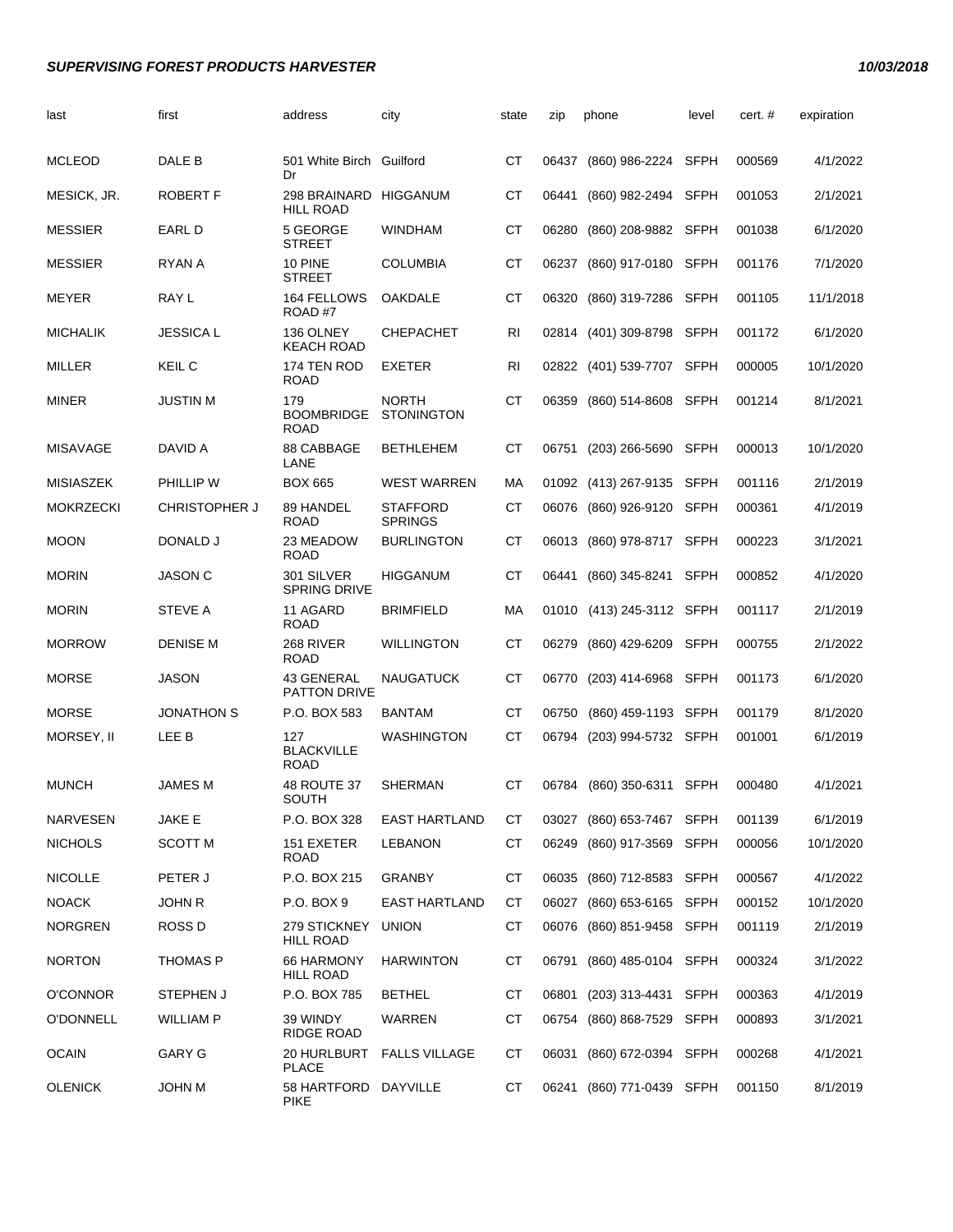| last              | first            | address                                                   | city                     | state     | zip   | phone                     | level       | cert.# | expiration |
|-------------------|------------------|-----------------------------------------------------------|--------------------------|-----------|-------|---------------------------|-------------|--------|------------|
| <b>OSBORNE</b>    | ADAM N           | 6 SUGARLOAF KENT<br><b>MOUNTAIN</b><br><b>ROAD</b>        |                          | <b>CT</b> | 06757 | (860) 248-0470 SFPH       |             | 001088 | 5/1/2022   |
| <b>PAGE</b>       | <b>SCOTT M</b>   | 295 BALLARD<br><b>ROAD</b>                                | <b>THOMPSON</b>          | СT        | 06277 | (860) 928-1640            | <b>SFPH</b> | 000261 | 3/1/2021   |
| <b>PALMER</b>     | <b>SHERMAN W</b> | 23 MOREY<br><b>ROAD</b>                                   | <b>SHARON</b>            | <b>CT</b> | 06069 | (860) 364-5999            | <b>SFPH</b> | 000822 | 6/1/2019   |
| PARADISE, JR.     | <b>ANTHONY G</b> | 77 FERN<br><b>AVENUE</b>                                  | <b>LITCHFIELD</b>        | СT        | 06759 | (860) 567-5807            | SFPH        | 000818 | 4/1/2019   |
| <b>PARK</b>       | <b>BRIAN W</b>   | 123 PARKS<br><b>ROAD</b>                                  | <b>PRESTON</b>           | <b>CT</b> | 06365 | (860) 423-1233            | SFPH        | 001085 | 2/1/2022   |
| <b>PATTISON</b>   | <b>JOHN F</b>    | 95<br><b>MARIONDALE</b><br><b>DRIVE</b>                   | <b>PLANTSVILLE</b>       | <b>CT</b> | 06479 | (860) 276-1011 SFPH       |             | 001029 | 4/1/2020   |
| <b>PAWLOSKI</b>   | RICHARD A        | 4 PLEASANT<br><b>VIEW</b><br><b>TERRACE</b>               | <b>BETHEL</b>            | <b>CT</b> | 06801 | (203) 794-0737 SFPH       |             | 000143 | 10/1/2020  |
| <b>PELLETIER</b>  | <b>MICHAEL E</b> | 27 FISH ROAD                                              | <b>TEMPLE</b>            | <b>NH</b> |       | 03084 (413) 530-2277      | <b>SFPH</b> | 001159 | 2/1/2020   |
| <b>PERSON</b>     | <b>SCOTT R</b>   | 265 JONATHAN ANDOVER<br><b>TRUMBULL</b><br><b>HIGHWAY</b> |                          | <b>CT</b> |       | 06232 (860) 558-4271      | <b>SFPH</b> | 000854 | 4/1/2020   |
| <b>PLOURDE</b>    | <b>COLLIN A</b>  | <b>248 NEW</b><br><b>ROAD</b>                             | <b>AVON</b>              | СT        | 06000 | (860) 218-4277 SFPH       |             | 001186 | 11/1/2020  |
| <b>POLLANSKY</b>  | <b>BRUCE H</b>   | 270 CASSIDY<br><b>HILL ROAD</b>                           | <b>COVENTRY</b>          | <b>CT</b> | 06238 | (860) 306-1907            | SFPH        | 000714 | 4/1/2021   |
| <b>POSKUS</b>     | <b>JOEL W</b>    | 10 SPRING<br><b>GLEN DRIVE</b>                            | <b>GRANBY</b>            | <b>CT</b> | 06035 | (413) 205-6002            | SFPH        | 001023 | 2/1/2020   |
| <b>PROVENCHER</b> | KIM A            | P.O. BOX 97                                               | <b>GROSVONORDAL</b><br>Е | CT.       | 06246 | (860) 662-2650            | SFPH        | 000906 | 4/1/2021   |
| <b>PRUSINSKI</b>  | PAUL P           | 89 TOMMY'S<br><b>PATH</b>                                 | <b>NORTHFORD</b>         | СT        | 06472 | (203) 484-9644            | <b>SFPH</b> | 000643 | 11/1/2019  |
| QUARANTA          | <b>JOE</b>       | 87 Boardman<br>Rd                                         | <b>New Milford</b>       | <b>CT</b> | 06776 | (860) 355-3222            | <b>SFPH</b> | 001230 | 6/1/2022   |
| <b>QUIRK</b>      | <b>JOSEPH W</b>  | 332 CRAIGUE<br><b>HILL ROAD</b>                           | <b>SPRINGFIELD</b>       | VT        | 05156 | (802) 356-4205            | SFPH        | 001072 | 8/1/2021   |
| <b>RAINVILLE</b>  | <b>JOSEPH P</b>  | P.O. BOX 283                                              | <b>HANOVER</b>           | CT.       | 06380 | (860) 822-9636            | <b>SFPH</b> | 000071 | 10/1/2020  |
| <b>RANDAZZO</b>   | JOSEPH P.        | 237 PLEASANT<br><b>VALLEY ROAD</b>                        | <b>MANSFIELD</b>         | СT        | 06250 | (860) 423-5421            | <b>SFPH</b> | 001098 | 8/1/2022   |
| <b>RANDAZZO</b>   | SEBASTIAN D      | 241 South St                                              | Willimantic              | СT        |       | 06226 (860) 617-4877 SFPH |             | 001099 | 8/1/2022   |
| <b>RAYNER</b>     | JAY C            | 23 VAN<br>CEDARFIELD<br>ROAD                              | <b>COLCHESTER</b>        | СT        |       | 06415 (860) 537-3121 SFPH |             | 001059 | 3/1/2021   |
| <b>REMEIKA</b>    | ALAN A           | 161 RICHARDS LITCHFIELD<br><b>ROAD</b>                    |                          | СT        |       | 06759 (860) 567-8349 SFPH |             | 000097 | 10/1/2020  |
| <b>REMEIKA</b>    | RONALD E         | 182<br><b>CAMPVILLE</b><br><b>ROAD</b>                    | <b>NORTHFIELD</b>        | СT        |       | 06778 (860) 567-9349 SFPH |             | 000098 | 10/1/2020  |
| <b>RHODES</b>     | <b>GALEN G</b>   | 20 WANZER<br><b>HILL ROAD</b>                             | <b>SHERMAN</b>           | СT        |       | 06784 (203) 448-6657 SFPH |             | 001140 | 6/1/2019   |
| RIENDEAU          | <b>BRIAN D</b>   | 316 CRYSTAL<br>LAKE ROAD                                  | <b>TOLLAND</b>           | СT        |       | 06084 (860) 428-4835 SFPH |             | 000120 | 10/1/2020  |
| RIENDEAU          | <b>GREGORY A</b> | 55 WEBSTER<br>RD.                                         | <b>ELLINGTON</b>         | СT        |       | 06029 (860) 576-1085 SFPH |             | 001060 | 3/1/2021   |
| RIENDEAU          | KARL J           | 109 SUPINA<br>ROAD                                        | ASHFORD                  | СT        |       | 06278 (860) 930-1400 SFPH |             | 000004 | 10/1/2020  |
| ROSE, JR.         | WILLIAM J        | 127 DAGGETT<br><b>STREET</b>                              | <b>MOOSUP</b>            | СT        |       | 06354 (860) 753-1856 SFPH |             | 001164 | 4/1/2020   |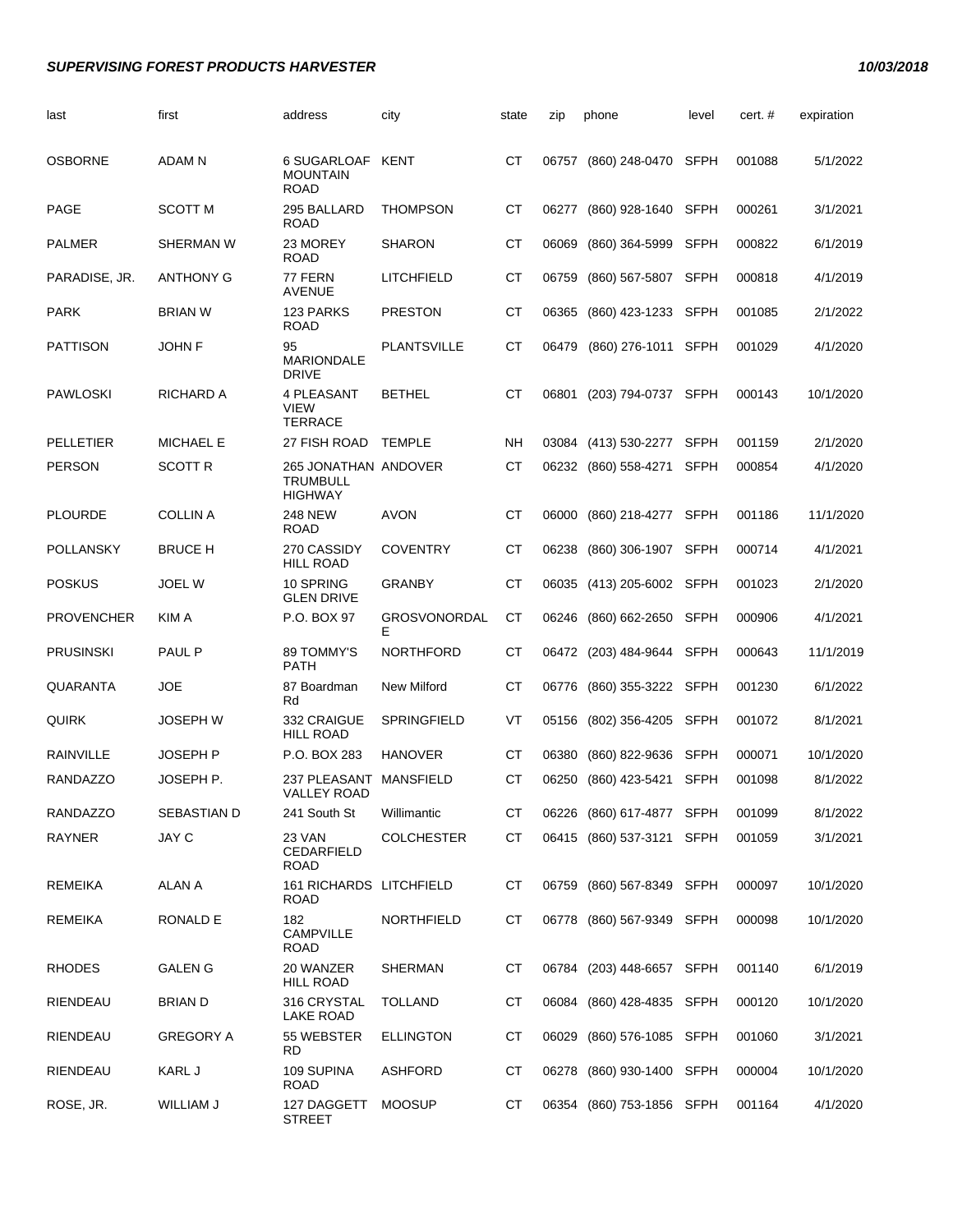| last           | first                | address                                                          | city                              | state     | zip   | phone                     | level       | cert. # | expiration |
|----------------|----------------------|------------------------------------------------------------------|-----------------------------------|-----------|-------|---------------------------|-------------|---------|------------|
| ROSS, JR.      | DONALD L             | 1220<br><b>HARTFORD</b><br><b>PIKE</b>                           | <b>DAYVILLE</b>                   | <b>CT</b> | 06241 |                           | SFPH        | 000907  | 4/1/2021   |
| ROSSI          | <b>SCOTT J</b>       | <b>141 CHRISTIAN HIGGANUM</b><br><b>HILL ROAD</b>                |                                   | СT        | 06457 | (860) 423-1233            | SFPH        | 000336  | 11/1/2022  |
| ROY            | <b>NATHALIE L</b>    | 513<br><b>WORMWOOD</b><br><b>HILL ROAD</b>                       | MANSFIELD                         | СT        | 06250 | (860) 817-0550            | SFPH        | 001202  | 4/1/2021   |
| ROY            | TOM J.               | 933<br>Hopmeadow St                                              | Simsbury                          | СT        | 06070 | (860) 677-5390 SFPH       |             | 001225  | 3/15/2022  |
| <b>RUDGERS</b> | <b>CHRISTOPHER C</b> | 176 TRACY<br><b>ROAD</b>                                         | <b>DAYVILLE</b>                   | СT        | 06241 | (860) 265-2928            | <b>SFPH</b> | 000921  | 6/1/2021   |
| <b>RUDGERS</b> | DARRYL C             | 804<br><b>PROVIDENCE</b><br><b>PIKE</b>                          | <b>DANIELSON</b>                  | СT        | 06239 | (401) 265-2928            | SFPH        | 000922  | 6/1/2021   |
| SALG           | <b>WILLIAM T</b>     | P.O. BOX 304                                                     | <b>NORTHFORD</b>                  | СT        |       | 06472 (203) 484-9942 SFPH |             | 000271  | 3/1/2021   |
| SALMON         | <b>NIKITA C</b>      | 414 IRISH<br><b>SETTLEMENT</b><br><b>ROAD</b>                    | <b>UNDERHILL</b>                  | VT        | 05486 | (802) 370-5370 SFPH       |             | 001222  | 2/1/2022   |
| SANTARSIERO    | <b>JOHN E</b>        | P.O. BOX 414                                                     | <b>EAST CANAAN</b>                | СT        |       | 06024 (860) 824-8149      | <b>SFPH</b> | 000622  | 4/1/2019   |
| SAUNDERS       | LEWIS J              | 9B FISKE<br><b>AVENUE</b>                                        | <b>STAFFORD</b>                   | СT        | 06076 | (860) 305-8071            | <b>SFPH</b> | 001160  | 2/1/2020   |
| SAWYER, II     | PERRY S              | 938 BUCKLEY<br><b>HWY</b>                                        | <b>UNION</b>                      | СT        | 06076 | (860) 851-9670            | <b>SFPH</b> | 000564  | 4/1/2022   |
| SAXE           | TODD W               | 201 ROMFORD<br><b>ROAD</b>                                       | <b>WASHINGTON</b><br><b>DEPOT</b> | СT        | 06794 | (860) 480-8811            | <b>SFPH</b> | 001002  | 6/1/2019   |
| SHERMAN        | ALAN E               | 280 ENGLISH<br><b>NEIGHBORHO</b><br>OD RD                        | <b>WOODSTOCK</b>                  | СT        | 06281 | (860) 928-5021            | SFPH        | 000171  | 10/1/2020  |
| SHERMAN        | <b>JUSTIN A</b>      | 24 HEMLOCK<br><b>DRIVE</b>                                       | <b>WOODSTOCK</b>                  | <b>CT</b> | 06282 | (860) 753-7178 SFPH       |             | 001118  | 2/1/2019   |
| SHERMAN        | RYAN J               | 280 OLD<br><b>ENGLISH</b><br><b>NEIGHBORHO</b><br><b>OD ROAD</b> | <b>WOODSTOCK</b>                  | СT        | 06281 | (860) 377-8072 SFPH       |             | 001174  | 6/1/2020   |
| <b>SHUTTS</b>  | <b>EMMETT A</b>      | 1045<br><b>COLEMAN</b><br><b>ROAD</b>                            | <b>CHESHIRE</b>                   | СT        |       | 06410 (203) 281-1665 SFPH |             | 000908  | 4/1/2021   |
| <b>SHUTTS</b>  | <b>EMMETT N</b>      | 260<br><b>BROOKSVALE</b><br>AVE                                  | <b>HAMDEN</b>                     | СT        |       | 06518 (203) 281-1665 SFPH |             | 000909  | 4/1/2021   |
| <b>SMITH</b>   | <b>BRADFORD A</b>    | 183<br><b>HARTFORD</b><br><b>PIKE</b>                            | <b>FOSTER</b>                     | <b>RI</b> |       | 02825 (401) 647-3998 SFPH |             | 000490  | 4/1/2021   |
| <b>SMITH</b>   | <b>DEAN M</b>        | 54 OLD TOWN<br><b>FARM ROAD</b>                                  | <b>WOODBURY</b>                   | СT        |       | 06798 (203) 695-2860 SFPH |             | 001197  | 2/1/2021   |
| <b>SMITH</b>   | <b>JAMESF</b>        | 335 BARLOW<br><b>CEMETERY</b><br><b>ROAD</b>                     | <b>WOODSTOCK</b>                  | СT        |       | 06281 (860) 933-1903 SFPH |             | 000096  | 10/1/2020  |
| SOUCIE, JR.    | DONALD P             | 2 Woodland Dr                                                    | Coventry                          | RI        |       | 02816 (401) 601-1798 SFPH |             | 001238  | 7/11/2022  |
| SOUZA          | <b>BRUCE E</b>       | 153 POMFRET<br><b>ROAD</b>                                       | <b>EASTFORD</b>                   | СT        |       | 06242 (860) 974-2959      | SFPH        | 000105  | 10/1/2020  |
| SPRAGUE        | KIMBERLY             | 138 BUJAK<br><b>ROAD</b>                                         | <b>CHAPLIN</b>                    | СT        |       | 06235 (860) 455-9768 SFPH |             | 000050  | 10/1/2020  |
| ST. JOHN       | LAWRENCE             | 922 OLD<br><b>COLONY ROAD</b>                                    | <b>MERIDEN</b>                    | СT        |       | 06451 (203) 630-6468 SFPH |             | 000828  | 7/1/2019   |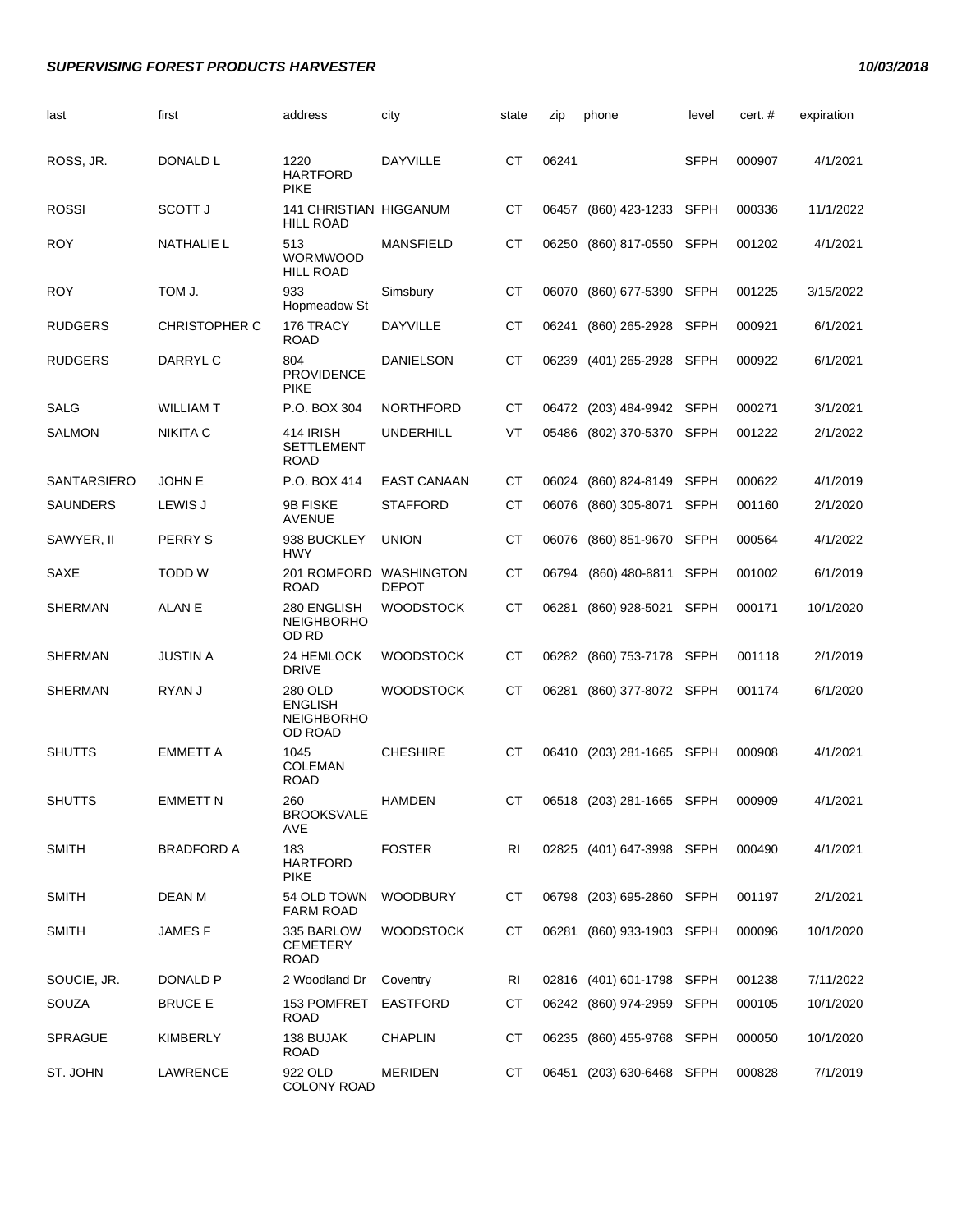| last               | first            | address                                    | city                 | state          | zip   | phone                     | level       | cert.# | expiration |
|--------------------|------------------|--------------------------------------------|----------------------|----------------|-------|---------------------------|-------------|--------|------------|
| <b>STITHAM</b>     | DANIEL P         | 194<br><b>COPPERMINE</b><br><b>ROAD</b>    | <b>UNIONVILLE</b>    | <b>CT</b>      | 06085 | (860) 673-9724 SFPH       |             | 001203 | 4/1/2021   |
| <b>STOUT</b>       | <b>ARTHUR</b>    | <b>PO BOX 565</b>                          | WAREHAM              | МA             | 02571 | (508) 942-0604            | <b>SFPH</b> | 001209 | 6/1/2021   |
| <b>SYKES</b>       | RONALD D         | 97 HALLVILLE<br><b>ROAD</b>                | <b>EXETER</b>        | RI             |       | 02822 (401) 294-3851      | <b>SFPH</b> | 001121 | 2/1/2019   |
| SZCZYGIEL, JR.     | <b>LEOPOLD A</b> | 283 LEBANON<br>AVE.                        | <b>LEBANON</b>       | CТ             | 06249 | (860) 642-7243            | <b>SFPH</b> | 000123 | 10/1/2020  |
| <b>TALLON</b>      | <b>TIMOTHY J</b> | 19 GRANT<br><b>STREET</b>                  | <b>NORFOLK</b>       | <b>CT</b>      | 06058 | (860) 567-0857            | SFPH        | 000084 | 10/1/2020  |
| <b>TARDIF</b>      | LUC J            | 112 VALLEY<br><b>ROAD</b>                  | <b>HARWINTON</b>     | СT             | 06791 | (860) 485-0693            | <b>SFPH</b> | 000945 | 11/1/2021  |
| <b>TETREAULT</b>   | <b>BRIAN M</b>   | P.O. BOX 322                               | <b>BRIMFIELD</b>     | МA             |       | 01010 (413) 245-0381      | SFPH        | 000073 | 10/1/2020  |
| <b>THOMPSON</b>    | <b>BRUCE R</b>   | P.O. BOX 88                                | <b>HAMPTON</b>       | СT             |       | 06247 (860) 455-9846      | SFPH        | 001068 | 6/1/2021   |
| <b>THOMPSON</b>    | <b>JAMES W</b>   | P.O. BOX 510                               | <b>CAROLINA</b>      | <b>RI</b>      |       | 02812 (401) 623-1919      | <b>SFPH</b> | 000563 | 4/1/2022   |
| THURBER, JR.       | ROBERT T         | 217<br><b>HARTFORD</b><br><b>PIKE</b>      | <b>FOSTER</b>        | R <sub>1</sub> |       | 02825 (401) 647-2913      | SFPH        | 000396 | 5/1/2020   |
| <b>TIERNEY</b>     | PHILIP E         | P.O. BOX 103                               | <b>EAST HADDAM</b>   | СT             | 06423 | (860) 859-7784            | SFPH        | 000598 | 11/1/2022  |
| <b>TILQUIST</b>    | JOHN S           | 327 CARTER<br><b>ROAD</b>                  | <b>PLYMOUTH</b>      | <b>CT</b>      | 06782 | (860) 283-9167 SFPH       |             | 000959 | 2/1/2022   |
| <b>TINGLEY</b>     | <b>JACK</b>      | 281 BARSTOW<br><b>ROAD</b>                 | <b>CANTERBURY</b>    | CТ             | 06331 | (860) 888-8211            | <b>SFPH</b> | 000999 | 4/1/2019   |
| <b>TROWBRIDGE</b>  | DAVID R          | 78 NORTH<br><b>BROOK</b><br><b>STREET</b>  | <b>HAMPTON</b>       | <b>CT</b>      |       | 06247 (860) 377-0599      | SFPH        | 000047 | 10/1/2020  |
| <b>TROWBRIDGE</b>  | <b>JOHN E</b>    | 136 LEWIS<br>ROAD                          | <b>HAMPTON</b>       | СT             | 06247 | (860) 974-3142 SFPH       |             | 000049 | 10/1/2020  |
| <b>TRYKOWSKI</b>   | DAVID P          | 214<br><b>RIDGEWOOD</b><br><b>ROAD</b>     | SOUTHINGTON          | CТ             | 06489 | (860) 349-1133 SFPH       |             | 000173 | 10/1/2020  |
| <b>TURNER</b>      | <b>BRUCE R</b>   | 259 RICHARDS LITCHFIELD<br>ROAD EXT.       |                      | СT             | 06759 | (860) 283-8186            | <b>SFPH</b> | 000408 | 5/1/2020   |
| <b>TURNER</b>      | <b>FORREST B</b> | 259 RICHARD<br>ROAD                        | LITCHFIELD           | <b>CT</b>      | 06759 | (860) 283-8186 SFPH       |             | 000974 | 11/1/2018  |
| VARGA              | <b>JUSTIN L</b>  | 66 BOLDUC<br>LANE                          | <b>CHAPLIN</b>       | СT             | 06235 | (860) 234-2994            | <b>SFPH</b> | 001015 | 11/1/2019  |
| <b>VIGUE</b>       | <b>MICHAEL R</b> | 8 HARVARD<br>LANE                          | <b>MYSTIC</b>        | <b>CT</b>      |       | 06355 (401) 347-7418 SFPH |             | 001161 | 2/1/2020   |
| <b>VORIO</b>       | <b>BRENDON T</b> | 98 JACKS HILL OXFORD<br>ROAD               |                      | <b>CT</b>      |       | 06478 (203) 305-4853 SFPH |             | 001069 | 6/1/2021   |
| <b>WAGNER</b>      | <b>JAMESH</b>    | 305 NORTH<br><b>EAST STREET</b>            | <b>AMHERST</b>       | МA             |       | 01002 (413) 253-5194 SFPH |             | 000409 | 5/1/2020   |
| <b>WAGNER</b>      | <b>JOSEPH H</b>  | 305 NORTH<br><b>EAST STREET</b>            | AMHERST              | МA             |       | 01002 (413) 253-5194 SFPH |             | 000410 | 5/1/2020   |
| WAINWRIGHT,<br>JR. | WALTER N         | 149 GREAT<br><b>NECK ROAD</b>              | WATERFORD            | СT             |       | 06385 (860) 443-6929 SFPH |             | 000301 | 11/1/2021  |
| <b>WALKER</b>      | <b>THOMAS R</b>  | 464 ZAICEK<br>ROAD                         | <b>ASHFORD</b>       | СT             | 06278 | 8604871674 SFPH           |             | 000879 | 11/1/2020  |
| WAYCOTT, III       | <b>NORMANE</b>   | 164 CANAAN<br>MTN. ROAD                    | <b>FALLS VILLAGE</b> | CТ             |       | 06031 (860) 824-4708 SFPH |             | 000309 | 1/1/2021   |
| WEED               | JAMES A          | 667 RIMMON<br>ST                           | <b>SEYMOUR</b>       | <b>CT</b>      |       | 06483 (203) 888-4127 SFPH |             | 000960 | 2/1/2022   |
| <b>WELLS</b>       | NATHAN D         | 513<br><b>WORMWOOD</b><br><b>HILL ROAD</b> | <b>MANSFIELD</b>     | СT             |       | 06250 (860) 234-3295 SFPH |             | 000975 | 11/1/2018  |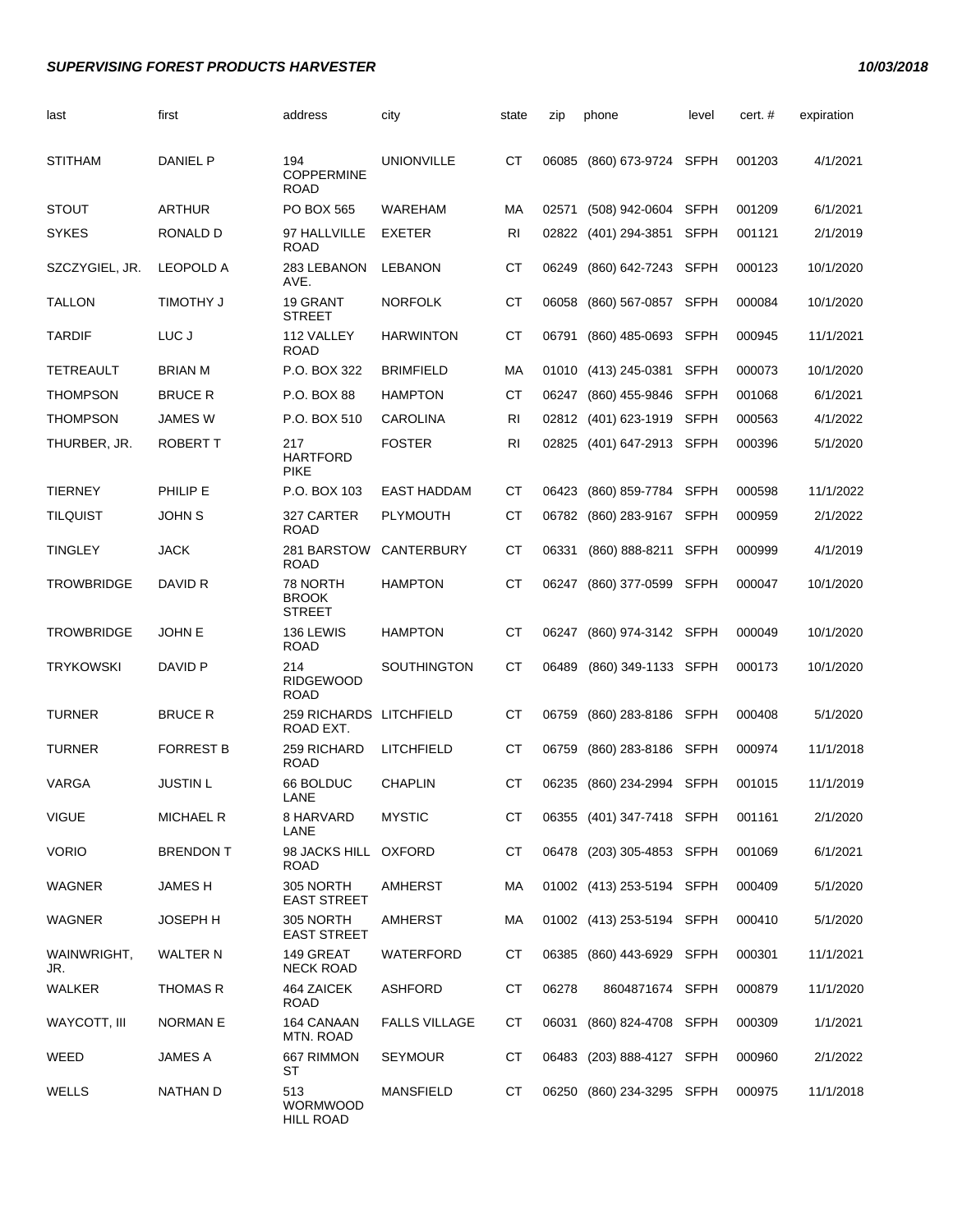| last               | first             | address                                    | city                              | state     | zip   | phone                | level       | cert.# | expiration |
|--------------------|-------------------|--------------------------------------------|-----------------------------------|-----------|-------|----------------------|-------------|--------|------------|
| <b>WHITNEY</b>     | DANA P            | 90 LONG HILL<br><b>ROAD</b>                | <b>CLINTON</b>                    | <b>CT</b> | 06413 | (860) 227-9508 SFPH  |             | 000196 | 10/1/2020  |
| <b>WHYTE</b>       | <b>JOHN C</b>     | P.O. BOX 1284                              | <b>CONCORD</b>                    | NH        | 03302 | $(603)$ 530-1168     | <b>SFPH</b> | 001175 | 6/1/2020   |
| <b>WILBUR</b>      | <b>JONATHAN W</b> | <b>145 GAY</b><br><b>STREET</b>            | <b>SHARON</b>                     | <b>CT</b> | 06069 | (860) 364-5833       | <b>SFPH</b> | 001095 | 6/1/2022   |
| <b>WILLIAMS</b>    | <b>CLINT M</b>    | 84 OLD<br><b>LITCHFIELD</b><br><b>ROAD</b> | <b>WASHINGTON</b>                 | <b>CT</b> | 06793 | (860) 868-6648       | SFPH        | 000254 | 3/1/2021   |
| <b>WINTER</b>      | <b>JOHN G</b>     | 1038 HILL ST                               | <b>SUFFIELD</b>                   | СT        | 06078 | (860) 798-4039       | <b>SFPH</b> | 000688 | 11/1/2020  |
| <b>WOLFE</b>       | <b>JOHN B</b>     | 80 AMY ROAD                                | <b>FALLS VILLAGE</b>              | СT        | 06031 | (860) 459-5385       | <b>SFPH</b> | 000308 | 12/1/2021  |
| <b>WOOD</b>        | <b>MICHELLE L</b> | 83 BLOOD<br><b>ROAD</b>                    | <b>PUTNAM</b>                     | <b>CT</b> | 06260 | (603) 852-4998       | <b>SFPH</b> | 001094 | 5/30/2022  |
| <b>WOODGER</b>     | NATE O            | P.O. BOX 29                                | <b>GRANVILLE</b>                  | MA        |       | 01034 (413) 552-6283 | <b>SFPH</b> | 000802 | 11/1/2018  |
| <b>WORTHINGTON</b> | DAVID B           | 252<br><b>HYDEVILLE</b><br><b>ROAD</b>     | <b>STAFFORD</b><br><b>SPRINGS</b> | СT        | 06076 | (860) 684-6533       | <b>SFPH</b> | 000866 | 8/1/2020   |
| YARD               | <b>MATTHEW J</b>  | 100 RED OAK<br><b>HILL RD</b>              | <b>FARMINGTON</b>                 | <b>CT</b> | 06032 | (860) 818-5089       | SFPH        | 001180 | 8/1/2020   |
| ZAJAC              | THEODORE J        | <b>220 KRUG</b><br><b>ROAD</b>             | <b>PRESTON</b>                    | <b>CT</b> | 06365 | (860) 705-9252 SFPH  |             | 000825 | 4/1/2021   |
| <b>ZIGADLO</b>     | WALTER J          | 4 KUCKO<br><b>ROAD</b>                     | <b>WILLINGTON</b>                 | CT        | 06279 | (860) 573-3437       | <b>SFPH</b> | 000229 | 11/1/2018  |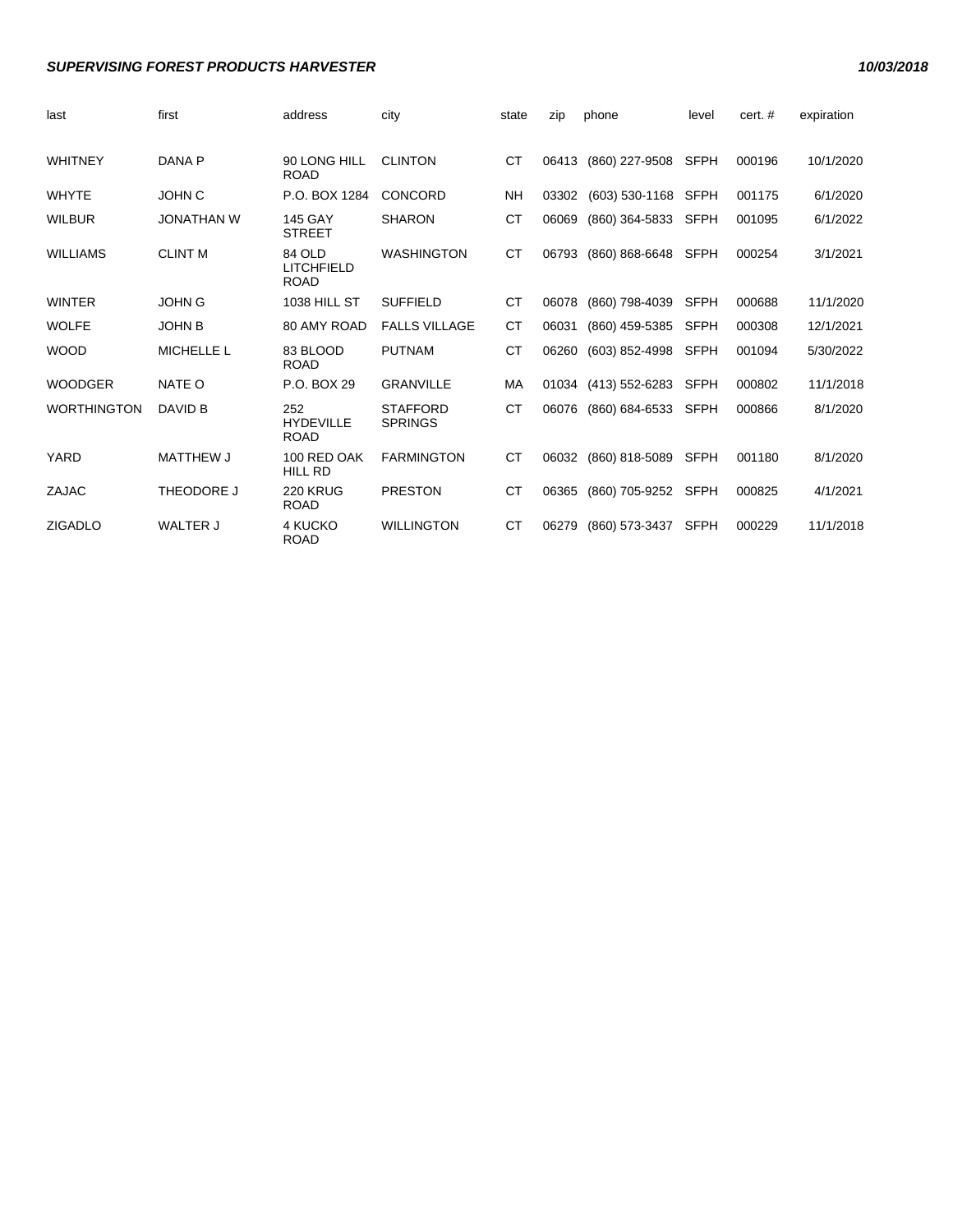#### **FOREST PRODUCTS HARVESTER 10/03/2018**

| last                   | first                | address                                      | city                            | state          | zip   | phone                    | level      | cert.# | expiration |
|------------------------|----------------------|----------------------------------------------|---------------------------------|----------------|-------|--------------------------|------------|--------|------------|
| <b>BALLOU</b>          | <b>JASON R</b>       | 100<br><b>TOURTELLOT</b><br><b>HILL ROAD</b> | <b>CHEPACHET</b>                | R <sub>l</sub> |       | 02814 (401) 508-6109     | <b>FPH</b> | 001169 | 6/1/2020   |
| <b>BAXTER</b>          | LEE R                | P.O. BOX 69                                  | <b>HARMONY</b>                  | RI             | 02829 | $(860)$ 428-5861         | <b>FPH</b> | 000063 | 3/1/2021   |
| BERGE, JR.             | <b>DONALD</b>        | 286 MAPLE<br><b>AVENUE</b>                   | <b>UNCASVILLE</b>               | <b>CT</b>      |       | 06382 (860) 961-8550     | <b>FPH</b> | 001111 | 11/1/2018  |
| BERRY, JR.             | <b>MICHAEL</b>       | P.O. BOX 1421                                | <b>LITCHFIELD</b>               | CТ             | 06759 | (860) 201-6911           | <b>FPH</b> | 001181 | 11/1/2020  |
| <b>BLACKMAR</b>        | <b>HUNTER G</b>      | 6 CUCUMBER<br><b>HILL ROAD</b>               | <b>FOSTER</b>                   | R <sub>l</sub> | 02825 | (401) 397-3492           | <b>FPH</b> | 000184 | 4/1/2019   |
| CARLSON                | MATTHEW D            | 66 HIGH<br><b>STREET</b>                     | <b>TERRYVILLE</b>               | СT             | 06786 | (860) 283-0716           | <b>FPH</b> | 001188 | 1/1/2021   |
| <b>CULLER</b>          | <b>BENJAMIN S</b>    | 3 GILMAN<br><b>ROAD</b>                      | <b>GILMAN</b>                   | СT             | 06336 |                          | <b>FPH</b> | 001215 | 8/1/2021   |
| <b>DELVECCHIO</b>      | ROBERT J             | 128<br>WINTERBOUR<br><b>NE LANE</b>          | <b>CANTON</b>                   | <b>CT</b>      | 06019 | (860) 965-7171           | <b>FPH</b> | 000973 | 11/1/2018  |
| <b>DERBY</b>           | <b>MATTHEW M</b>     | <b>44 NICKSON</b><br><b>ROAD</b>             | <b>RICHFORD</b>                 | VT             | 05476 | (802) 848-9914           | <b>FPH</b> | 001223 | 2/1/2022   |
| <b>FITCH</b>           | ROD M                | <b>15 LOGANS</b><br>LANE                     | <b>GAYLORDSVILLE</b>            | CТ             | 06755 | (860) 355-9876           | <b>FPH</b> | 001048 | 2/1/2021   |
| <b>GARDNER</b>         | <b>CHARLES A</b>     | P.O. BOX 345                                 | WINDHAM                         | СT             | 06280 | (860) 617-4084           | <b>FPH</b> | 000164 | 8/1/2022   |
| <b>GILEAU</b>          | <b>WILLARD H</b>     | 797 TEN ROD<br><b>ROAD</b>                   | <b>EXETER</b>                   | RI             | 02822 | (401) 318-3311           | <b>FPH</b> | 000605 | 11/1/2018  |
| <b>GILEAU</b>          | <b>WILLIAM T</b>     | 10 LOWEL<br><b>STREET</b>                    | <b>COVENTRY</b>                 | R <sub>l</sub> |       | 02816 (401) 206-9425     | <b>FPH</b> | 001162 | 4/1/2020   |
| <b>HOLMES</b>          | ROY T                | 2887<br>PLEASANT<br>RIDGE ROAD               | WINGDALE                        | <b>NY</b>      |       | 12594 (845) 656-2319     | <b>FPH</b> | 000670 | 5/1/2020   |
| <b>HORTON</b>          | <b>JAMESF</b>        | 250<br><b>MILLERTON</b><br><b>ROAD</b>       | LAKEVILLE                       | СT             | 06039 | $(860)$ 248-0159         | <b>FPH</b> | 001185 | 11/1/2020  |
| <b>JOHNSON</b>         | ROGER E              | 928<br>LITCHFIELD<br><b>ROAD</b>             | <b>NORFOLK</b>                  | <b>CT</b>      | 06058 | $(860)$ 567-0857         | FPH        | 000797 | 11/1/2018  |
| <b>JORDAN</b>          | <b>MICHAEL J</b>     | 188 SAW MILL<br><b>HILL ROAD</b>             | <b>STERLING</b>                 | <b>CT</b>      | 06377 | (860) 774-6267           | <b>FPH</b> | 000037 | 10/1/2020  |
| <b>JORDAN</b>          | ZACHARY              | 290 SAWMILL<br><b>HILL ROAD</b>              | <b>STERLING</b>                 | CТ             | 06377 | (860) 942-9248           | <b>FPH</b> | 001066 | 4/1/2021   |
| KNOWLTON, JR. GERALD C |                      | 494<br><b>WESTFORD</b><br>HILL ROAD          | <b>ASHFORD</b>                  | <b>CT</b>      |       | 06278 (860) 942-1323 FPH |            | 000636 | 11/1/2019  |
| LABRECQUE              | <b>SCOTT A</b>       | 279<br><b>RICHARDSON</b><br><b>HILL ROAD</b> | <b>GRISWOLD</b>                 | СT             |       | 06351 (860) 908-2188     | <b>FPH</b> | 001141 | 6/1/2019   |
| LaCLAIR                | <b>KYLE PHILLIP</b>  | 2B OLD<br><b>BROOKLYN</b><br><b>TPKE</b>     | <b>WINDHAM</b>                  | СT             |       | 06280 (860) 576-0150     | <b>FPH</b> | 001235 | 7/11/2022  |
| LAMONTAGNE             | DAVID S              | 232 JOE<br>SARLE ROAD                        | CHEPACHET                       | <b>RI</b>      |       | 02814 (860) 234-0922     | FPH        | 000059 | 11/1/2020  |
| LAROSE                 | <b>CHRISTOPHER R</b> | 240 NORTH<br><b>STERLING</b><br><b>ROAD</b>  | <b>STERLING</b>                 | <b>CT</b>      |       | 06377 (860) 942-0473     | <b>FPH</b> | 000805 | 2/1/2019   |
| LEFEVRE                | RONALD L             | 41 BROOKLYN<br>ROAD                          | <b>POMFRET</b><br><b>CENTER</b> | СT             |       | 06259 (860) 974-1151     | <b>FPH</b> | 000812 | 4/1/2019   |
| MESICK, SR             | ROBERT F             | 11 SCHOOL<br><b>HOUSE LANE</b>               | <b>DURHAM</b>                   | <b>CT</b>      |       | 06421 (860) 510-8594     | <b>FPH</b> | 733    | 3/1/2022   |
| <b>PAPOOSHA</b>        | <b>SCOTT E</b>       | 219 ROUTE 80                                 | <b>KILLINGWORTH</b>             | <b>CT</b>      |       | 06419 (860) 391-5449     | <b>FPH</b> | 001189 | 2/1/2021   |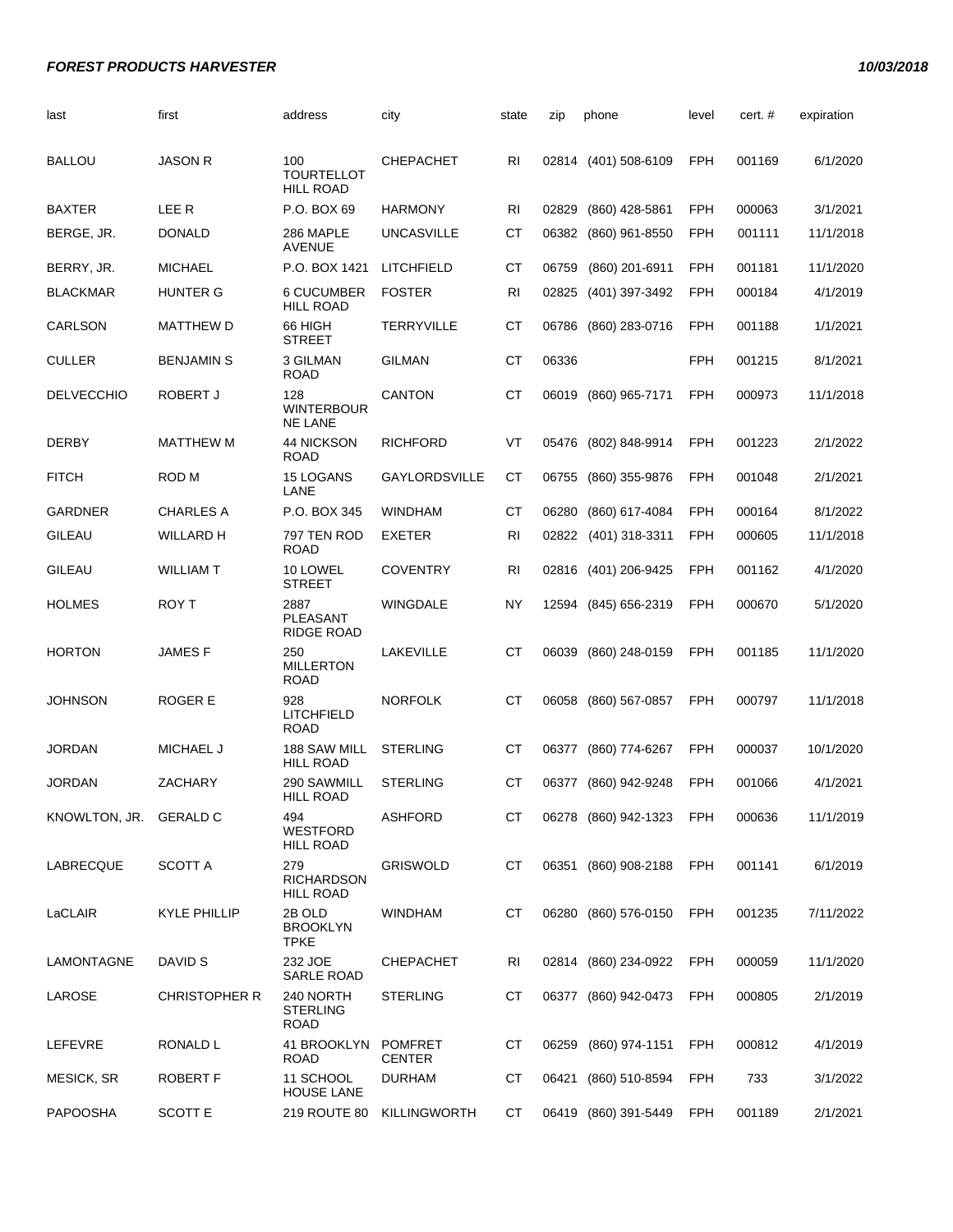#### **FOREST PRODUCTS HARVESTER 10/03/2018**

| last             | first            | address                                      | city                             | state          | zip   | phone                | level      | cert. # | expiration |
|------------------|------------------|----------------------------------------------|----------------------------------|----------------|-------|----------------------|------------|---------|------------|
| <b>PETKOVICH</b> | <b>EDWARD A</b>  | 8 FINKLE RD                                  | <b>PINE PLAINS</b>               | <b>NY</b>      | 12567 | (860) 248-0327       | <b>FPH</b> | 001090  | 5/1/2022   |
| <b>POIRIER</b>   | <b>NEAL R</b>    | 851 WEST HILL<br><b>ROAD</b>                 | <b>NEW HARTFORD</b>              | <b>CT</b>      | 06057 | (860) 567-0857       | <b>FPH</b> | 001102  | 11/1/2018  |
| <b>PRINDLE</b>   | DES <sub>L</sub> | 540<br><b>WAUREGAN</b><br><b>ROAD</b>        | <b>BROOKLYN</b>                  | <b>CT</b>      | 06234 | (860) 630-0644       | <b>FPH</b> | 001101  | 11/1/2018  |
| <b>PUTNAM</b>    | <b>MATTHEW S</b> | <b>1108 MAIN</b><br><b>ROAD</b>              | <b>GRANVILLE</b>                 | MA             |       | 01034 (413) 237-5494 | <b>FPH</b> | 000748  | 12/1/2021  |
| <b>RIENDEAU</b>  | <b>LODD</b>      | PO BOX 38                                    | <b>TOLLAND</b>                   | <b>CT</b>      | 06084 | (860) 874-5189       | <b>FPH</b> | 000765  | 2/1/2022   |
| <b>RILEY</b>     | <b>PATRICK T</b> | P.O. BOX 166                                 | <b>ROCKVILLE</b>                 | R <sub>1</sub> | 02873 | (401) 477-6574       | <b>FPH</b> | 001177  | 8/1/2020   |
| <b>ROBERTS</b>   | <b>STEVEN P</b>  | 154 SOUTH<br><b>KILLINGLY</b><br><b>ROAD</b> | <b>FOSTER</b>                    | R <sub>l</sub> |       | 02825 (401) 451-3614 | <b>FPH</b> | 000174  | 11/1/2022  |
| <b>STEELE</b>    | <b>JAMESL</b>    | <b>11 PINNACLE</b><br><b>ROAD</b>            | <b>VERNON</b>                    | <b>CT</b>      | 06066 | (860) 508-7852       | <b>FPH</b> | 001191  | 2/1/2021   |
| <b>TEFFT</b>     | <b>RUSSELL W</b> | 28A RT 198                                   | <b>WOODSTOCK</b>                 | <b>CT</b>      | 06282 | (860) 974-0127       | <b>FPH</b> | 001204  | 6/1/2021   |
| <b>THERIAULT</b> | <b>JUSTIN R</b>  | 138 Bujak Rd                                 | Chaplin                          | <b>CT</b>      | 06235 | 8608068811           | <b>FPH</b> | 001142  | 6/1/2019   |
| <b>WEBSTER</b>   | <b>JOSHUA J</b>  | 335 DOVER<br><b>FURNACE</b><br><b>ROAD</b>   | <b>DOVER PLAINS</b>              | <b>NY</b>      | 12522 | (845) 544-3207       | <b>FPH</b> | 000671  | 5/1/2020   |
| <b>WOLFE</b>     | <b>GEORGE M</b>  | 78 BALD<br><b>MOUNTAIN</b><br><b>ROAD</b>    | <b>CORNWALL</b><br><b>BRIDGE</b> | <b>CT</b>      | 06754 | (860) 671-0522       | <b>FPH</b> | 001143  | 6/1/2019   |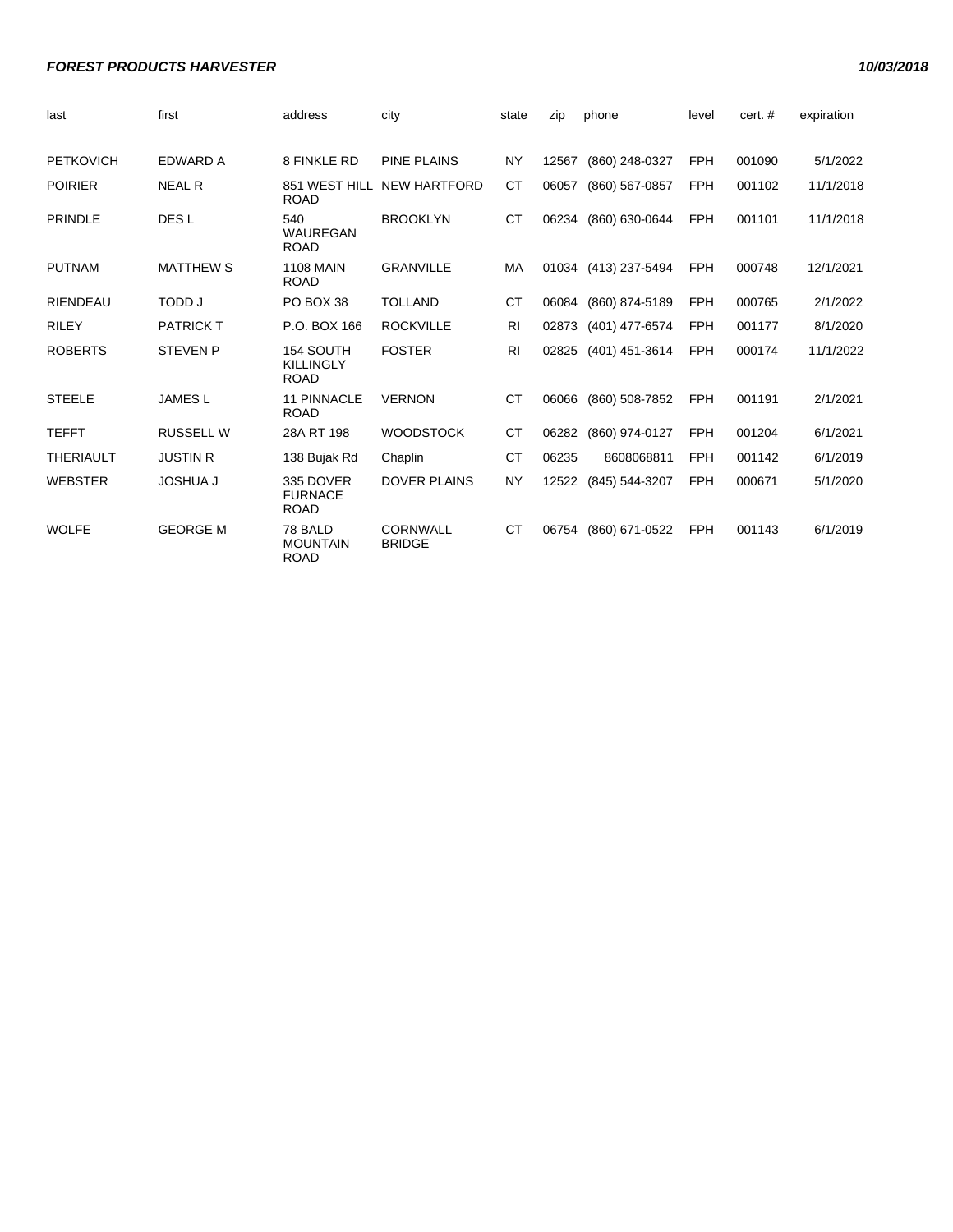#### **GOVERNMENT CERTIFICATION/ DEEP EMPLOYEES 10/03/2018**

The following individuals have either a government certification and/or are employees of the CT. Department of Energy and Environmental Protection. These individuals are available to the public only as a function of their employment. They cannot provide private contract forest land services to landowners. NOTE: DEEP means the person works for the Department of Energy and Environmental Protection.

| last               | first                | address                                                            | city                              | state     | zip   | phone          | level | cert.# | expiration |             |
|--------------------|----------------------|--------------------------------------------------------------------|-----------------------------------|-----------|-------|----------------|-------|--------|------------|-------------|
| <b>FORESTER</b>    |                      |                                                                    |                                   |           |       |                |       |        |            |             |
| <b>CORDES</b>      | HUMPHREY C           | 360 MAIDEN<br>LANE                                                 | <b>DURHAM</b>                     | СT        | 06422 | (860) 349-0408 | F     | 000196 | 3/1/2022   |             |
| <b>DONNELLY</b>    | <b>CHRISTOPHER M</b> | <b>79 ELM</b><br><b>STREET</b>                                     | <b>HARTFORD</b>                   | СT        | 06106 | (860) 424-3630 | F     | 000079 | 10/1/2020  | <b>DEEP</b> |
| <b>EMMERTHAL</b>   | <b>DOUGLAS F</b>     | <b>79 ELM</b><br><b>STREET</b>                                     | <b>HARTFORD</b>                   | СT        | 06106 | (860) 424-3630 | F     | 000932 | 8/1/2021   | <b>DEEP</b> |
| <b>EVANS</b>       | <b>DANIEL</b>        | 209 HEBRON<br><b>ROAD</b>                                          | MARLBOROUGH                       | СT        | 06447 | (860) 424-4046 | F     | 001025 | 5/1/2021   | <b>DEEP</b> |
| <b>GLUCK</b>       | <b>EMERY</b>         | 1157 EXETER<br><b>ROAD</b>                                         | <b>LEBANON</b>                    | <b>CT</b> | 06249 | (860) 208-9493 | F     | 000036 | 10/1/2020  | <b>DEEP</b> |
| <b>GRADY</b>       | <b>KEVIN M</b>       | 23 POTTER<br><b>ROAD</b>                                           | <b>HAMPTON</b>                    | СT        | 06247 | (860) 455-0699 | F     | 000044 | 10/1/2020  | <b>DEEP</b> |
| <b>HOCHHOLZER</b>  | <b>HELENE T</b>      | <b>79 ELM</b><br><b>STREET</b>                                     | <b>HARTFORD</b>                   | СT        | 06106 | (860) 424-3630 | F     | 000177 | 11/1/2021  | <b>DEEP</b> |
| HOCHHOLZER,<br>JR. | <b>WILLIAM E</b>     | <b>79 ELM</b><br><b>STREET</b>                                     | <b>HARTFORD</b>                   | <b>CT</b> | 06447 | (860) 424-3759 | F     | 000132 | 10/1/2020  | <b>DEEP</b> |
| <b>HOEFLE</b>      | SHEILA M             | <b>79 ELM</b><br><b>STREET</b>                                     | <b>HARTFORD</b>                   | <b>CT</b> | 06106 | (860) 424-4132 | F     | 001122 | 4/1/2019   | <b>DEEP</b> |
| <b>IRVIN</b>       | DAVID <sub>S</sub>   | P.O. BOX 161                                                       | PLEASANT<br>VALLEY                | <b>CT</b> | 06063 | (860) 379-7085 | F     | 000176 | 3/1/2021   | <b>DEEP</b> |
| <b>MARTIN</b>      | <b>CHRISTOPHER R</b> | <b>79 ELM</b><br><b>STREET</b>                                     | <b>HARTFORD</b>                   | СT        | 06106 | (860) 424-3631 | F     | 000084 | 10/1/2020  | <b>DEEP</b> |
| <b>MCGUIRE</b>     | EDWARD J             | <b>SCHENIPSIT</b><br>S.F. 166<br><b>CHESTNUT</b><br><b>HILL RD</b> | <b>STAFFORD</b><br><b>SPRINGS</b> | <b>CT</b> | 06076 | (860) 684-3430 | F     | 000039 | 10/1/2020  | <b>DEEP</b> |
| <b>MILNE</b>       | <b>GERARD E</b>      | P.O. BOX 161                                                       | PLEASANT<br>VALLEY                | <b>CT</b> | 06063 | (860) 379-7085 | F     | 000007 | 10/1/2020  | <b>DEEP</b> |
| <b>PERACCHIO</b>   | <b>DANIEL A</b>      | 79 ELM ST                                                          | <b>HARTFORD</b>                   | <b>CT</b> | 06455 | (860) 424-3634 | F     | 000516 | 11/1/2021  | <b>DEEP</b> |
| RAYMOND, JR.       | SHERWOOD R           | 23 POTTER<br><b>ROAD</b>                                           | <b>HAMPTON</b>                    | СT        | 06247 | (860) 455-0699 | F     | 000130 | 10/1/2020  | <b>DEEP</b> |
| <b>ROUSSEAU</b>    | <b>LAWRENCE M</b>    | 230<br><b>PLYMOUTH</b><br><b>ROAD</b>                              | <b>HARWINTON</b>                  | <b>CT</b> | 06791 | (860) 485-0226 | F     | 000098 | 10/1/2020  | <b>DEEP</b> |
| TRAFIDLO, JR       | <b>FRANCIS</b>       | P.O. BOX 161                                                       | PLEASANT<br>VALLEY                | <b>CT</b> | 06063 | (860) 379-7085 | F     | 000083 | 10/1/2020  | <b>DEEP</b> |
| WARD               | <b>JEFFREY S</b>     | CT AG EXP.<br>STATION, PO<br><b>BOX 1106</b>                       | <b>NEW HAVEN</b>                  | СT        | 06504 | (203) 671-4848 | F     | 000158 | 10/1/2020  |             |
| <b>WORTHLEY</b>    | <b>THOMAS E</b>      | 553<br><b>CANDLEWOOD</b><br><b>HILL ROAD</b>                       | <b>HIGGANUM</b>                   | СT        | 06438 | (860) 345-4511 | F     | 000174 | 10/1/2020  |             |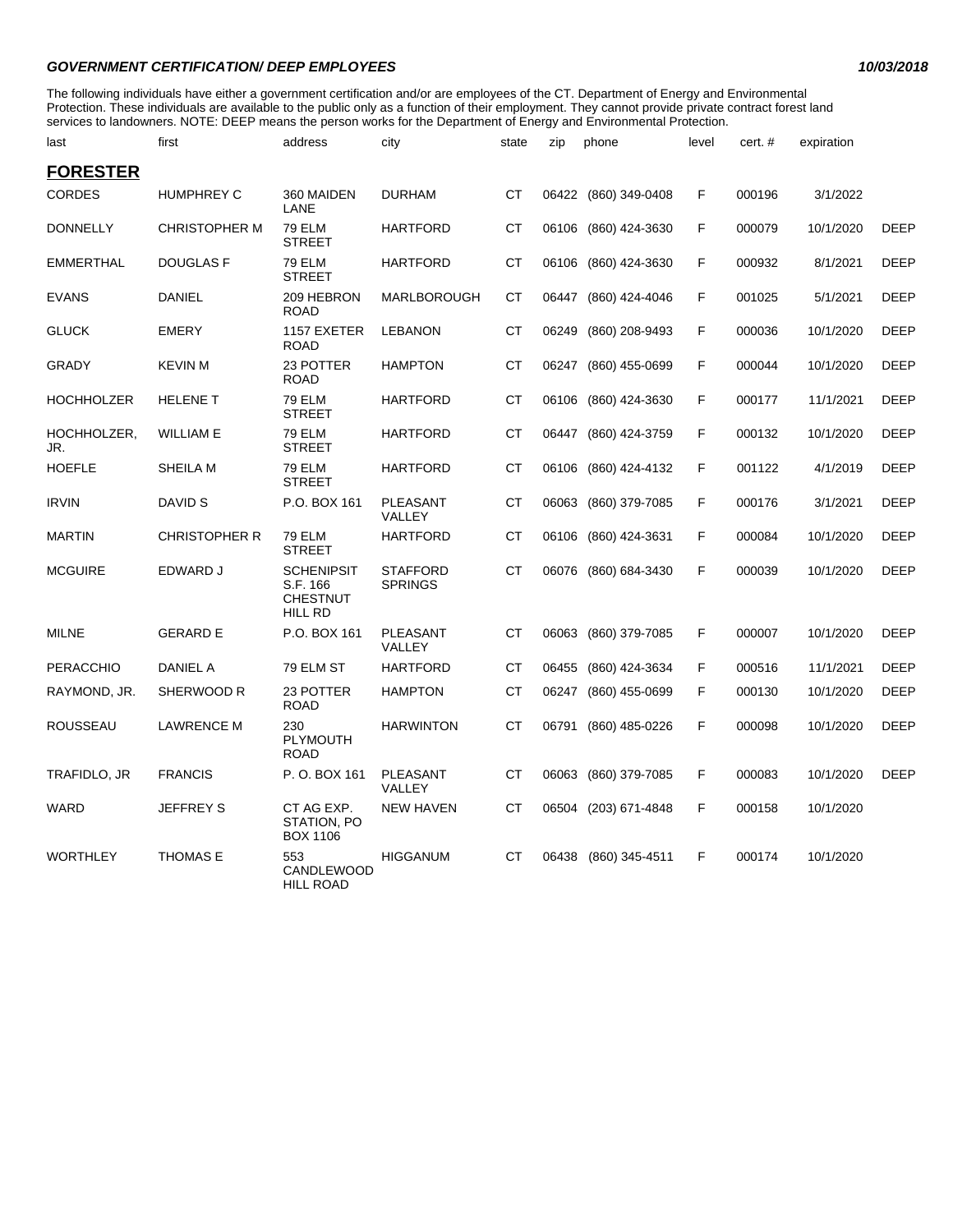#### **GOVERNMENT CERTIFICATION/ DEEP EMPLOYEES 10/03/2018**

The following individuals have either a government certification and/or are employees of the CT. Department of Energy and Environmental Protection. These individuals are available to the public only as a function of their employment. They cannot provide private contract forest land services to landowners. NOTE: DEEP means the person works for the Department of Energy and Environmental Protection.

| last                               | first         | address                       | city             | state | zip   | phone          | level       | $cert.$ # | expiration |             |  |  |  |
|------------------------------------|---------------|-------------------------------|------------------|-------|-------|----------------|-------------|-----------|------------|-------------|--|--|--|
| <b>SUPERVISING FOREST PRODUCTS</b> |               |                               |                  |       |       |                |             |           |            |             |  |  |  |
| <b>BLAZEJAK</b>                    | <b>MARK D</b> | P.O. BOX 11                   | <b>VOLUNTOWN</b> | СT    | 06384 | (860) 295-9523 | <b>SFPH</b> | 000397    | 5/1/2020   | <b>DEEP</b> |  |  |  |
| <b>QUINN</b>                       | MATTHEW J     | 673 BRICK<br>YARD ROAD        | <b>WOODSTOCK</b> | СT    | 06281 | (860) 377-0522 | <b>SFPH</b> | 000764    | 2/1/2022   | <b>DEEP</b> |  |  |  |
| <b>SCHENK</b>                      | RICHARD M     | 103 WINDY<br><b>HILL ROAD</b> | <b>HAMPTON</b>   | СT    | 06247 | (860) 295-9523 | <b>SFPH</b> | 000280    | 3/1/2021   | <b>DEEP</b> |  |  |  |
| <b>VAGNONE</b>                     | RICHARD C     | 10 LAKEWOOD<br><b>DRIVE</b>   | <b>NORWALK</b>   | СT    | 06851 | (203) 866-5222 | <b>SFPH</b> | 000341    | 11/1/2022  |             |  |  |  |
| <b>WILSON</b>                      | <b>JUDY M</b> | 209 HEBRON<br><b>ROAD</b>     | MARLBOROUGH      | СT    | 06247 | (860) 295-9523 | <b>SFPH</b> | 000976    | 11/1/2018  | <b>DEEP</b> |  |  |  |